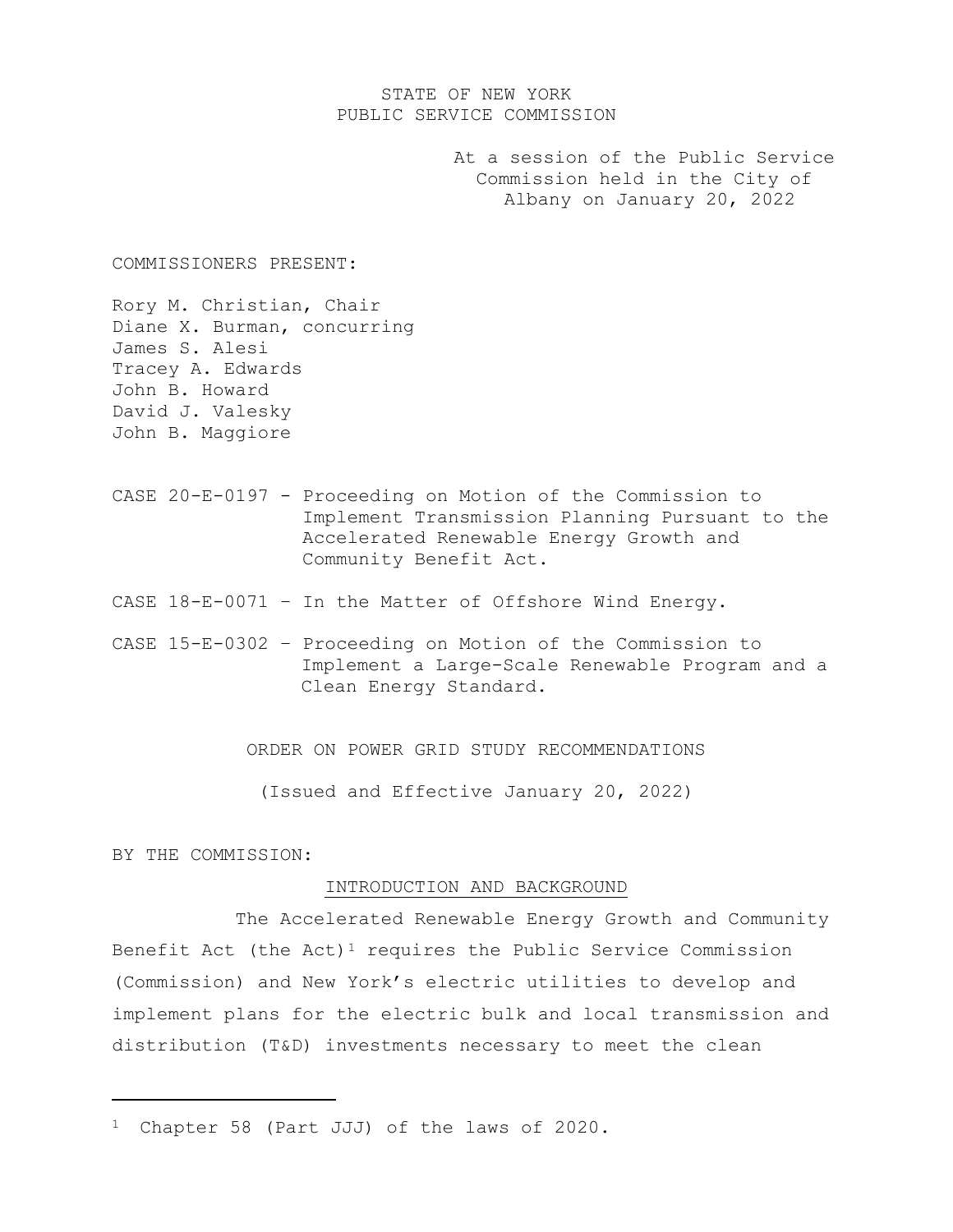energy and climate mandates set by the Climate Leadership and Community Protection Act (CLCPA).[2](#page-1-0) Achieving these mandates will require significant modifications to the electric grid, as well as investments in renewable generation, to ensure that the system of the future serves New Yorkers across the State in a reliable and cost-effective manner.

One of the central mandates of the Act is the requirement to undertake and publish a comprehensive study of T&D system needs.<sup>3</sup> Department of Public Service Staff (Staff), working with the New York State Energy Research and Development Authority (NYSERDA), filed the Initial Report on the Power Grid Study (Initial Report), including the Power Grid Study, in January 2021.<sup>4</sup> The Power Grid Study consists of: (1) a study on local T&D upgrades necessary to achieve the CLCPA targets (Utility Study); (2) a study of offshore and onshore bulk power transmission infrastructure scenarios, and related environmental permitting considerations, to illustrate possible solutions to integrate the mandated 9,000 megawatts (MW) of offshore wind (OSW Study); and (3) studies of transmission, generation, and storage options for achieving 70% renewable generation by 2030 and a zero-emissions grid by 2040 (Zero Emissions Study).<sup>[5](#page-1-3)</sup> The Initial Report analyzes the various studies and provides several

<span id="page-1-0"></span><sup>2</sup> Chapter 106 of the laws of 2019.

<span id="page-1-1"></span> $3$  Act section  $7(2)$ .

<span id="page-1-2"></span><sup>4</sup> Case 20-E-0197, Initial Report (filed January 19, 2021).

<span id="page-1-3"></span><sup>5</sup> The Utility Study was initially filed on November 2, 2020, in Case 20-E-0197 and was prepared by Consolidated Edison Company of New York, Inc., Orange and Rockland Utilities, Inc., New York State Electric and Gas Corporation, Rochester Gas and Electric Corporation; Central Hudson Gas & Electric Corporation, Niagara Mohawk Power Corporation d/b/a National Grid, and the Long Island Power Authority (LIPA) (collectively, the Utilities).

 $-2-$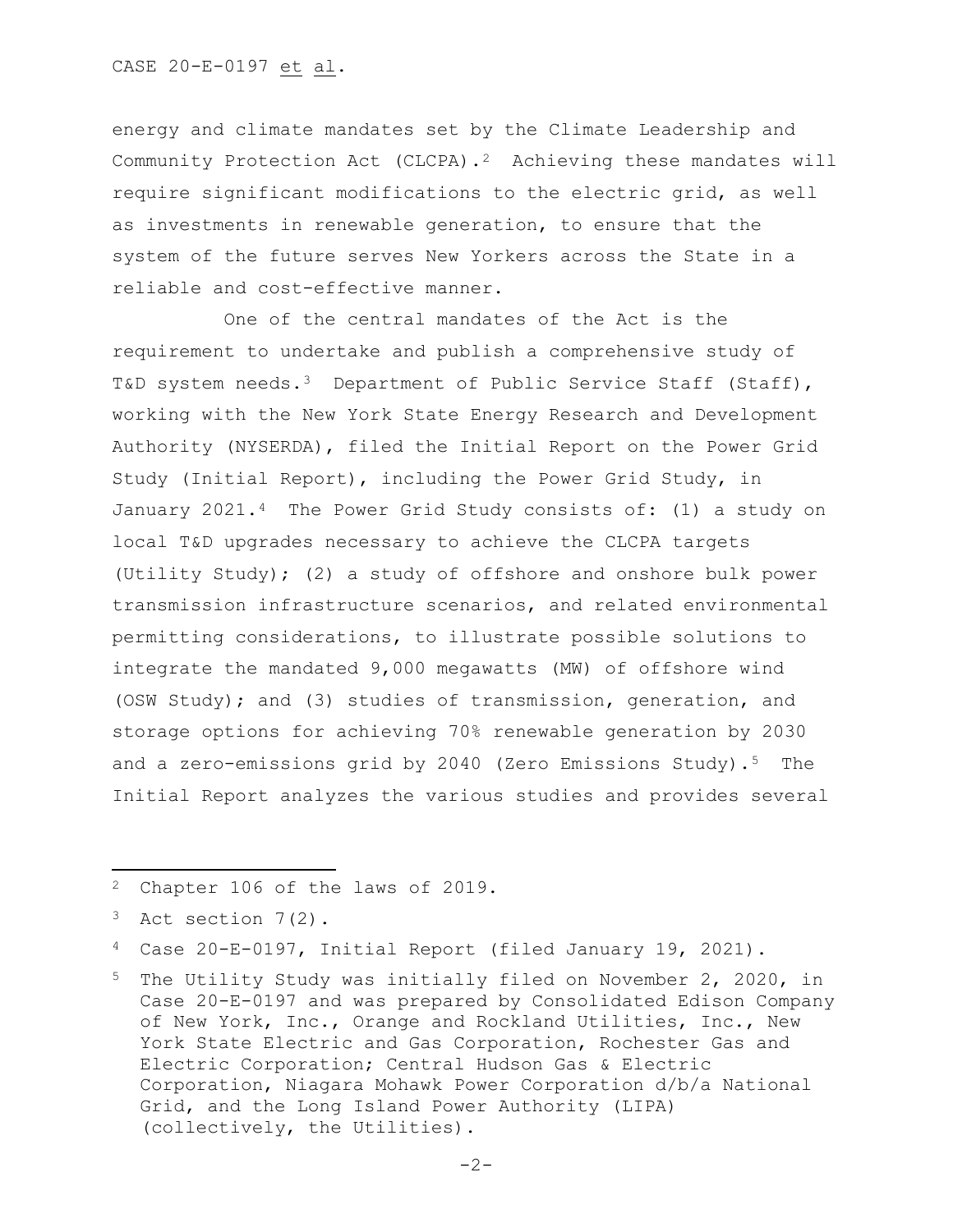recommendations concerning planning, study methodologies, and investment criteria.

 To date, the Commission has focused on the local T&D issues raised by the Utility Study and certain related recommendations included in the Initial Report.[6](#page-2-0) With this Order, the Commission addresses several other findings and recommendations from the Initial Report, particularly those related to offshore wind, future onshore bulk transmission planning needs, the proposal to consider Renewable Energy Zones (REZs), and approaches to deploying advanced technologies.

### NOTICE OF PROPOSED RULEMAKING

 Pursuant to the State Administrative Procedure Act (SAPA) §202(1), the Power Grid Study and Initial Report were the subject of a Notice of Proposed Rulemaking (Notice) published in the State Register on January 20, 2021 [SAPA No. 20-E-0197SP4]. The time for submission of comments pursuant to the Notice expired on March 22, 2021. Comments were received from 29 stakeholders. The comments received are summarized in Appendix A to this Order and discussed below, as relevant.

### LEGAL AUTHORITY

 The Act directs the Commission and Staff to take actions to ensure that renewable energy can be efficiently and cost-effectively injected into the State's T&D system. The Act specifically directs Staff, in consultation with state

<span id="page-2-0"></span><sup>6</sup> See Case 20-E-0197, Order on Phase 1 Local Transmission and Distribution Project Proposals (issued February 11, 2021) (Phase 1 Order); see also 20-E-0197, Order on Local Transmission and Distribution Planning Process and Phase 2 Project Proposals (issued September 9, 2021) (Phase 2 Order).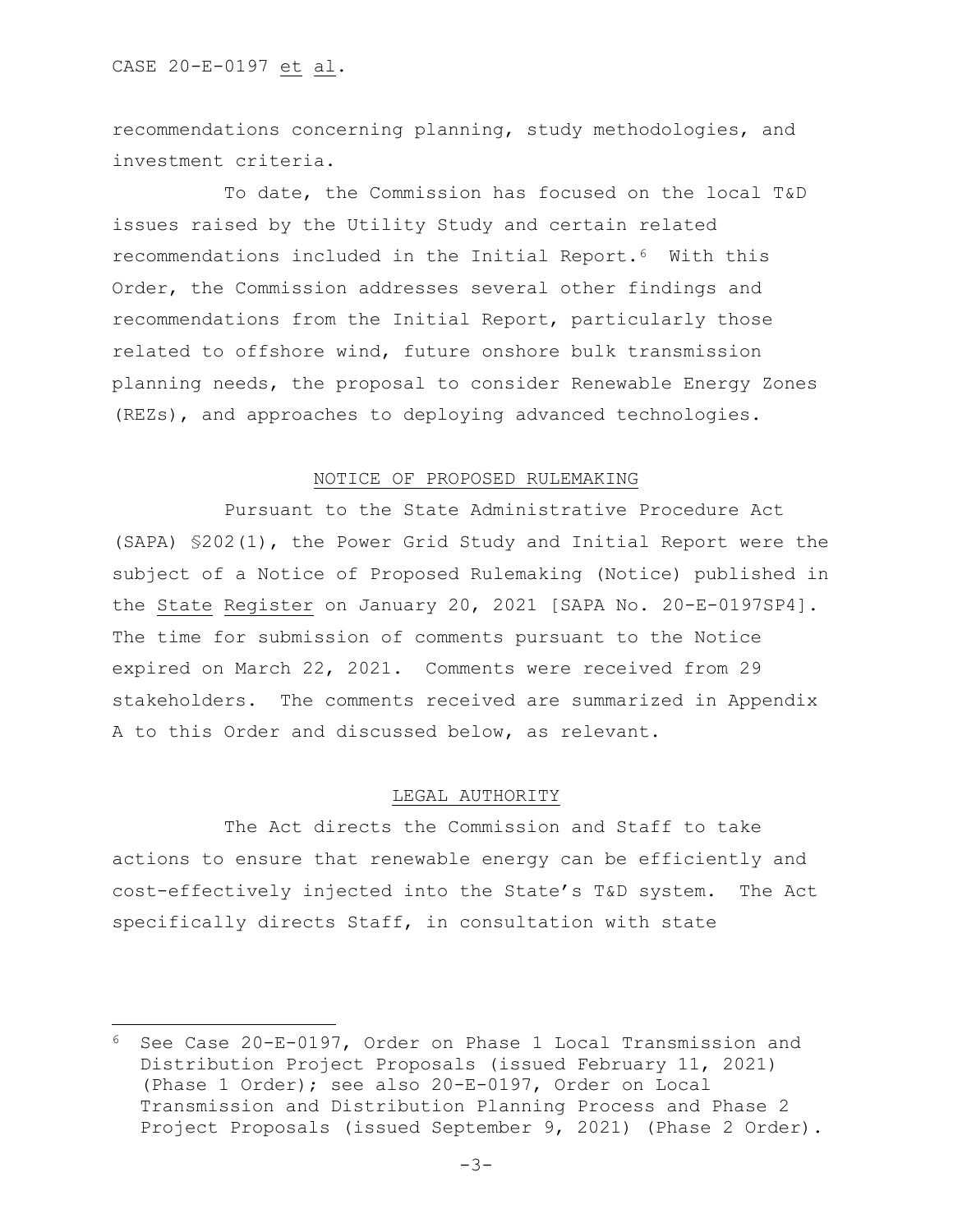authorities,<sup>[7](#page-3-0)</sup> the Joint Utilities,<sup>[8](#page-3-1)</sup> and the New York Independent System Operator, Inc. (NYISO), to conduct a "power grid study" to identify T&D infrastructure needed to enable the state to meet CLCPA targets related to renewable energy and energy storage.[9](#page-3-2) The Act further directs the Commission to use the results of such study to: (1) develop plans to enable timely upgrades to the local T&D system; (2) identify bulk transmission investments that should be made, including projects that should be pursued on an expedited basis to meet CLCPA goals; and (3) otherwise advance the policies of the Act.

In addition, the Public Service Law (PSL) provides the Commission with broad authority to direct actions to ensure that energy supplies and transmission resources are adequate to meet demand in a manner that is protective of the environment. In particular, PSL §4(1) expressly imbues the Commission with "all powers necessary or proper to enable [the Commission] to carry out the purposes of [the PSL]" which include, without limitation, a guarantee to the public of safe and adequate

<span id="page-3-0"></span>Section 7 of the Act identifies the state authorities for consultation as NYSERDA, the New York Power Authority (NYPA), and LIPA.

<span id="page-3-1"></span><sup>&</sup>lt;sup>8</sup> The Joint Utilities include: Consolidated Edison Company of New York, Inc.; Orange and Rockland Utilities, Inc.; New York State Electric and Gas Corporation; Rochester Gas and Electric Corporation; Central Hudson Gas & Electric Corporation; and Niagara Mohawk Power Corporation d/b/a National Grid.

<span id="page-3-2"></span><sup>&</sup>lt;sup>9</sup> The CLCPA targets require that a minimum of 70% statewide electric generation be produced by renewable energy systems by 2030, and that by the year 2040 the statewide electrical demand system will generate zero emissions. The CLCPA further requires the Commission to develop programs for the procurement of at least 9,000 MW of offshore wind electricity generation by 2035 and 6,000 MW of photovoltaic solar generation by 2025, and to support 3,000 MW of statewide energy storage capacity by 2030.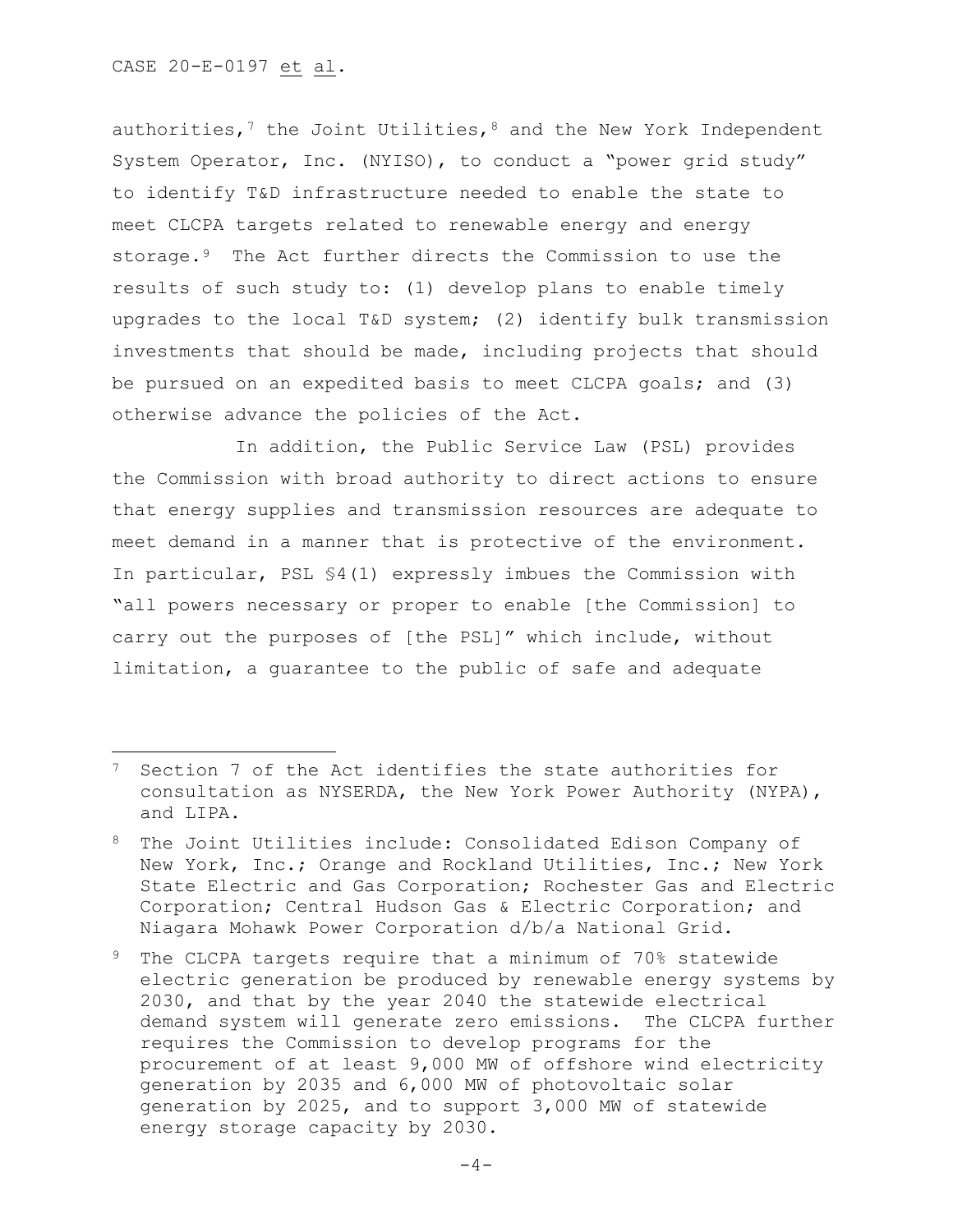service at just and reasonable rates,  $10$  environmental stewardship, and the conservation of resources.<sup>[11](#page-4-1)</sup> Further, PSL §5(1) provides that the "jurisdiction, supervision, powers and duties" of the Commission extend to the "manufacture, conveying, transportation, sale or distribution of ... electricity."

Under PSL §5(2), the Commission is required to "encourage all persons and corporations subject to its jurisdiction to formulate and carry out long-range programs, individually or cooperatively, for the performance of their public service responsibilities with economy, efficiency, and care for the public safety, the preservation of environmental values and the conservation of natural resources." Section 65(1) of the PSL grants the Commission authority to ensure that "every electric corporation and every municipality shall furnish and provide such service, instrumentalities and facilities as shall be safe and adequate and, in all respects, just and reasonable." The Commission has further authority under PSL §66(5) to prescribe the "safe, efficient and adequate property, equipment and appliances thereafter to be used, maintained and operated for the security and accommodation of the public" whenever the Commission determines that the utility's existing equipment is "unsafe, inefficient or inadequate." Moreover, PSL §66(2) provides that the Commission shall "examine or investigate the methods employed by ... persons, corporations and municipalities in manufacturing, distributing and supplying

<span id="page-4-0"></span><sup>10</sup> See International Ry. Co. v. Public Service Commission, 264 A.D. 506, 510 (1942).

<span id="page-4-1"></span><sup>11</sup> PSL §5(2); see also, Consolidated Edison Co. of New York, Inc. v. Public Service Commission, 47 N.Y.2d 94 (1979) (overturned on other grounds) (describing the broad delegation of authority to the Commission and the Legislature's unqualified recognition of the importance of environmental stewardship and resource conservation in amending the PSL to include §5).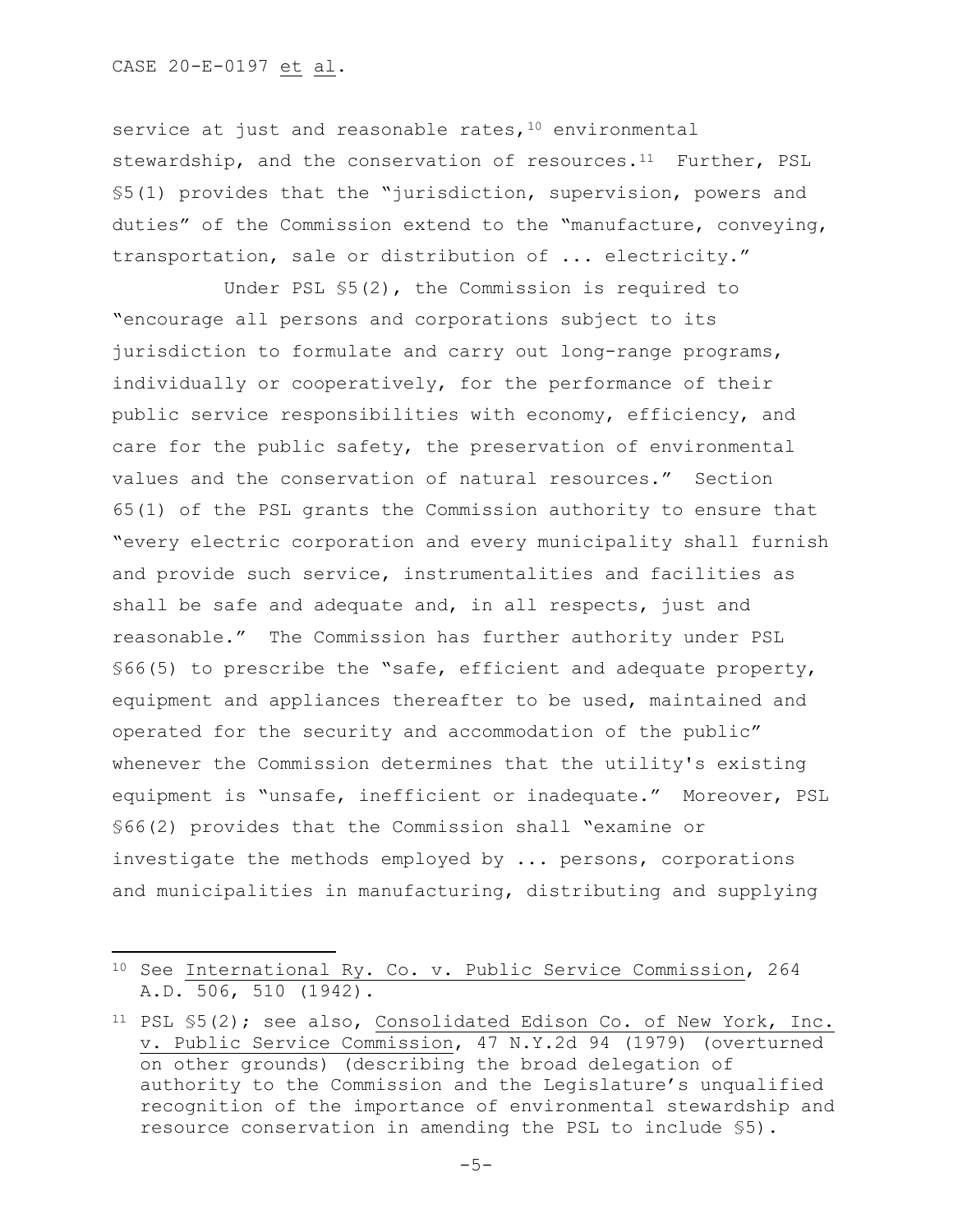... electricity ... and have power to order such reasonable improvements as will best promote the public interest, preserve the public health and protect those using such ... electricity." The actions taken in this Order fall within the scope of this authority.

# DISCUSSION

The Initial Report evaluates the results of the studies included in the Power Grid Study and provides recommendations focused on how the State's electric infrastructure planning can be improved, along with the steps needed to achieve the CLCPA goals. While many of the recommendations in the Initial Report relate to local transmission issues and the investment proposals put forth by the Utilities in the Utility Study, the Initial Report also addresses the findings of the OSW Study and the Zero Emissions Study. Thus, the Initial Report includes suggestions for addressing: 1) the technical and regulatory challenges of integrating offshore wind generation with the power grid; 2) the potential role of energy storage; 3) the timely identification of likely future needs for onshore bulk transmission investment; 4) the identification of high value locations for siting renewables; and 5) the potential benefits of advanced transmission technologies. The following sections address the outstanding recommendations.

# OSW Planning and Procurements

The Initial Report's recommendations relating to offshore wind planning suggest that we revisit aspects of the Commission's existing offshore wind procurement program. For context, this section provides an overview of that program and considers possible modifications.

-6-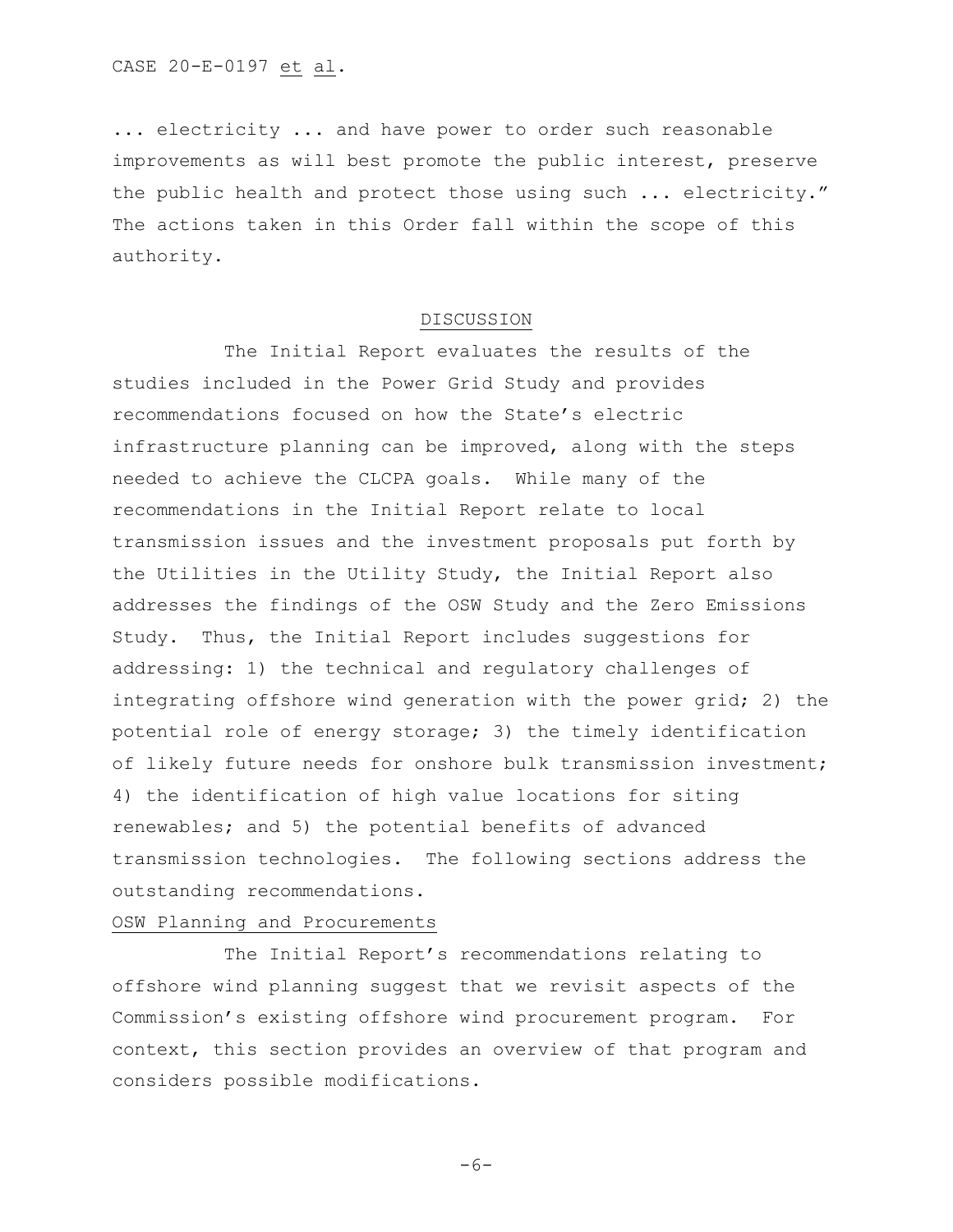On August 1, 2016, the Commission adopted the Clean Energy Standard (CES) to achieve a statewide deployment goal of 50% renewable generation resources by  $2030 \cdot 12$  $2030 \cdot 12$  The Commission divided the CES into a Renewable Energy Standard (RES) and a Zero-Emissions Credit (ZEC) requirement. In 2018, the Commission incorporated an Offshore Wind Standard into the RES by requiring jurisdictional load-serving entities (LSEs) to serve retail customers by procuring 2,400 MW of new offshore wind resources, evidenced by the procurement of Offshore Wind Renewable Energy Certificates (ORECs) from NYSERDA.[13](#page-6-1) The Commission authorized NYSERDA to hold initial procurement solicitations in 2018 and 2019, for 800 MW or more of offshore wind, with a preference for direct radial interconnections. In response, NYSERDA successfully contracted with two projects totaling 1,696 MW.[14](#page-6-2) The Commission subsequently authorized NYSERDA to issue an additional offshore wind solicitation in 2020 for up to 2,500 MW, recognizing that the CLCPA established a 9,000 MW goal.[15](#page-6-3) NYSERDA's 2020 solicitation resulted in the selection of two more projects totaling 2,490 MW.<sup>16</sup>

On October 15, 2020, the Commission formally adopted the clean energy deployment targets of the CLCPA, including the requirements that at least 70% of statewide load be served by

- <span id="page-6-1"></span><sup>13</sup> Case 18-E-0071, Offshore Wind Energy, Order Establishing Offshore Wind Standard and Framework for Phase 1 Procurement (issued July 12, 2018) (Offshore Wind Framework Order).
- <span id="page-6-2"></span><sup>14</sup> Case 18-E-0071, NYSERDA's Launching New York's Offshore Wind Industry: Phase 1 Report (filed October 23, 2019).
- <span id="page-6-3"></span><sup>15</sup> Case 18-E-0071, Order Authorizing Offshore Wind Solicitation in 2020 (issued April 23, 2020) (2020 Offshore Wind Order).
- <span id="page-6-4"></span><sup>16</sup> https://www.nyserda.ny.gov/offshore-wind-2020-solicitation

<span id="page-6-0"></span><sup>12</sup> Case 15-E-0302, et al., Implementation of a Large-Scale Renewable Program and Clean Energy Standard, Order Adopting A Clean Energy Standard (issued August 1, 2016) (CES Framework Order).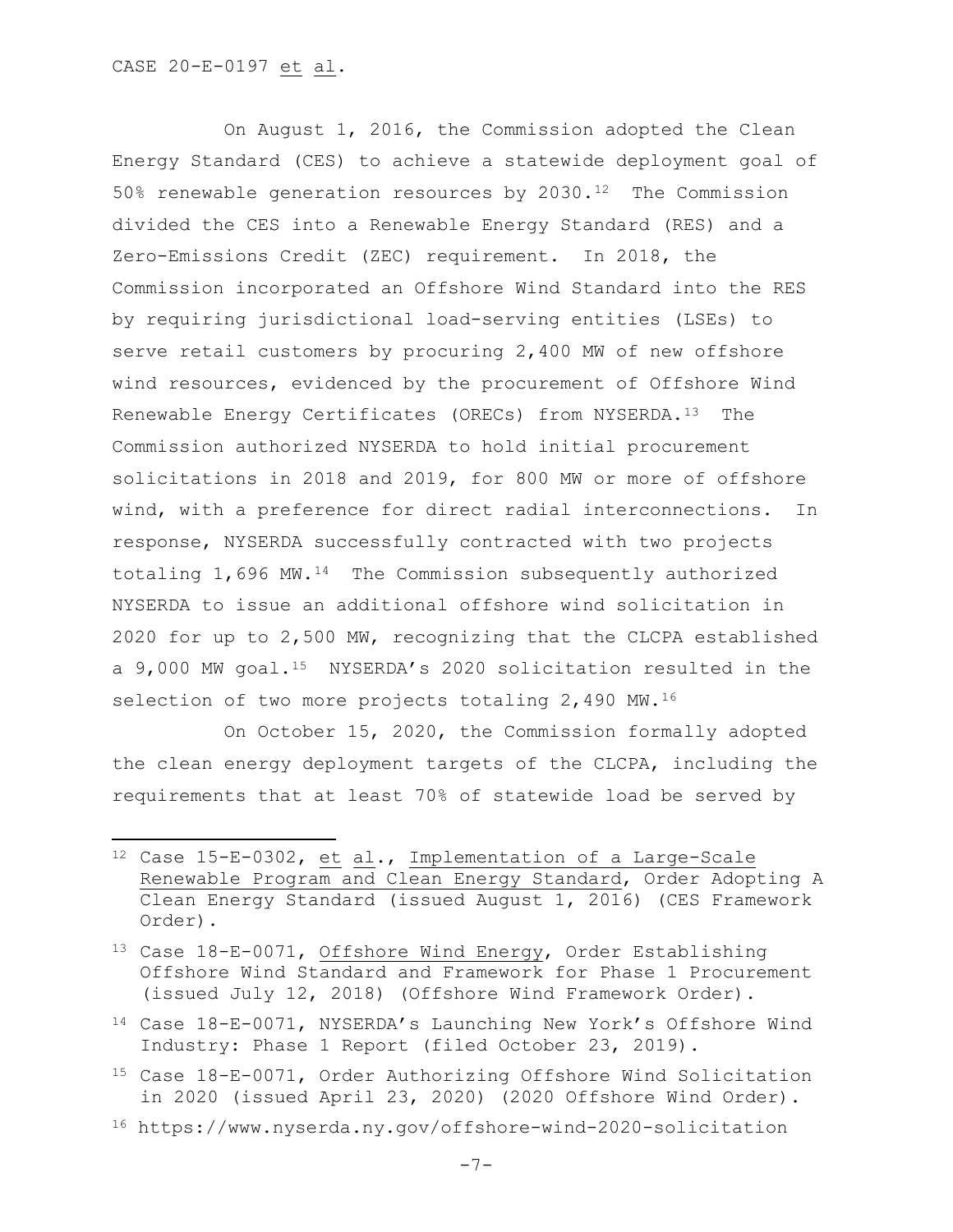renewable energy resources by 2030 and that 9,000 MW of offshore wind be procured by 2035.<sup>[17](#page-7-0)</sup> In the CES Modification Order, the Commission also granted NYSERDA the authority to procure the remaining amounts of offshore wind resources necessary to achieve the CLCPA goal, with a procurement goal of between 750 MW and 1,000 MW per year through 2027 and the flexibility to take a long-term view and evaluate each contract award decision with a focus on both ensuring CLCPA compliance and obtaining the best overall value.

In the CES Modification Order, the Commission reaffirmed a preference for direct radial interconnections for offshore wind developments. Highlighting the lack of new Wind Energy Areas (WEAs) where eligible projects could be built, which are established by the federal Bureau of Ocean Energy Management (BOEM), the Commission explained that designing and evaluating coordinated transmission solutions without additional WEAs is impractical. The Commission concluded that if more beneficial transmission configurations are identified and new WEAs are designated, NYSERDA could petition the Commission to modify the preference for the direct radial approach.

In this context, the Initial Report and the OSW Study include several high-level recommendations that, if implemented, could facilitate the successful procurement of additional offshore wind resources in a cost-effective manner. These include analysis of the potential benefits of using an offshore mesh transmission network to accommodate future offshore wind developments and an interim recommendation to accommodate within the procurements the option of using a potential future mesh transmission network. The recommendations also propose using

<span id="page-7-0"></span><sup>17</sup> Case 15-E-0302, Order Adopting Modifications to the Clean Energy Standard (issued October 15, 2020) (CES Modification Order).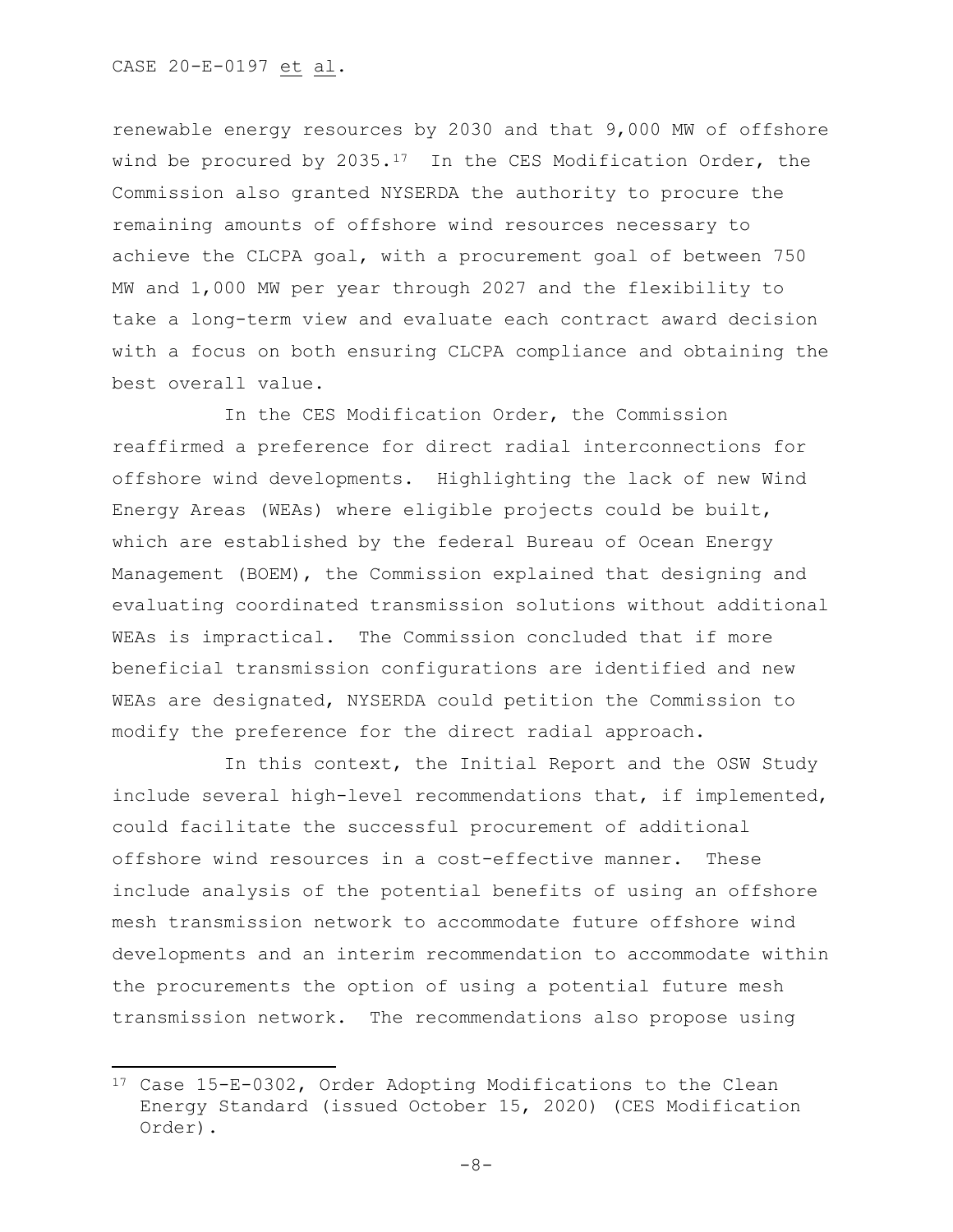high voltage direct current (HVDC) transmission and recognizing the crucial role that battery storage on Long Island and in New York City will play in integrating offshore wind generation.

In this section, we focus on potential modifications to the offshore wind procurement process that are consistent with the recommendations in the Initial Report and the OSW Study. In consideration of these recommendations, the Commission approves several modifications to future procurements under the Offshore Wind Standard.

# 1. Mesh Network Optionality

The primary strategic question raised by the Initial Report is whether transmission facilities should continue to be individually built to support direct radial interconnections, or whether transmission facilities should be developed via a shared mesh (also referred to as a backbone) to accommodate multiple projects. In a meshed design, multiple OSW projects are interconnected to an offshore grid, which is further connected to the onshore system at two or more interconnection points. This permits the transfer of energy between individual generation projects and allows the connected projects to inject their energy at multiple onshore locations. The direct radial system is simpler, more commonly used in offshore wind development, and less risky to achieving the anticipated construction dates. $18$  A meshed approach offers potential benefits but with added costs and complexity.

In the Offshore Wind Framework Order, the Commission concluded that, pending the establishment of additional WEAs by BOEM and further study on alternative transmission configurations, offshore wind procurements should be based on transmission facilities individually built to support single

<span id="page-8-0"></span><sup>18</sup> Offshore Wind Framework Order, pp. 54-58.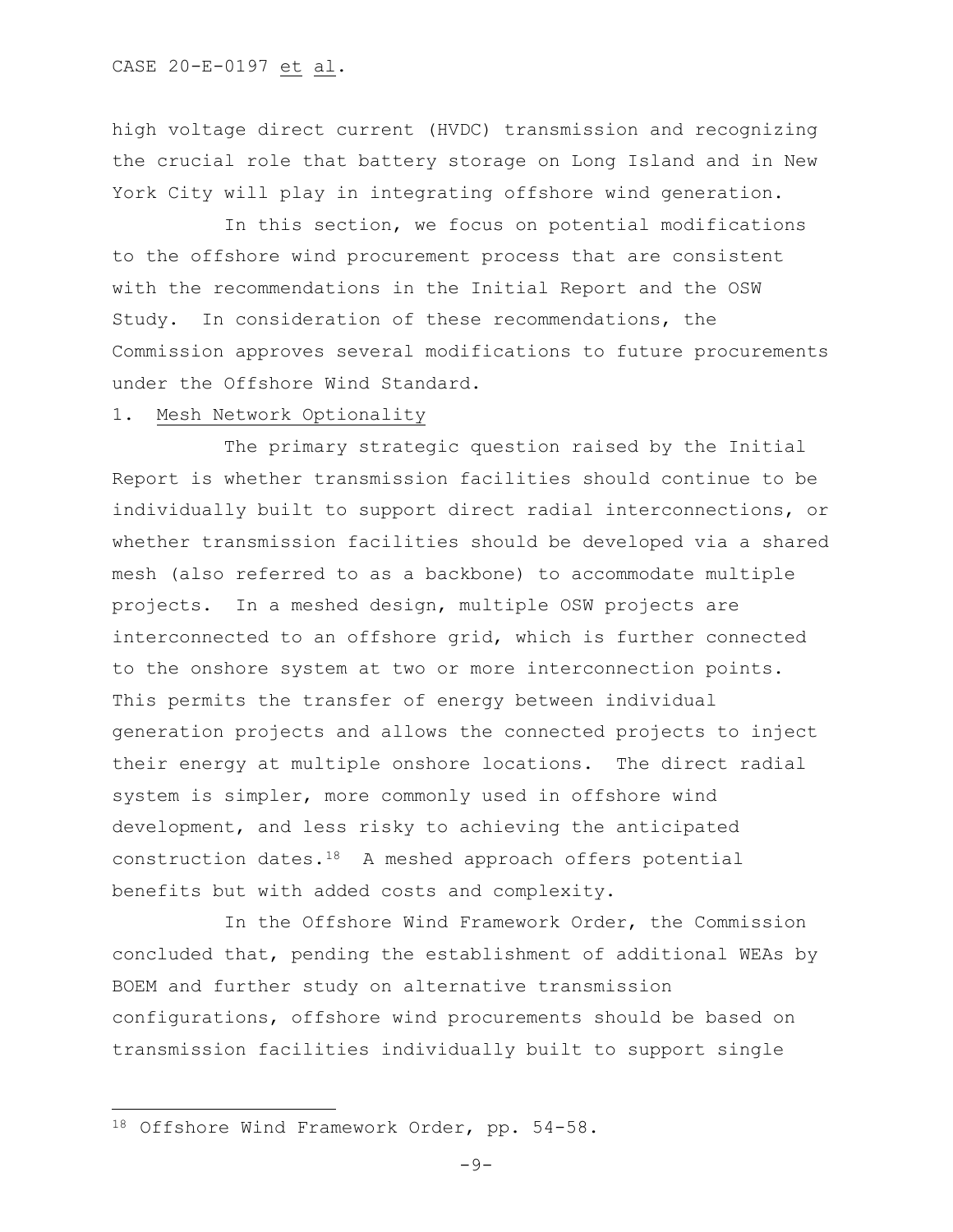projects. This preference for the radial approach, in contrast to a mesh configuration, was reaffirmed in the CES Modification Order where the Commission stated that, in the event ongoing studies identified advantageous alternatives to direct radial transmission and new WEAs were established, NYSERDA could seek Commission approval to pursue such alternatives through its offshore wind procurements.

While the number of developers and lease sites available to compete for New York's offshore wind procurements at this time is limited, that condition appears likely to change. Notably, a Proposed Sale Notice was published in the Federal Register on June 14, 2021, which described up to eight lease areas in the New York Bight for potential commercial wind energy development.<sup>19</sup> According to BOEM, these lease areas have the potential to unlock over 7,000 MW of offshore wind energy.<sup>[20](#page-9-1)</sup> On December 16, 2021, BOEM released a final environmental assessment that evaluated the potential impacts of these leases and determined that the proposed action would not cause any significant impacts.<sup>21</sup> This recent development, coupled with the recommendations in the OSW Study, suggest the need to revisit the preference for direct radial connections in future offshore wind procurements.

Understanding that the State will need substantially more future offshore wind development to achieve the CLCPA target, we note the Initial Report's finding that a meshed approach would be the most flexible and adaptable to the

<span id="page-9-0"></span><sup>19</sup> https://www.boem.gov/sites/default/files/documents/renewableenergy/state-activities/86-FR-31524.pdf?

<span id="page-9-1"></span><sup>20</sup> https://www.boem.gov/renewable-energy/state-activities/newyork-bight

<span id="page-9-2"></span><sup>21</sup> [https://www.boem.gov/renewable-energy/state-activities/new](https://www.boem.gov/renewable-energy/state-activities/new-york-bight)[york-bight](https://www.boem.gov/renewable-energy/state-activities/new-york-bight)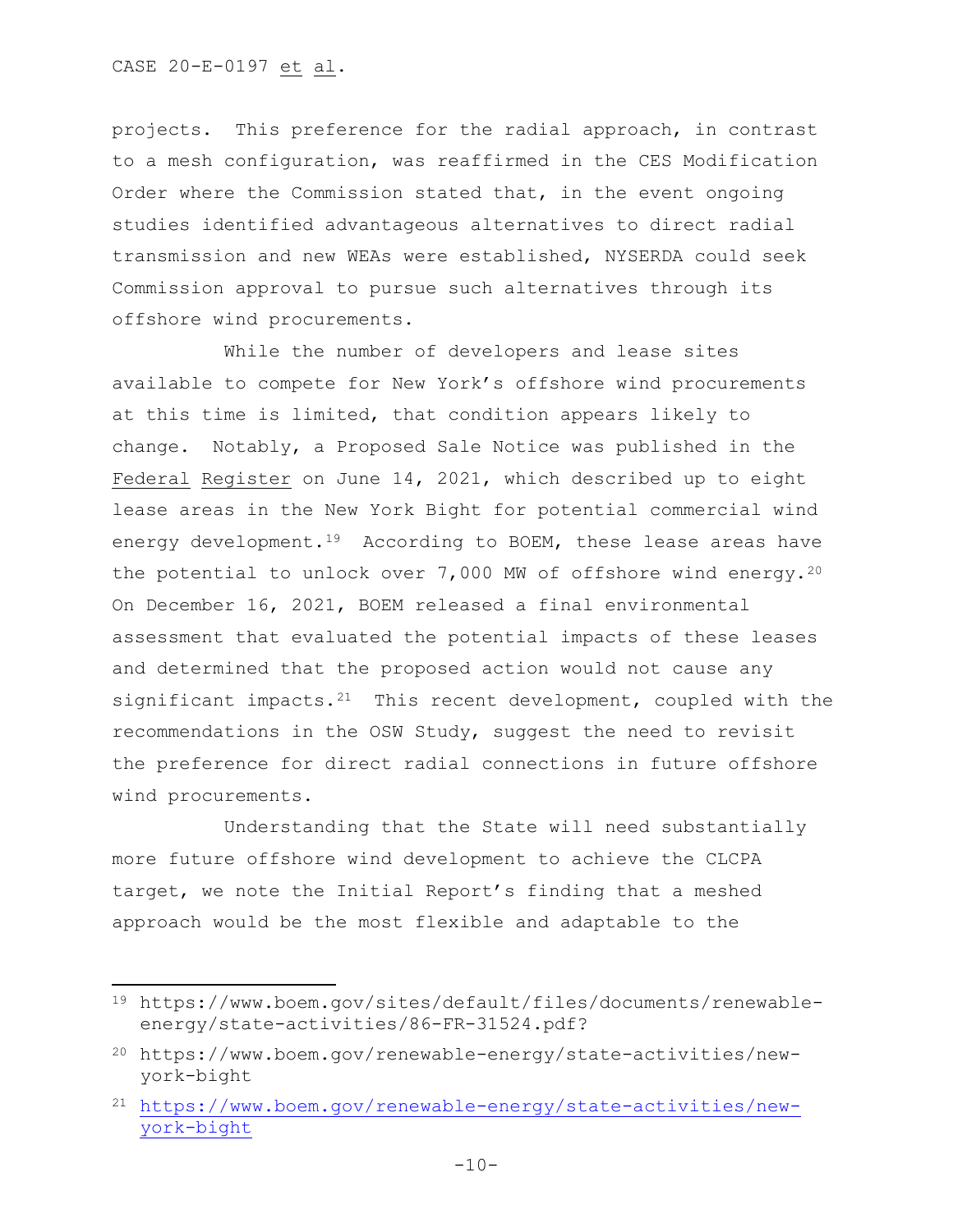availability and locations of future WEAs. The report also explains that a shared mesh configuration helps to mitigate generation tie outages and permits the users of the grid to direct their generation to the point of interconnection (POI) where those injections have the highest system value. The ability to transfer energy between onshore POIs also serves to reinforce the onshore grid and reduce network congestion.

The Initial Report also explains that a meshed grid would allow each offshore wind facility to be networked with other New York offshore wind projects, and possibly nearby facilities serving New Jersey and New England, with the potential to deliver additional value to New York via exports or cost sharing with neighboring states on such transmission assets. This may create additional benefits in terms of trading opportunities and increased reliability by making available alternative delivery routes through a neighboring system in the event offshore outages should affect the direct transmission links.

A recent Brattle Group report indicates that the production cost savings of a shared meshed offshore grid in New York may amount to approximately \$55 million to \$60 million annually.<sup>22</sup> In addition to potential production cost savings, which are predominantly attributable to reduced purchases from neighboring markets, other possible benefits from a meshed grid include improved onshore grid reliability and resiliency, additional ancillary services, and capacity value from increased

<span id="page-10-0"></span><sup>22</sup> Brattle compared the base case to a case with a meshed grid with 1,200 MW of transfer capability between New York Control Area zones J and K to estimate production cost savings. See "The Benefit and Cost of Preserving the Option to Create a Meshed Offshore Grid for New York" study prepared by The Brattle Group, for NYSERDA filed with its comments in Case 20- E-0197 on November 24, 2021.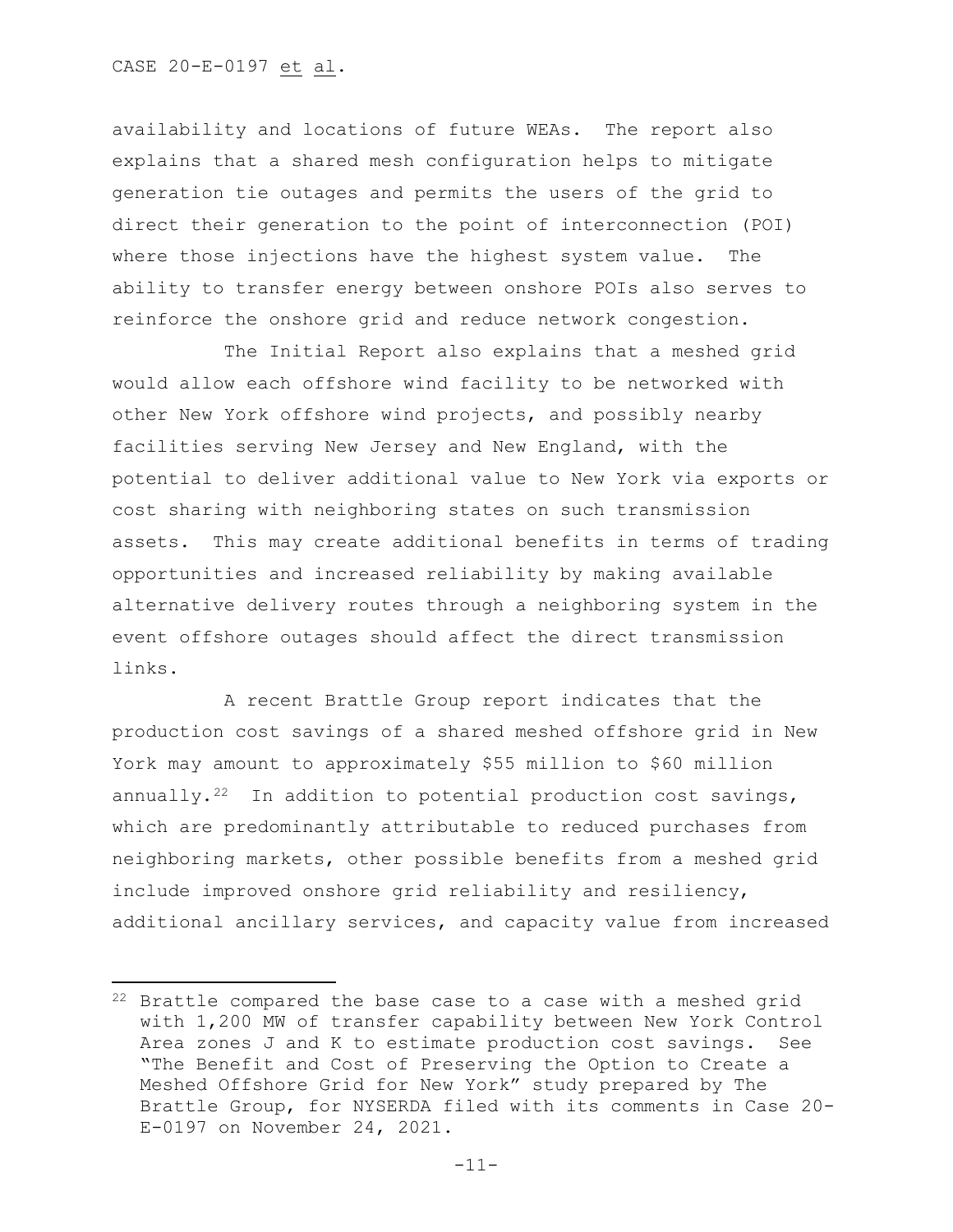transfer capabilities between Zones J and K. The study also indicates that the higher cost of implementing a meshed grid in the future, which is estimated to be \$120 million to \$240 million per link between mesh-ready offshore substations, may be recouped over a relatively short payback period due to its substantial benefits.

Most commenters are supportive of further study or the implementation of a shared meshed offshore grid as soon as possible. Atlantic Shores Offshore Wind (ASOW) supports the development of radial transmission interconnections with the option of later integrating the configuration into a meshed offshore network. Ocean Wind, Shell Energy, and the NYISO all support a meshed system and argue that the decision to implement a meshed system cannot be delayed. Anbaric and Con Edison recognize the benefits of a meshed system, citing improved system reliability, the ability to mitigate losses, and reductions in offshore wind curtailment. Avangrid, ASOW, Joint Utilities, and LIPA all support further evaluation and study around a meshed network approach. NYPA notes that developers have no intention to mesh offshore transmission systems without an incentive or coordination due to significant incremental costs.

We note that neither the OSW Study nor the recent Brattle report fully and comprehensively evaluate the full set of benefits and costs of a networked offshore mesh system. Thus, while we recognize commenters' strong interest, we are not in a position today to decide on whether to modify the Commission's existing preference for a direct radial approach to offshore wind transmission. However, the information and comments in the record to date suggest that it is time to consider a different approach. We direct Staff to work with NYSERDA to undertake studies that will explore and define the

-12-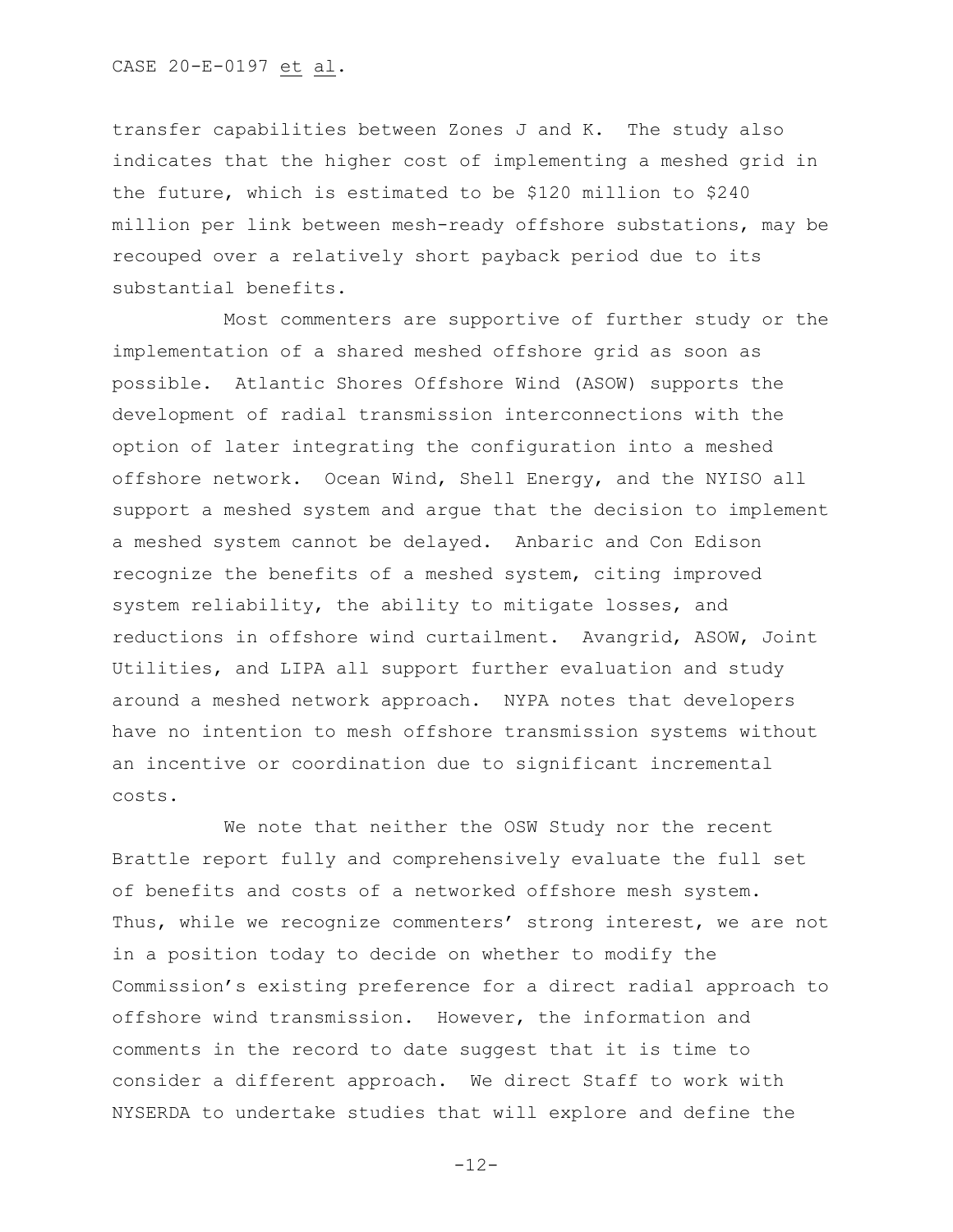relative benefits, costs, and challenges associated with a meshed offshore wind transmission system.

While we will not prescribe the precise scope of such studies here, the Commission will need information on such diverse topics as: design elements and key determinants that would help New York State identify potential beneficial regional mesh connections and possible inter-regional networked transmission connections; recommendations for overcoming technical, regulatory, and other challenges to the development of an offshore system; whether such a project could enhance innovation opportunities for the benefit of ratepayers; and operational determinants to promote the efficient function of a regional mesh transmission system.

However, we also note that the OSW Study suggests that bidders in future NYSERDA procurements offering radial connections could be asked to include alternative bids with larger offshore transmission platforms that can accommodate the interconnections and substation configurations necessary to create a meshed network. The OSW Study recommends that, while a decision to implement a meshed system can be delayed, new offshore wind facilities should be constructed in ways that facilitate integrating the radial lines into a meshed system at a later date, if necessary. Similarly, the recent Brattle report recommends that we require future OSW procurements to include "mesh-ready" designs.

First, The Brattle study concludes that a networked design is likely to prove economic, provided that it serves at least three offshore wind projects with a minimum aggregate rating of approximately 3,000 MW. Presently, 4,316 MW of offshore wind capacity is under contract in New York, leaving 4,684 MW of capacity left to be procured by 2035. This suggests the scale of the offshore wind development still to be procured

-13-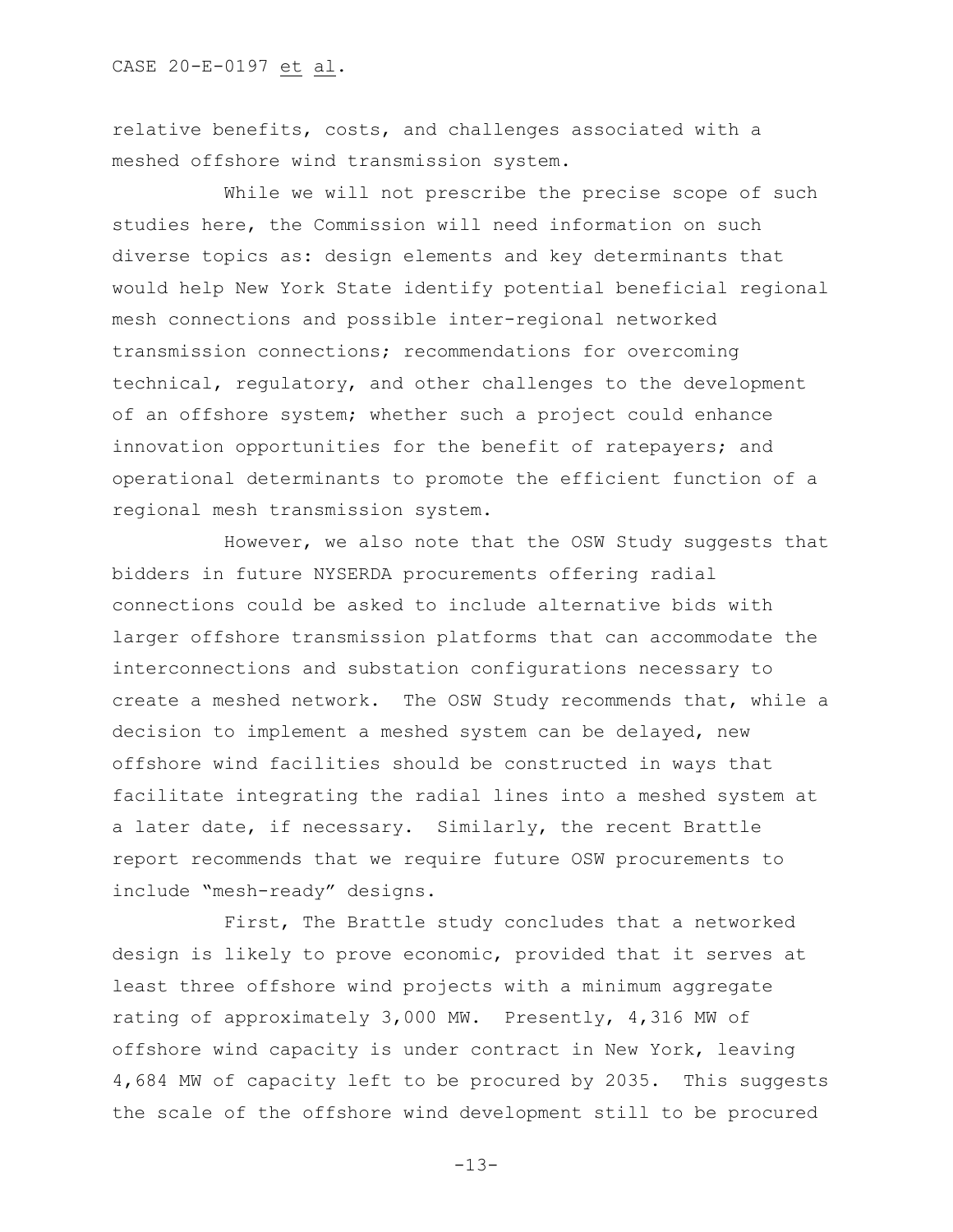may be economically interconnected using a mesh network. Second, the study estimates that the higher cost of constructing a mesh-ready substation adds less than 0.4% to the total cost of a typical 1,000 MW offshore wind plant.<sup>[23](#page-13-0)</sup> Therefore, the estimated additional cost is not significant in light of the expected economic and reliability benefits of a meshed system.

For these reasons, the Commission finds that NYSERDA should take steps to preserve the future mesh offshore grid option. The cost of including this flexibility in project design at this stage is modest and would reduce the cost of retrofitting facilities in the future if the Commission concludes that such a network will benefit New York's ratepayers. As we evaluate the meshed offshore grid option, NYSERDA shall include eligibility criteria in its offshore wind procurements that would require proposals to incorporate measures that allow the project to integrate into a future mesh system. All bids should include the incremental mesh-ready designs needed to support a potential future mesh network.

Shared mesh-ready optionality also requires some modifications to the current offshore wind pricing and contractual arrangements. The existing Index OREC pricing formula utilized in offshore wind solicitations does not currently consider the possibility that an offshore wind project could interconnect into multiple NYISO zones, which would be possible in the future if an offshore shared mesh system is established. Building this optionality into the Standard Purchase and Sale Agreement could avoid challenging and

<span id="page-13-0"></span><sup>23</sup> The total estimated incremental cost of the physical infrastructure needed to build a mesh-ready substation is \$7.71 million with an additional \$6 million to \$8 million in operating study costs. In comparison, the total estimated cost of a 1,000 MW offshore wind generating plant with a new substation and tie line to its onshore POI is approximately \$4 billion.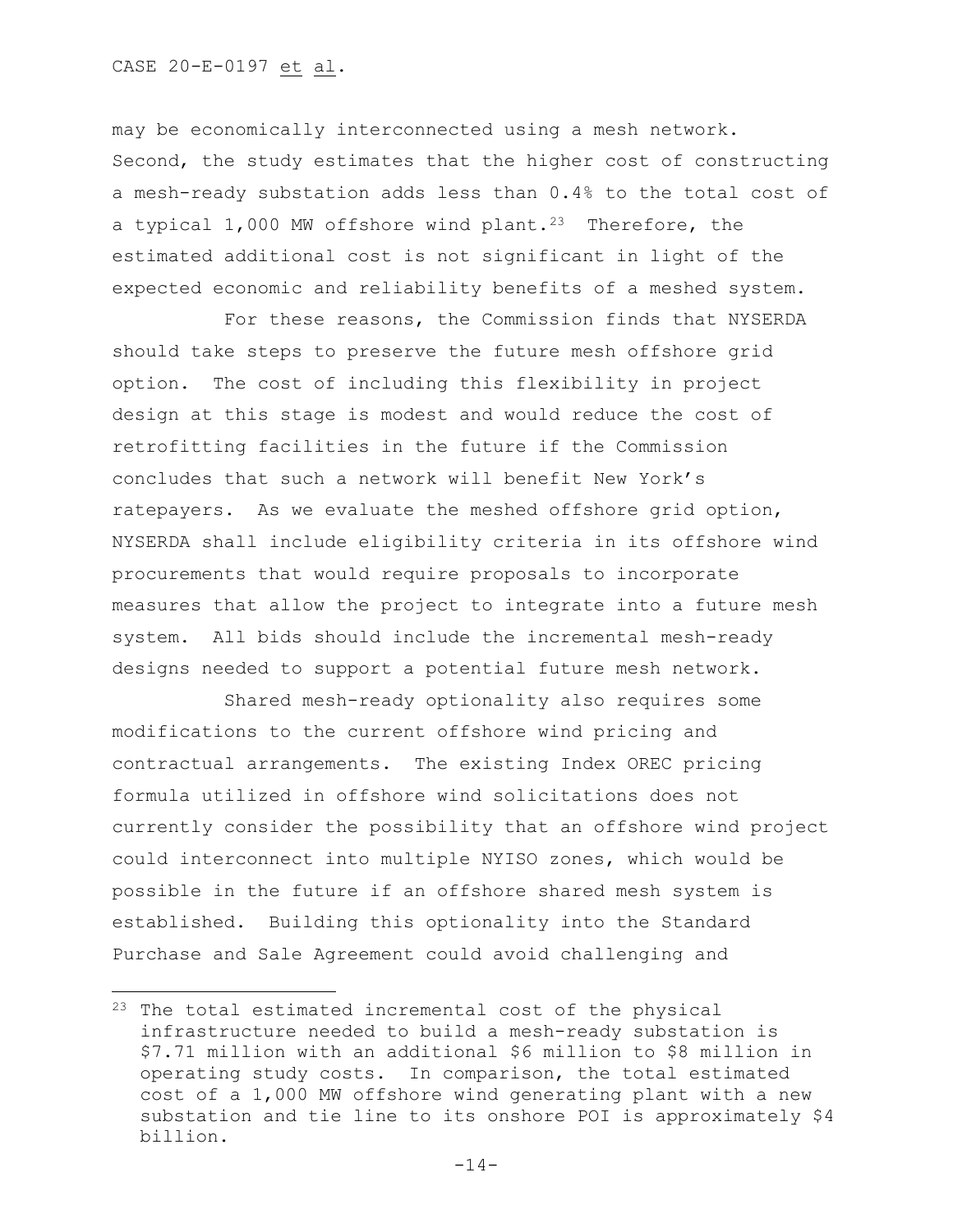potentially costly negotiations in the future.<sup>[24](#page-14-0)</sup> Therefore, NYSERDA shall incorporate into future contracts the possibility that a project will ultimately be integrated into a mesh grid and therefore may deliver energy to points in more than one NYISO Zone.

## 2. HVDC Transmission

The Power Grid Study emphasized the importance of cable design and routing to the overall success and costeffectiveness of the offshore wind program. The Offshore Wind Standard currently allows project proposals to include either alternating current (AC) or direct current (DC) transmission lines.[25](#page-14-1) While cheaper to build, AC lines carry less capacity than DC lines of the same physical size. According to the OSW Study, transmission by high-voltage AC requires three times as many cables as transmission by HVDC for the same amount of energy. Additionally, using HVDC lines provides significant technical benefits over high-voltage AC, including power flow controls and easier black start capabilities.

The OSW Study explains that AC lines risk causing undersea cable corridors to reach capacity before the CLCPA goals are met, leading to enormous additional costs for subsequent projects that would be borne through increased procurement prices passed on to ratepayers. The New York Harbor has multiple spatial undersea transmission cable constraints, including anchorage areas and navigation channels which occupy much of the waterway. Similarly, undersea cable routes to Zone

<span id="page-14-0"></span><sup>24</sup> NYSERDA enters into an Offshore Wind Renewable Energy Certificate Purchase and Sale Agreement with the winners of competitive solicitations for offshore wind generating capacity.

<span id="page-14-1"></span><sup>&</sup>lt;sup>25</sup> Currently, two of the four NYSERDA-contracted projects under the Offshore Wind Standard intend to use AC lines.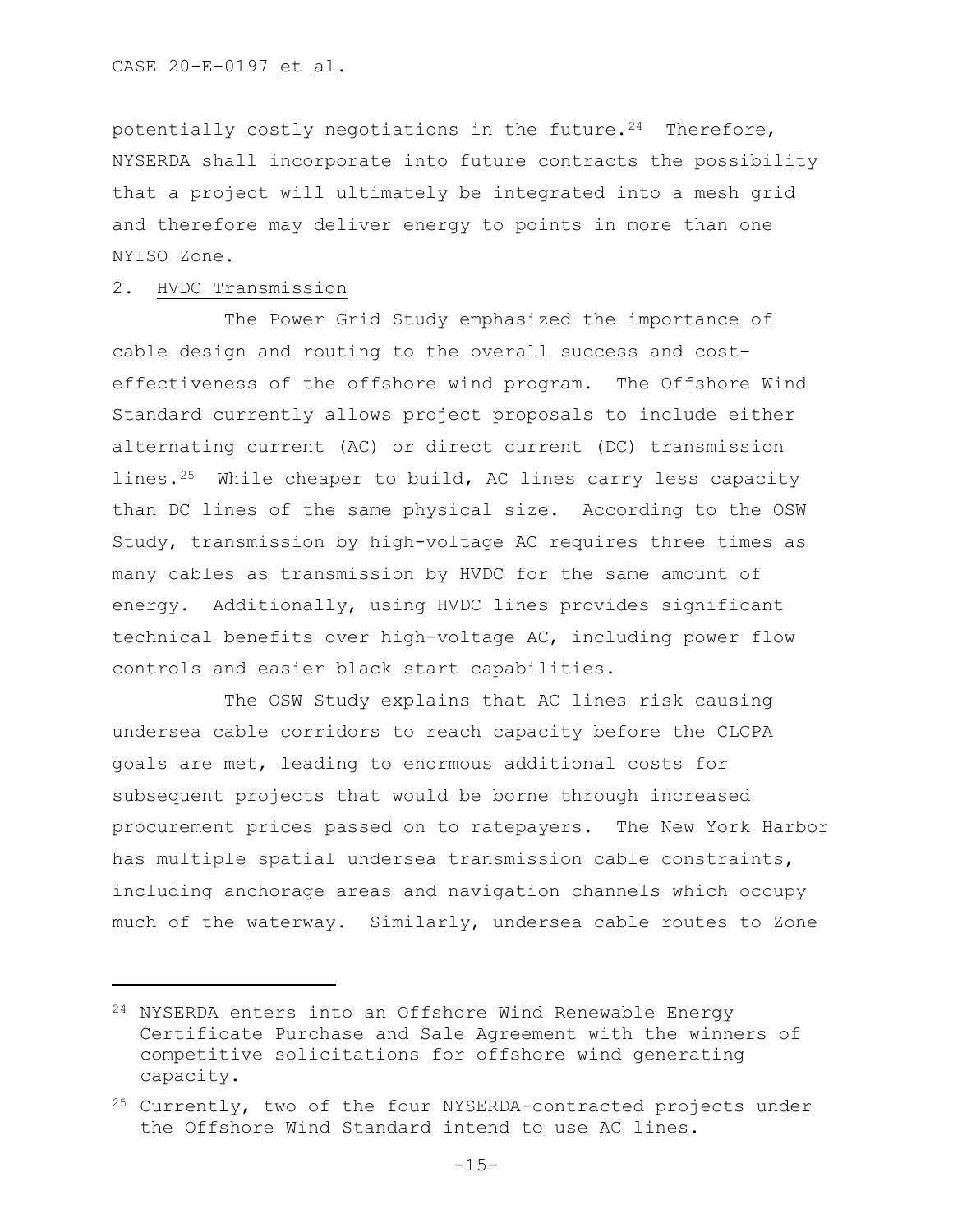J via the Long Island Sound have physical, ecological, and stakeholder constraints largely related to the geology of the undersea area east of Long Island and the East River. The OSW Study found that interconnecting between 5,000 MW and 6,000 MW of offshore wind into Zone J (which is expected to be required to meet the 9,000 MW CLCPA goal) may be difficult due to the scarce cable routing corridors. Additional transmission would need to be routed through Zone K or via other onshore routes, which may result in increased costs. The OSW Study therefore recommends that interconnections use 320 kilovolt (kV) HVDC cables for most future developments.

In comments, Diamond Offshore Wind, LLC (DOW) states that the cost assumptions in the Power Grid Study associated with the HVDC options should be viewed as less reliable and potentially overestimated given the evolution of HVDC technology, the vintage and limited transferability of cost benchmarks utilized, and the cost uncertainty levels cited by the study's authors. Ørsted is concerned that near-term interoperability issues with HVDC equipment may prevent the successful meshing of offshore generation, as existing HVDC systems lack standards which would allow interconnections of systems by different manufacturers.

The Commission directs NYSERDA to include eligibility criteria in its offshore wind procurements that would require the use of HVDC transmission where appropriate to preserve maximum efficient use of constrained cable corridors. The Commission appreciates DOW's comments on the HVDC cost assumptions used in the OSW Study, but notes that the study highlights the importance of matching cable technology and associated transfer capability to the available routing space into the New York Harbor and the optimal capacity of the POIs. The Commission relies heavily on the need to mitigate space

 $-16-$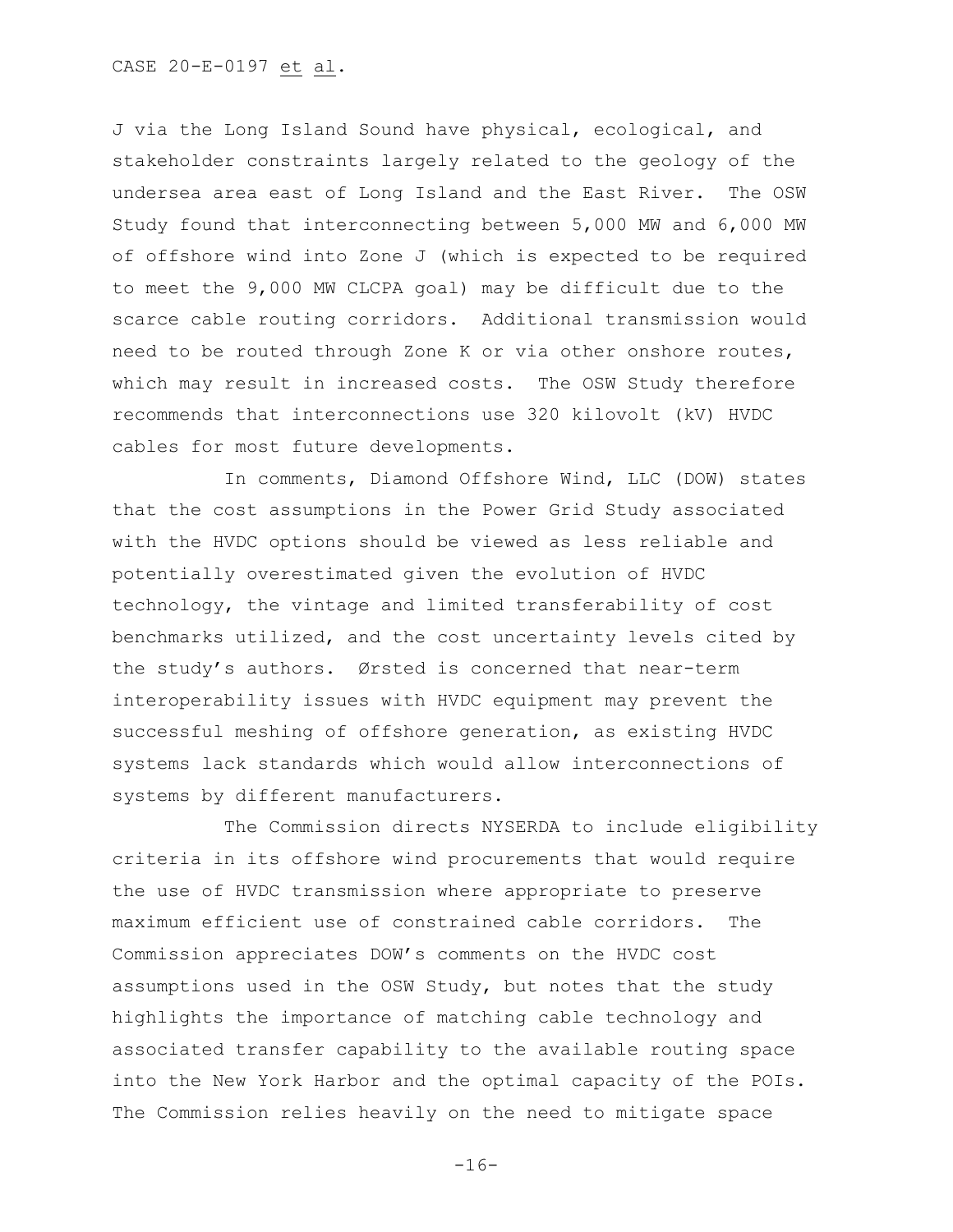constraints in its determination that HVDC lines be used where appropriate.

Ørsted is correct that if each developer took its own approach, the results would lead to compatibility issues. Uniform design specifications and standards are likely needed to avoid problems in the future. NYSERDA has the experience and ability to consult with the necessary experts in evaluating interoperability of HVDC equipment, so the Commission is confident that it will act prudently in addressing this issue. Therefore, NYSERDA is directed, in consultation with Staff, to standardize the radial designs for HVDC and the mesh-ready design parameters for all projects, as NYSERDA determines is necessary to the successful implementation of the OSW program.

In addition, the Initial Report identifies the critical importance of State coordination and planning with agencies and other stakeholders to identify feasible siting solutions and to address transmission cable routing limitations. NYSERDA and Staff shall collaborate with other New York State agencies to develop coordinated plans for cable routing to ensure the success of the offshore wind program. NYSERDA and Staff are directed to file a report on their progress with this important issue no later than September 1, 2022.

### 3. Injection of OSW Generation into the New York Control Area

The Initial Report provides several recommendations relating to managing the integration of offshore wind generation with the New York City and Long Island grids. It concludes that interconnecting the CLCPA target of 9,000 MW of offshore wind generation should be achievable without requiring significant upgrades to the bulk power system, so long as several identified conditions are met.<sup>[26](#page-16-0)</sup> One of these conditions is an assumed

<span id="page-16-0"></span><sup>26</sup> Initial Report, pp. 62-63.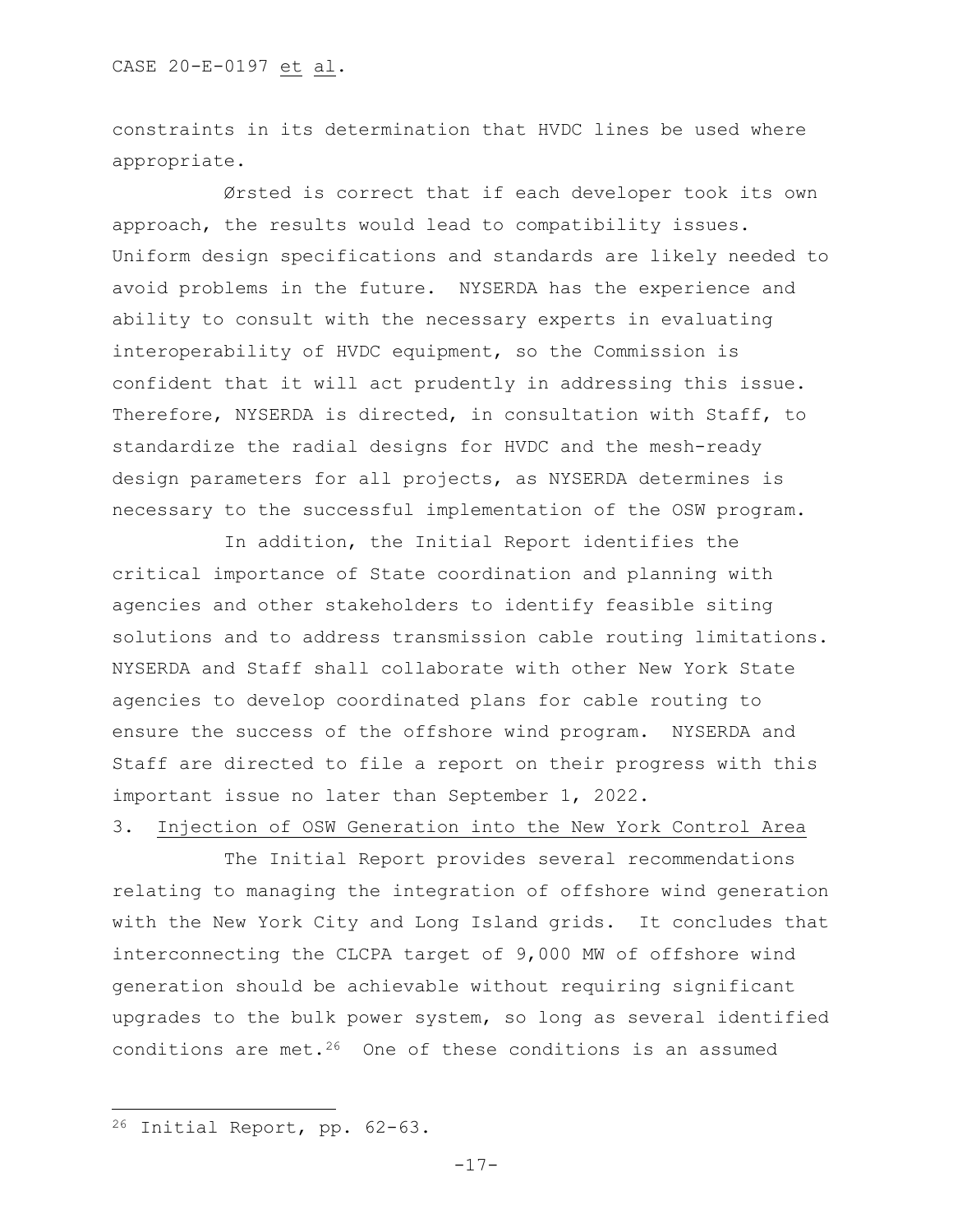level of well-coordinated system development "that optimizes POIs with the capabilities of the existing transmission system."[27](#page-17-0) In this section, we examine the Initial Report's observations concerning the available POIs and the feasibility of different configurations.

As noted in the Initial Report, the OSW Study identified potential POIs through an iterative screening process. The first step of the onshore grid assessment regarding the ability to accommodate 9,000 MW of offshore wind generation consisted of screening the existing substations in Zones J and K using reliability security analysis and production cost modeling. Two alternative offshore wind injection splits were assessed between New York City and Long Island regions: (1) approximately 6,000 MW of OSW delivered to New York City and approximately 3,000 MW to Long Island; and (2) approximately 5,000 MW of OSW delivered to New York City and approximately 4,000 MW to Long Island. The reliability security and production cost analyses were conducted using a range of onshore grid operating conditions and demand forecasts. The use of energy storage facilities was also incorporated into various scenarios in the analysis. Overall, the analysis identified scenarios of 6,000 MW into New York City and 3,000 MW into Long Island that minimized onshore transmission system upgrades and involved very limited OSW curtailments. Every New York City area and Long Island substation above 69 kV was evaluated in the OSW Study. For each of these substations, a thermal transfer screen analysis was used to identify substations that could accept at least 300 MW of offshore wind. Thirty-six substations were identified using this screening criteria. For those 36 substations, production cost simulations were conducted to

<span id="page-17-0"></span><sup>27</sup> Initial Report, p. 62.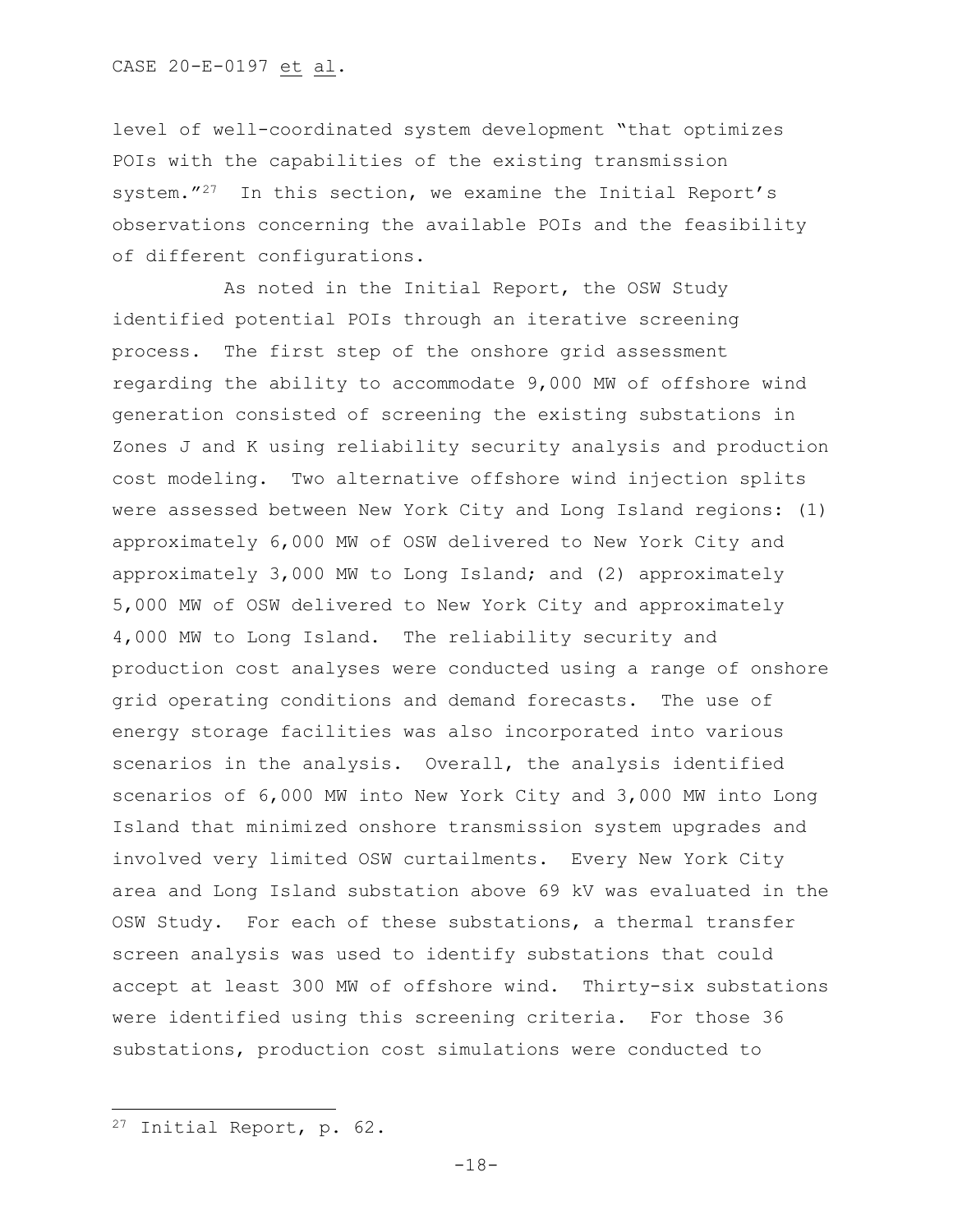identify the 20 substations with the least curtailments. The OSW Study then evaluated six POI combinations that could deliver approximately either 5,000 MW or 6,000 MW into the New York City area, with the remainder delivered to substations located in Long Island.

The OSW Study's base case (shown in Figure 1 below) selected the following POIs and injection capacities:

- Zone J (NYC): Farragut (1,400 MW), Rainey (1,250 MW), Mott Haven (1,250 MW), and West 49th St. (1,200 MW); and
- Zone K (Long Island): New Bridge (600 MW), Shore Rd. (500 MW), Northport (400 MW), and Syosset (300 MW), and Brookhaven (270 MW).



Figure 1

While the OSW Study concluded that 9,000 MW of offshore wind generation could be feasibly integrated using the interconnection points it identified, the Initial Report points out that one major issue that is unresolved is whether the POIs selected in the base case for New York City have the physical space necessary to accommodate the upgrades for the planned injections. Citing the Utility Study, the Initial Report states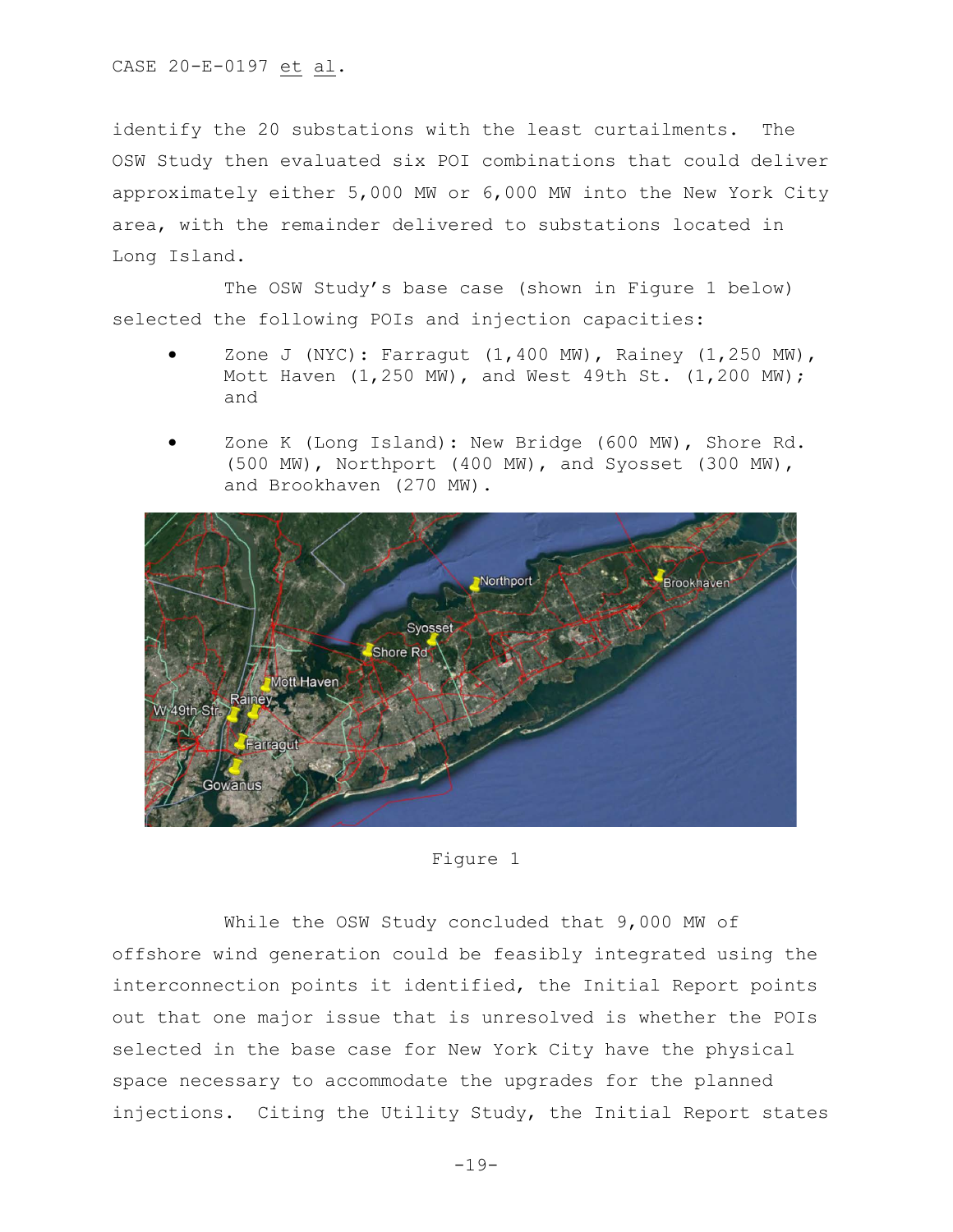that "reliability needs and space limitations for adding necessary interconnection equipment to existing Con Edison substations" might be an obstacle to implementing the OSW Study's recommendations.[28](#page-19-0)

Furthermore, recent developments call into question other assumptions in the base case. For example, since publication of the Power Grid Study, one of the projects proposed in response to NYSERDA's CES Tier 4 solicitation is the Clean Path New York (CPNY) project, which assumes the Rainey substation as the POI.<sup>[29](#page-19-1)</sup> The CPNY project is expected to carry generation associated with up to 1,300 MW of capacity, making it highly unlikely that the same substation can feasibly accommodate an additional 1,250 MW of offshore wind generation as assumed in the base case of the OSW Study. We also note that one of the offshore wind projects under contract award with NYSERDA, Beacon Wind, is planning to interconnect at either the Astoria East 138 kV or Astoria West 138 kV substations, 30 both of which may not have sufficient capacity to cost-effectively or feasibly accommodate that project. Indeed, the NYISO interconnection queue indicates that five projects are seeking to interconnect into the Astoria West substation alone.<sup>31</sup>

Based on our review of the Initial Report, the OSW Study, and recent developments, the Commission finds that additional work is needed to identify plausible scenarios for interconnecting offshore wind generation into New York City at the levels identified in those studies. Because of the need to

<span id="page-19-0"></span><sup>28</sup> Initial Report, p. 66.

<span id="page-19-1"></span><sup>29</sup> See https://www.nyserda.ny.gov/All-Programs/Clean-Energy-Standard/Renewable-Generators-and-Developers/Tier-Four

<span id="page-19-2"></span><sup>30</sup> See NYISO Interconnection Queue, available at: https://www.nyiso.com/interconnections

<span id="page-19-3"></span><sup>31</sup> Id.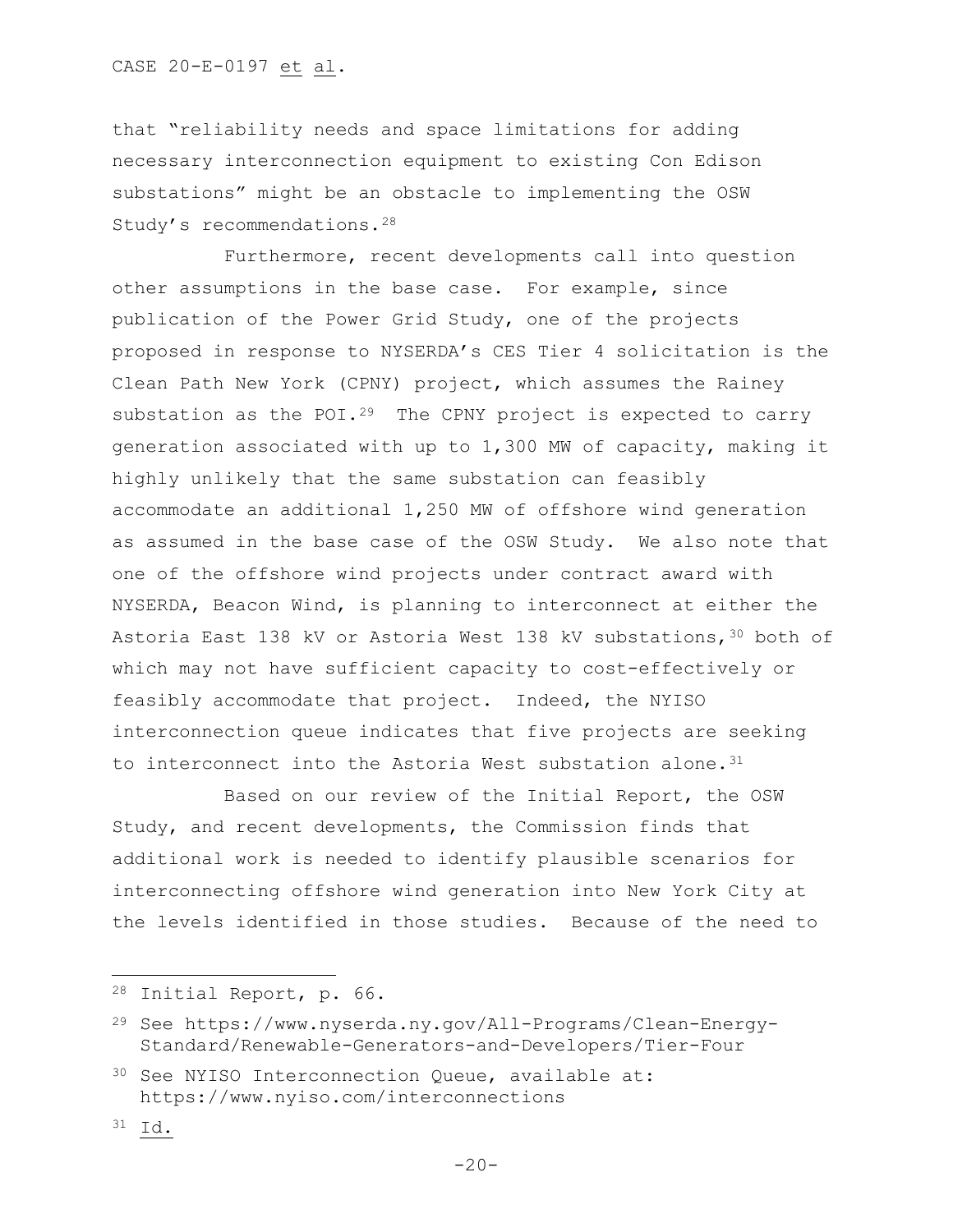act expeditiously to meet CLCPA mandates, and the timeframes involved in both transmission and offshore wind development, it is incumbent upon the Commission to address the feasibility challenges as soon as practicable. Providing potential bidders greater transparency regarding the availability of POIs that can realistically be used to inject their generation into New York City would improve future NYSERDA solicitations. Indeed, given that the next solicitation is expected in 2022, the Commission notes that time is of the essence.

The record in this proceeding shows that Con Edison may have a potential solution regarding POIs that would enable the State to achieve the distribution of 6,000 MW of offshore wind injections into New York City and 3,000 MW of offshore wind injections into Long Island, as recommended in the Initial Report/OSW study. As noted in the Phase 2 Order, the Utility report proposed, among other things, the construction of certain local T&D projects aimed solely at facilitating compliance with CLCPA mandates, which they identified as "Phase 2 projects."<sup>32</sup> One of the Phase 2 projects proposed by Con Edison is called the New York City Clean Energy Hub #1 (Con Edison Hub), which the company describes as "a conceptual project that will require detailed engineering studies."<sup>33</sup> Con Edison indicates that the Con Edison Hub, which would be built on real estate owned by Con Edison and located in northwest Brooklyn adjacent to the Farragut substation, would be electrically tied to substations serving major population centers in Brooklyn and Manhattan and

<span id="page-20-1"></span><sup>33</sup> Utilities' Report, p. 112.

<span id="page-20-0"></span><sup>32</sup> See Phase 2 Order, p. 2 (citing Utility Transmission and Distribution Investment Working Group Report (filed November 2, 2020)).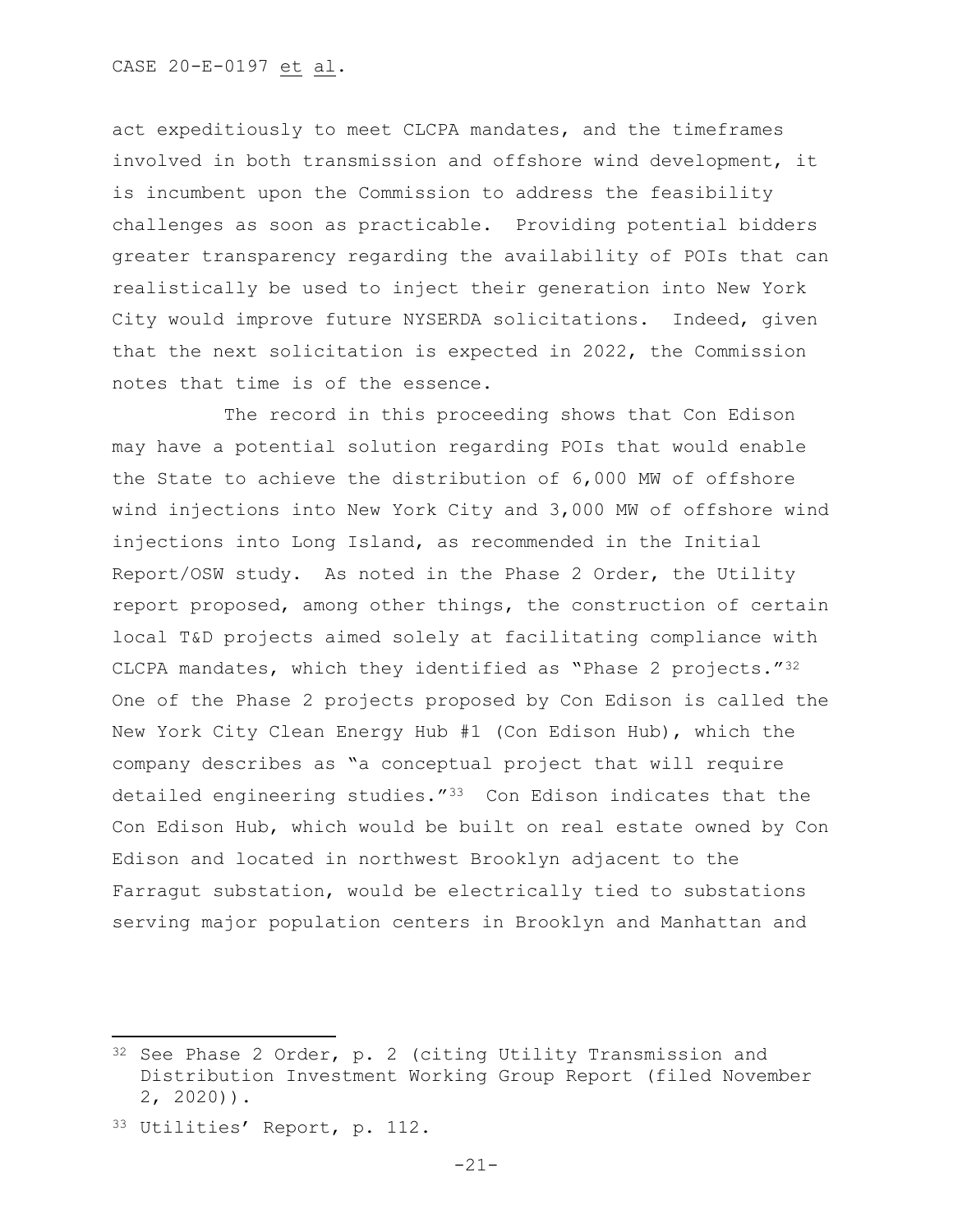could accommodate at least 3,000 MW of offshore wind generation.[34](#page-21-0)

Of note, the OSW Study assumed the Farragut substation as the entry point into NYC for 1,400 MW of offshore wind in the base case. As already mentioned, the Con Edison Hub would be sited directly adjacent to that substation and thus could act as alternative for what was considered in the base case. Additionally, while it appears likely that the Rainey substation may be impracticable as a POI for offshore wind (based on the reasons discussed above), the proposed location of the Con Edison Hub would be directly between the Farragut and Rainey Substations. The base case, moreover, already presumes that the Rainey substation (or one near it) would need to accommodate 1,250 MW of offshore wind. In other words, the base case assumes that the Farragut and Rainey substations (or substations near them) would be needed to accommodate close to 3,000 MW of offshore wind.

The Utility Study suggests that the Con Edison Hub would be able to accommodate the precise capacity that will be needed. Given the recognized difficulty in finding feasible and cost-effective POIs in space-constrained lower Manhattan, the Con Edison Hub appears to be a potential solution for offshore wind generation injected into New York City. The Commission thus authorizes Con Edison to file a comprehensive petition addressing the Con Edison Hub that details the requested information below.

As with the "Areas of Concern" identified in the Phase 2 Order, the Commission will need more information on the costs and benefits associated with the project to evaluate whether the project supports progress toward meeting CLCPA mandates. The

<span id="page-21-0"></span><sup>34</sup> Id. at 113, Figure 45; Case 20-E-0197, Con Edison Response to DPS Staff Information Request-1.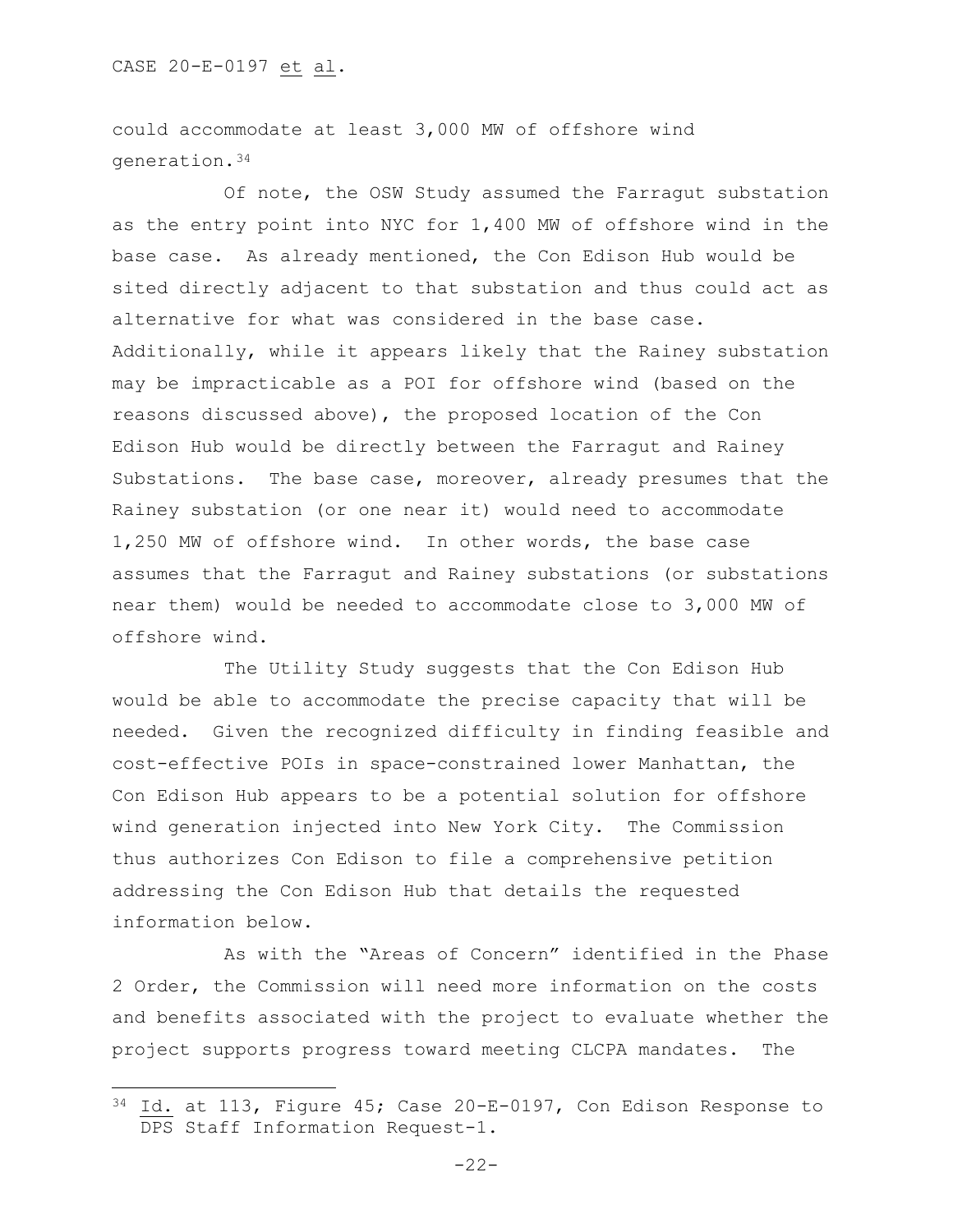Commission will also need information concerning the capabilities of the alternative interconnection points. Thus, Con Edison's petition must provide the Commission with a fuller understanding of the project need, why it needs to be approved in short order, and why it is superior to alternatives, including upgrades to existing substations, from a costeffectiveness and feasibility perspective. With respect to alternatives, Con Edison should provide specific information regarding why its existing substations cannot accommodate future offshore wind projects. The supportive information associated with the issues in this paragraph include:

- An engineering cost estimate associated with the Con Edison Hub proposal;
- An understanding of the project's ability to both accommodate energy from offshore wind and inject such energy into the NYCA;
- Information related to the areas of New York City that would be provided with energy from the Con Edison Hub and whether energy use would be limited to Con Edison's service area;
- Information related to whether the Con Edison Hub would provide co-benefits, including those related to reliability, redundancies, and resiliency, and the monetization of such benefits, if feasible;
- Alternatives to the Con Edison Hub that have been explored (from size, feasibility, and cost perspectives); and
- Any information on Con Edison-owned real estate and rights-of-way that could facilitate the siting of converter stations and approach routes to the Con Edison Hub.

Additionally, given that most, if not all, of the remaining offshore wind generation to be solicited in the future may be injected into New York City through an HVDC line, Con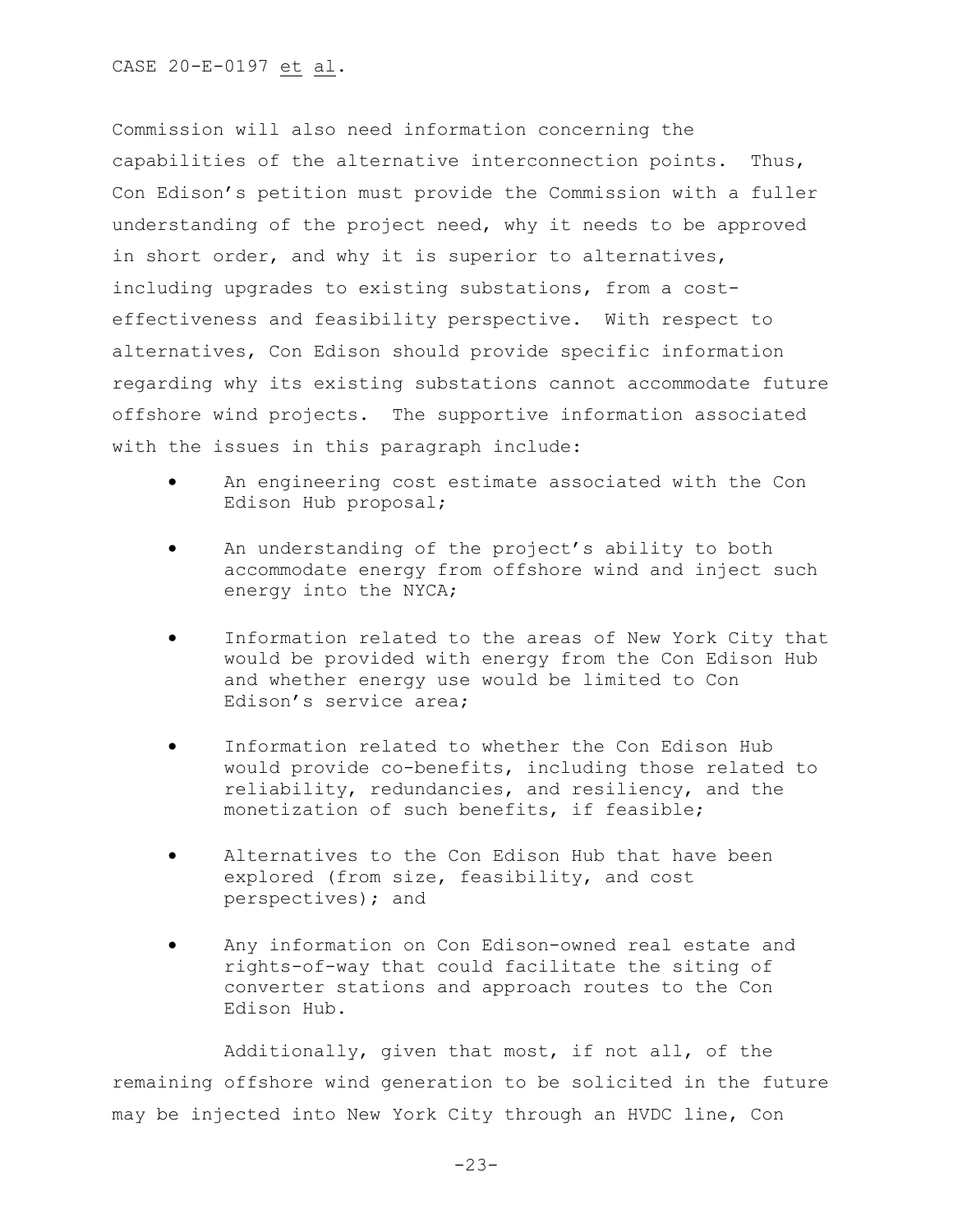Edison should give due consideration to where the converter stations associated with such lines would be located and whether or not the proximity of such converter stations to the Con Edison Hub has logistical and/or cost impacts that may make interconnecting into the Con Edison Hub infeasible or cost prohibitive. In this respect, the petition must also present (1) a reasonable forecast of the location of on-shore HVDC converter station(s), which generally require 5+ acres for a 1,200 MW generation tie-line, and (2) an understanding of the feasibility and estimated costs of routing an AC transmission line from the converter station to the Con Edison Hub. With respect to this second issue, the petition needs to explain what Con Edison or other rights-of-way are available for the AC transmission route.[35](#page-23-0) 

Given the importance of resiliency regarding all new utility capital projects, particularly those located on the New York City waterfront, the petition must also address resiliency challenges that may be presented based on the location of the Con Edison Hub, including that it would be geographically concentrating, at a minimum, 3,000 MW of offshore wind interconnections at a single substation that would sit directly adjacent to another large substation (Farragut). Specifically, further information should be provided regarding (1) whether the potential for geographically concentrated storm damage to the co-located substations would disrupt delivery of offshore wind generation and how such risks can be mitigated, (2) the climate resiliency of the geographic location including exposure to sea-

<span id="page-23-0"></span><sup>35</sup> While the Commission understands that the offshore wind developer would be responsible for the costs associated with the converter station and interconnection into the Con Edison Hub, it nevertheless needs this information to gain an understanding of whether the Hub would make the interconnection cost prohibitive.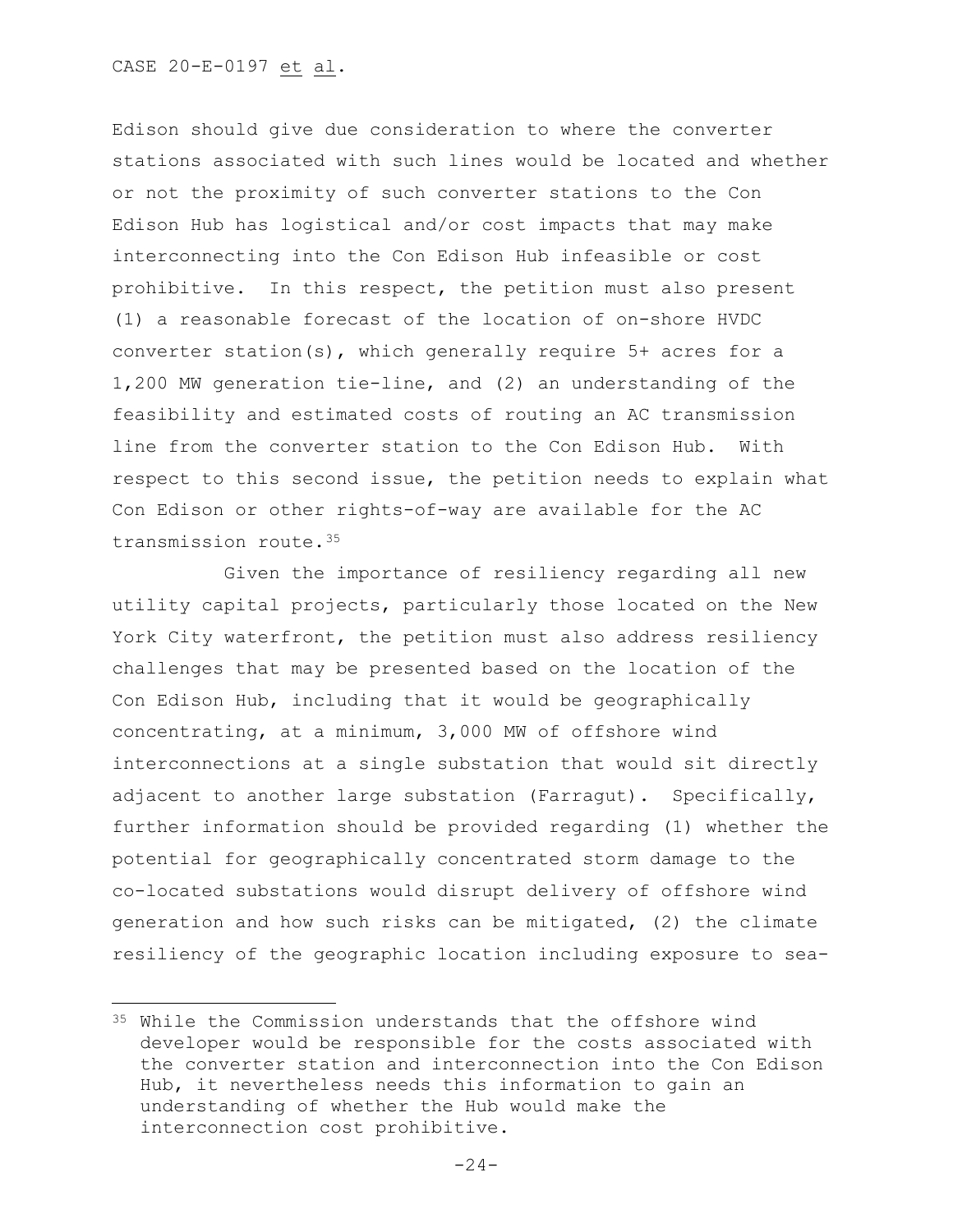level rise and static or dynamic flooding, and (3) compliance with all applicable reliability criteria, including North American Electric Reliability Corporation (NERC) standards for "extreme contingencies" as specified in NERC Standard TPL-001-4. Finally, as noted in the Phase 2 Order, Con Edison should demonstrate that it is considering the use of advanced technologies in its analysis and how it would deploy such technologies where appropriate.

We take note of the comments made by LS Power and NextEra Energy Transmission New York, Inc. (NextEra) in response to the Utility Study, which assert that the Con Edison Hub lacks sufficient detail for Commission action and should nonetheless be referred to the NYISO public policy planning process because it cannot be considered a local transmission project.<sup>36</sup> The Commission agrees that additional details are warranted and has identified, as noted above, further information that should be provided to facilitate our review. As both companies seem to acknowledge, the Commission certainly has yet to, and may not ultimately, approve the Con Edison Hub. While the Commission expects to address procedural matters following its review of the additional information, the availability of the NYISO process should not interfere with our broad planning authority and review of the options for establishing cost-effective POIs in service of our overarching goal of meeting CLCPA mandates at the least cost to ratepayers.

### Energy Storage

The Power Grid Study illustrates the critical role that energy storage will play in achieving the State's clean energy goals. The Zero Emissions Study estimates that to avoid adverse system impacts, 3,000 MW of energy storage by 2030 and

<span id="page-24-0"></span><sup>36</sup> Comments of LS Power, p. 10; Comments of NextEra Energy Transmission New York, Inc., p. 7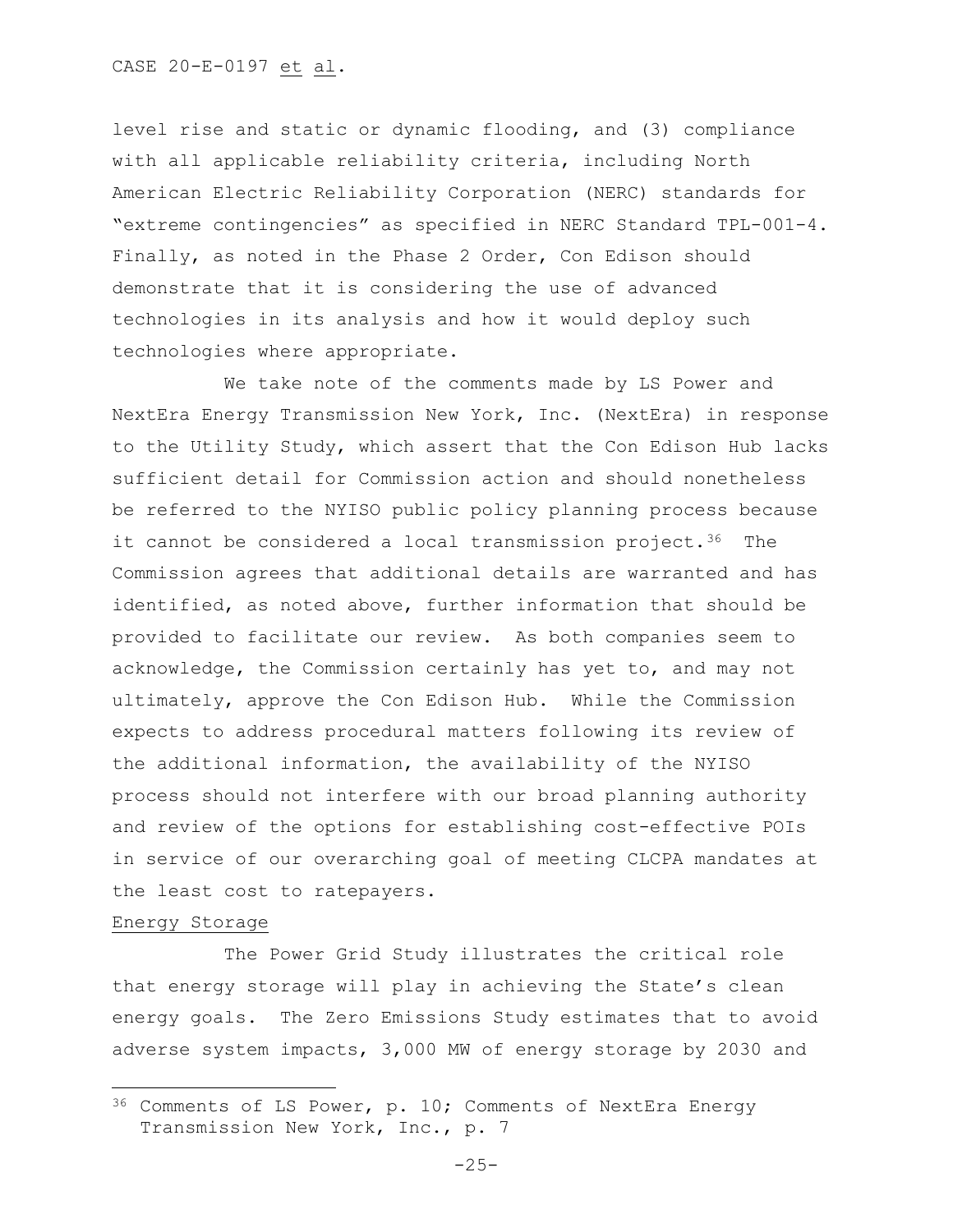15,500 MW by 2040 is needed in specific locations in New York City and Long Island. $37$  For example, the study projects that by 2040, over 4,000 MW of energy storage will be needed in New York City and over 3,000 MW on Long Island. If offshore wind injections into the Long Island grid materialize at different locations, or grow faster than projected, the study indicates that energy storage deployment will need to be revised accordingly and the amount of storage may need to be procured more quickly.

The Joint Utilities argue that additional transmission or interconnection facility investment may be needed to accommodate study-assumed levels of energy storage. NEETNY highlights that the Zero Emissions Study assumption that there is optimal charging and discharging is unrealistic as energy storage is not under NYISO's operational control. NY-BEST criticizes the Zero Emissions Study assumption that 3,000 MW of storage will be deployed by 2030, citing the slow deployment of energy storage thus far and lack of NYSERDA incentive funding, and recommends that the Commission and NYSERDA update the Energy Storage Roadmap. NY-BEST also states that the Commission should support establishing energy storage as a transmission asset in order to optimize its placement in strategic locations.

The City of New York argues that the Zero Emissions Study assumption of the level of energy storage needed is too low. The NYISO criticizes the studies' treatment of energy storage as a transmission asset and instead recommends that the Commission model energy storage as a key resource in order to be consistent with its operations in NYISO's wholesale markets. In addition, the NYISO argues that other options for increasing

<span id="page-25-0"></span> $37$  Appendix E - "The Zero-Emissions Electric Grid in New York by 2040" of the Initial Report of the New York Power Grid Study filed in Case 20-E-0197 on January 19, 2021.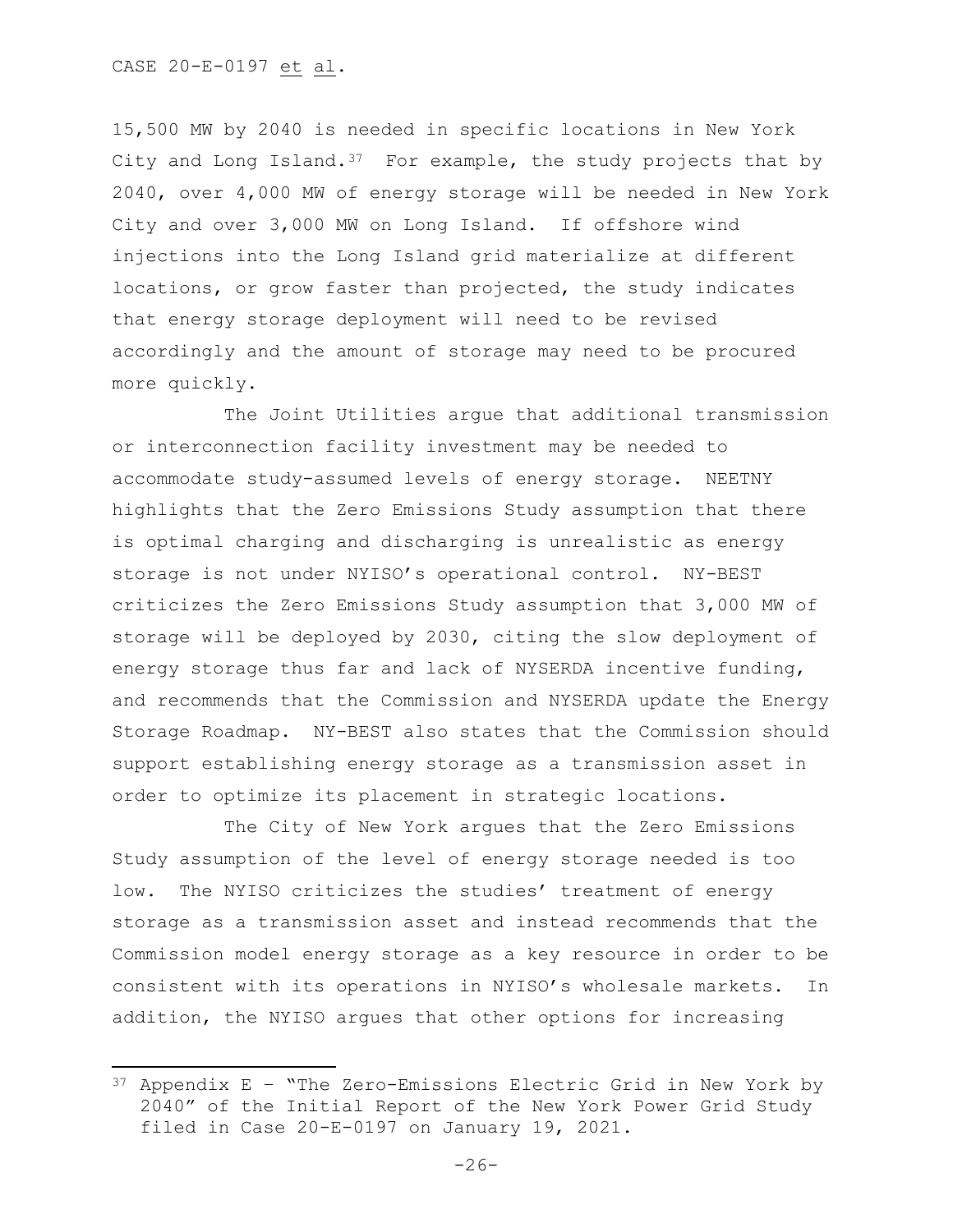grid flexibility to reduce congestion and curtailments associated with increased offshore wind injections on Long Island should be explored, including using the Neptune and Cross Sound cables to export surplus generation on Long Island to the rest of the State by utilizing parallel paths through other states.

We concur in the Power Grid Study's finding that energy storage on Long Island and in New York City will play an important role in integrating offshore wind generation. Satisfying the expected need may require us to refine our energy storage policies. We note that the next review of our storage programs is scheduled to occur in 2023 and presents an opportunity to revisit policy issues. In the interim, we encourage NYSERDA to address energy storage needs in its ongoing OSW procurements.

We recognize that NYSERDA's offshore wind solicitations have not explicitly included an energy storage component as an evaluation factor. However, we noted in the 2020 Offshore Wind Order that the capacity and grid-balancing benefits that energy storage can provide should be evaluated within the economic benefit category, which comprises 20% of the final score for a project. The Commission explained that these considerations could play a more important role in future solicitations when the results of ongoing transmission planning efforts can inform the value and potential use cases of energy storage coupled with offshore wind.<sup>38</sup> With the results of the Power Grid Study, we are beginning to have a better understanding of the potential value of these assets.

For these reasons, the Commission authorizes NYSERDA to award additional scoring credit in the economic benefits and

-27-

<span id="page-26-0"></span><sup>38</sup> 2020 Offshore Wind Order, p. 20.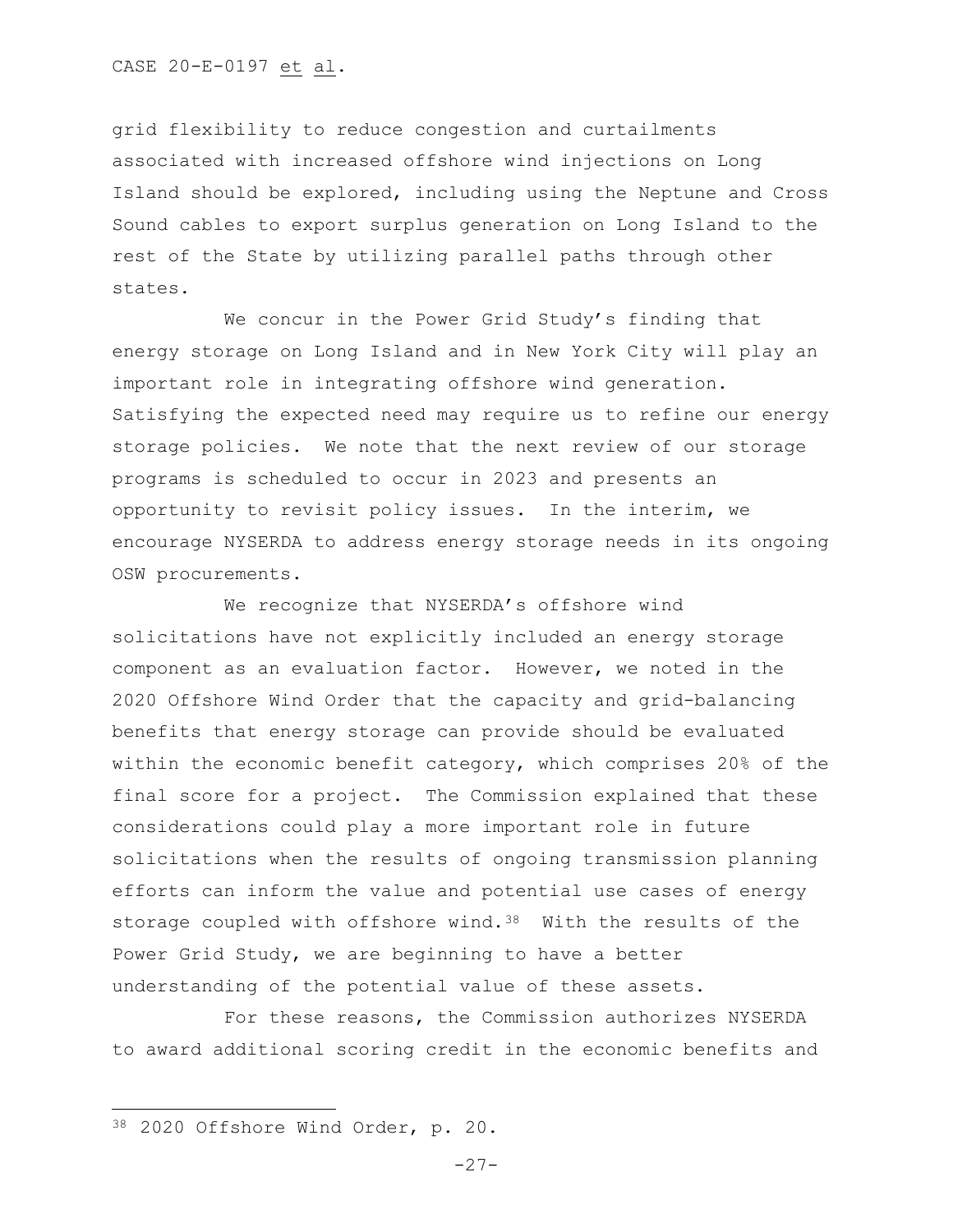viability categories for energy storage facilities integrated in offshore wind proposals. This approach is consistent with the RES Tier 1 procurements which provide scoring credit for energy storage paired with Tier 1-eligible resources.<sup>[39](#page-27-0)</sup> However, unlike Tier 1 solicitations where proposals can receive credit for either collocated or non-collocated energy storage, the operational characteristics of offshore wind require limiting the parameters for non-collocated energy storage. The challenge of injecting thousands of MW of offshore wind into Zones J or K requires that the paired energy storage be nearby to facilitate that process. Since the Power Grid Study confirms that large amounts of energy storage will be needed in Zones J and K, NYSERDA shall only provide credit for energy storage paired with offshore wind developments if the energy storage is electrically interconnected into Zones J or K. NYSERDA is also authorized to define specific areas within Zones J and K where the energy storage needs to be located in the event that system needs require more refined specifications.

#### Additional Onshore Bulk Planning Needs

The Commission shares the concern expressed in the Initial Report concerning the need to monitor emerging bulk system needs. There, the authors caution: "Future needs for additional bulk-power and local transmission upgrades may arise sooner than projected in the Utility, OSW, and Zero Emission Studies. Local transmission needs may arise sooner if renewable generation develops more quickly in certain areas than anticipated ... . Bulk transmission needs may arise sooner for similar reasons: land-based and offshore wind generation may not

<span id="page-27-0"></span><sup>39</sup> Case 15-E-0302, supra, Clean Energy Standard Final Phase 1 Implementation Plan, filed by Staff of the New York State Energy Research and Development Authority and Staff of the New York State Department of Public Service (filed March 24, 2017), p. 26.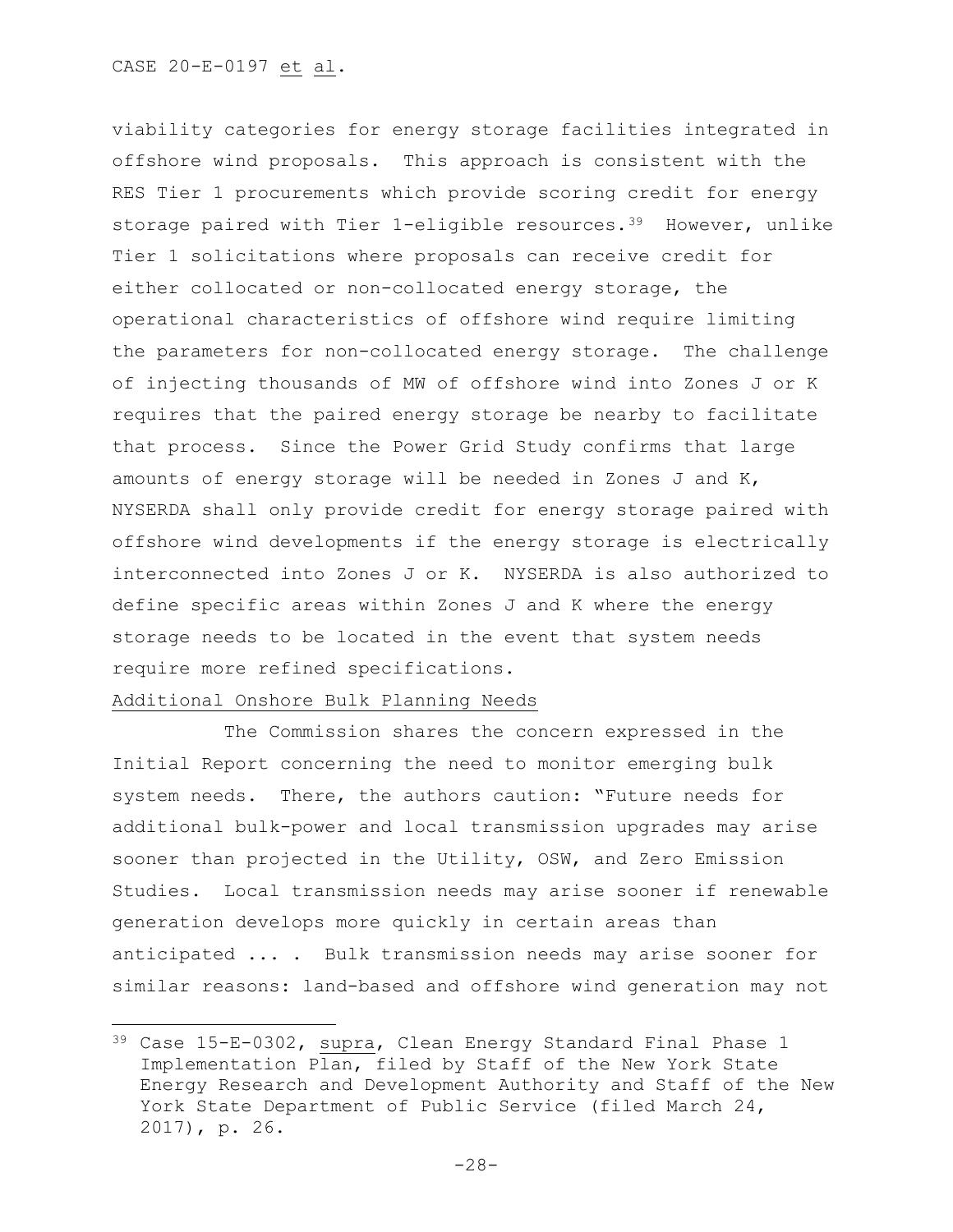interconnect to the jointly planned locations identified in the OSW and Zero Emissions Studies. These needs may arise sooner because the OSW and Zero Emissions Studies likely understate real-world transmission congestion and renewable generation curtailments."[40](#page-28-0) 

As we enter a period of relatively rapid change and increased electrification, the transmission system must evolve in a way that supports the development of the additional renewable generation that will be needed to meet CLCPA goals. We recognize that the timelines for licensing and constructing new transmission facilities are lengthy, even with the accelerated processing times for license applications imposed by the Act. Because of this, we must consider the CLCPA target deadlines as effectively imminent, compelling us to ensure that transmission needs on the bulk system are identified as early as possible, and that we deploy our planning tools efficiently.

We believe that the coordinated planning process we have undertaken in this proceeding will allow us to anticipate system needs and to respond to them in a timely manner. Our expectation is that the Utilities and the NYISO will align their processes with any necessary modifications, so that the full spectrum of bulk and local transmission needs can be presented to the Commission as they evolve. The Utilities' January 2023 filing, and future CLCPA planning filings, will enable the Commission to assess needs from this perspective. We will implement local transmission upgrades pursuant to our State authorities and invoke the NYISO's Order 1000 process where bulk solutions are necessary, with the goal of deploying the most cost-effective combination of solutions. Going forward, the "state bulk transmission investment plan" will include the

<span id="page-28-0"></span><sup>40</sup> Initial Report, p. 98.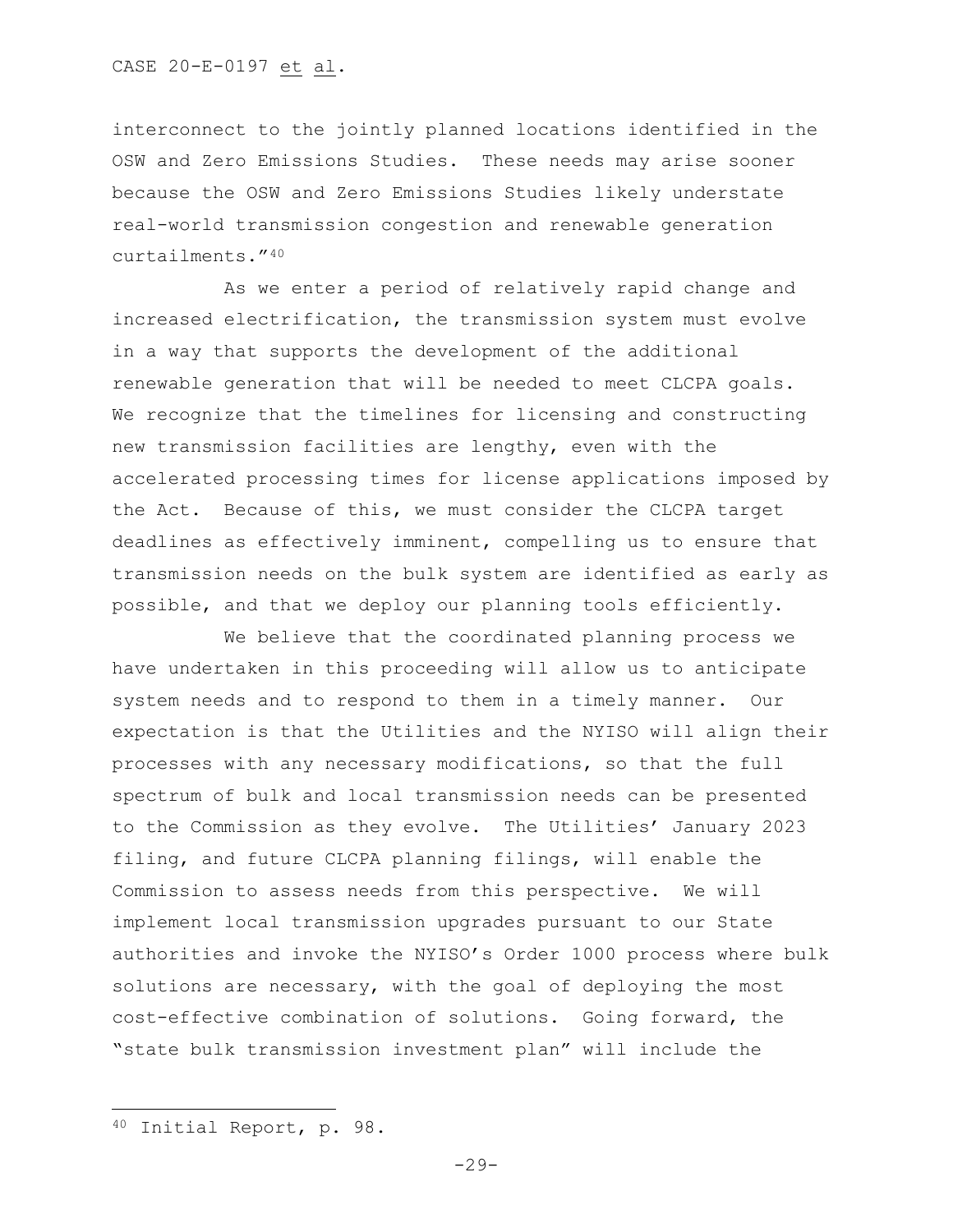transmission solutions selected through the NYISO's process in response to our referrals.[41](#page-29-0)

Thus, we are confident that our revised approach to statewide planning will enable the Commission to anticipate emerging bulk transmission needs. We further believe that our State authorities and the NYISO planning process provide us effective tools to respond promptly when local and bulk needs are identified.

### Identifying High Value Locations

The Initial Report on the Power Grid Study includes a recommendation that the Commission consider establishing local REZs.[42](#page-29-1) As indicated in the Initial Report, significant renewable generation potential appears to exist in areas of the State that currently do not have access to transmission infrastructure, and new transmission development could facilitate renewable generation development in these areas. The Initial Report recommends assessing the value of creating REZs and proposals for local transmission projects to support renewable generation in such regions. The Initial Report lists a few examples of potential new local renewable energy zones.

The REZ concept has been implemented in other regions of the country to pursue the development of transmission solutions for integrating renewable generation into the electric

<span id="page-29-1"></span><sup>42</sup> Initial Report, p. 39.

<span id="page-29-0"></span><sup>41</sup> This does not preclude the Commission from identifying bulk transmission needs through other avenues, or from making additional public policy findings, as recognized in the NYISO's tariff. We make this statement to clarify that we expect the new planning process to be the primary mechanism for determining CLCPA-driven bulk system needs.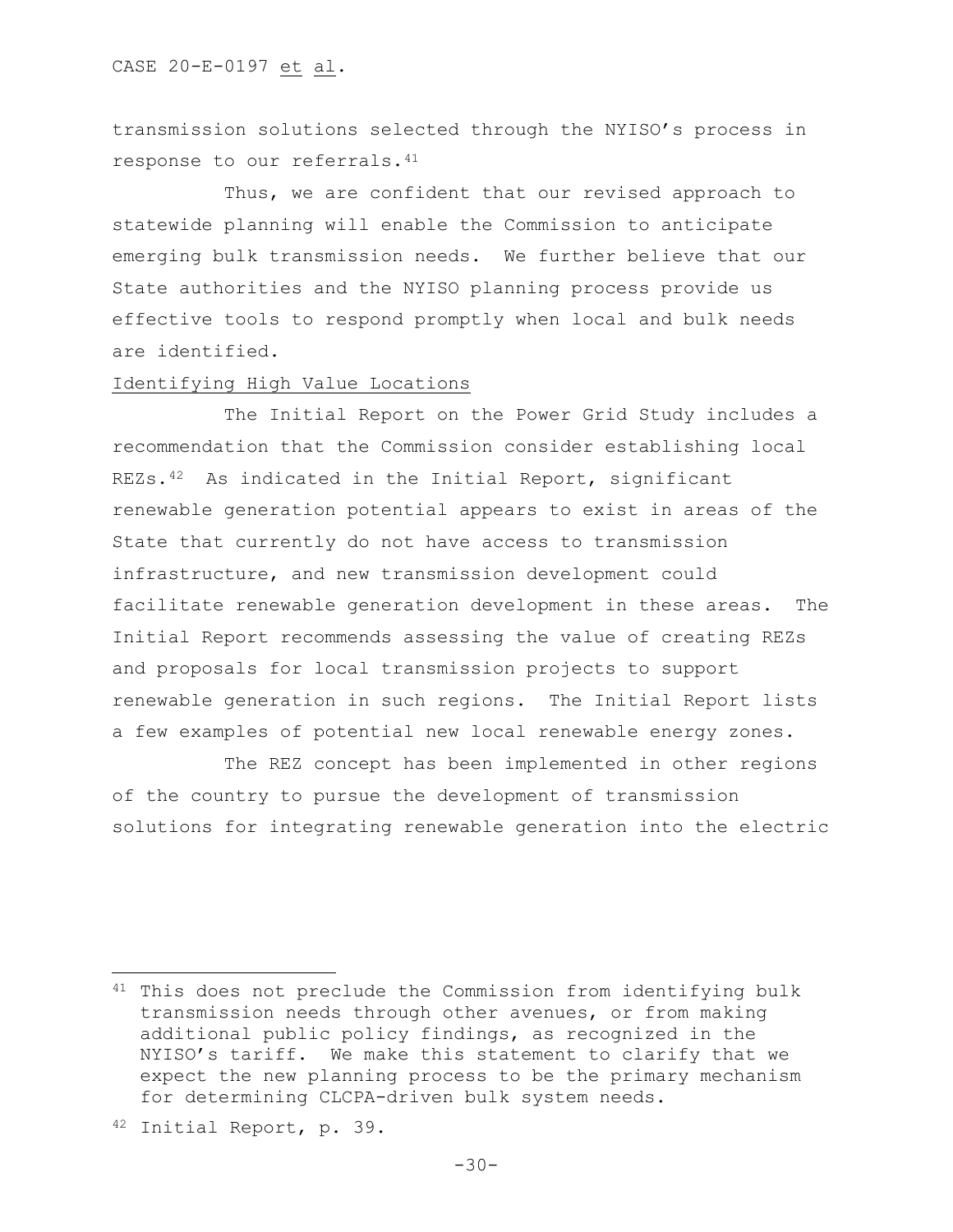system.[43](#page-30-0) One of the most recognized efforts was carried out in Texas under its Competitive Renewable Energy Zones (CREZs) program. The CREZ initiative resulted in construction of over 3,500 miles of transmission lines capable of carrying 18.6 GW of renewable energy from areas of the state where there was previously no high-voltage transmission[.44](#page-30-1) We note other examples of REZ programs, such as the Midcontinent Independent System Operator's Multi-Value Projects,[45](#page-30-2) and the California Independent System Operator's Location Constrained Resource Interconnection (LCRI) policy[.46](#page-30-3)

We understand that the REZ planning processes in these jurisdictions typically define a REZ as a geographic area of high-quality renewable resources, suitable topography and land use designations, and demonstrated interest from developers. Traditional REZ planning processes focus on wind and solar resources that can be developed in sufficient quantities to warrant transmission system expansion and upgrades.

New York has a robust bulk electric transmission system which covers a large majority of the State with

<span id="page-30-0"></span><sup>43</sup> We note that FERC is examining the applicability of a REZ concept to federal transmission planning. In its recently issued Advance Notice of Proposed Rulemaking (ANOPR) regarding transmission planning under the regional planning processes of Independent System Operators/Regional Transmission Organizations, FERC sought comment on this issue. See Fed. Energy Regulatory Comm'n, ANOPR, "Building for the Future Through Electric Regional Transmission Planning and Cost Allocation and Generator Interconnection." 86 Fed. Reg. 40,266, 40,275-77 (issued July 27, 2021).

<span id="page-30-1"></span><sup>44</sup> http://www.ettexas.com/Projects/TexasCrez

<span id="page-30-2"></span><sup>45</sup> https://www.misoenergy.org/planning/planning/multi-valueprojects-mvps/#t=10&p=0&s=&sd=

<span id="page-30-3"></span><sup>46</sup> http://www.caiso.com/informed/Pages/StakeholderProcesses/ CompletedClosedStakeholderInitiatives/LocationConstrainedResou rceInterconnectionPolicy.aspx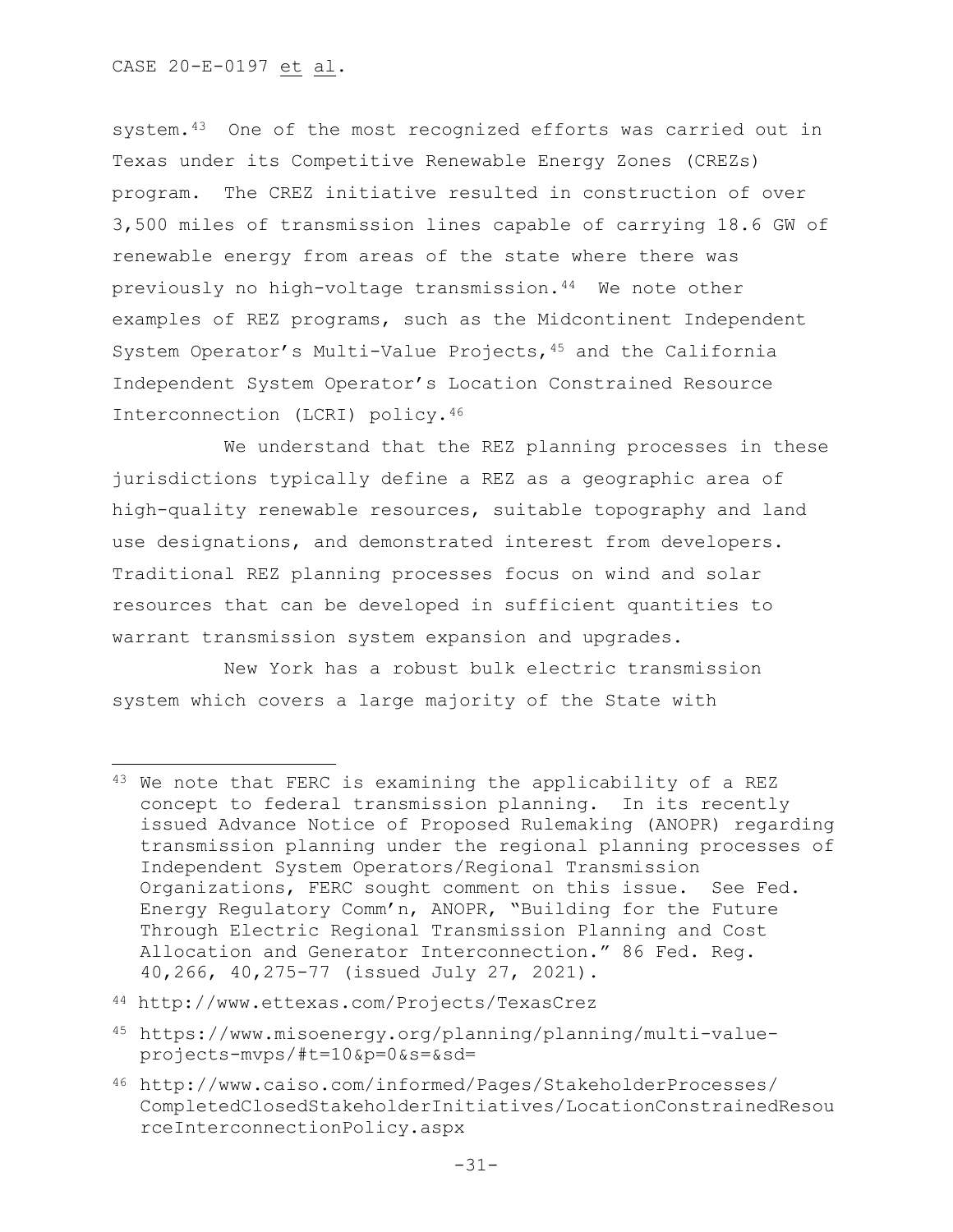substantial underlying local transmission networks throughout. A 345 kV transmission backbone runs West to East, from Buffalo to Utica to the Capital Region, as well as North to South from St. Lawrence/Massena to Utica to New York City. In addition, there are substantial underlying 230 kV and 115 kV networks to support the customers throughout the local Transmission Owner's (TO) service territories, connecting all the State's major cities and communities through a fully networked transmission grid.

We recognize that there are areas of the State with limited bulk electric infrastructure, as identified in the Initial Report, but these areas are few in number and relative size, and their potential as sources of cost-effective renewable generation is not yet clear. Of more concern to us are areas where renewable generation development interest is already outgrowing the capability of the existing system, such as the Areas of Concern identified in the Phase 2 Order. We find that this existing demand may not call for new transmission system development, but rather requires the application of the more integrated system planning approaches we have initiated through this proceeding.

While the REZ concept may have value for New York in the future, the coordinated planning processes we have initiated pursuant to the Act are intended to support timely achievement of the State's goals for renewable generation. The coordinated State planning process that is under development pursuant to the Phase 2 Order has a clear focus on developing transmission plans to meet the State's CLCPA mandates. We expect the plans will identify the regions of the State with high wind and solar generation potential and developer interest. We anticipate that the Utilities will perform analyses to determine the more efficient resource locations based on transmission system

-32-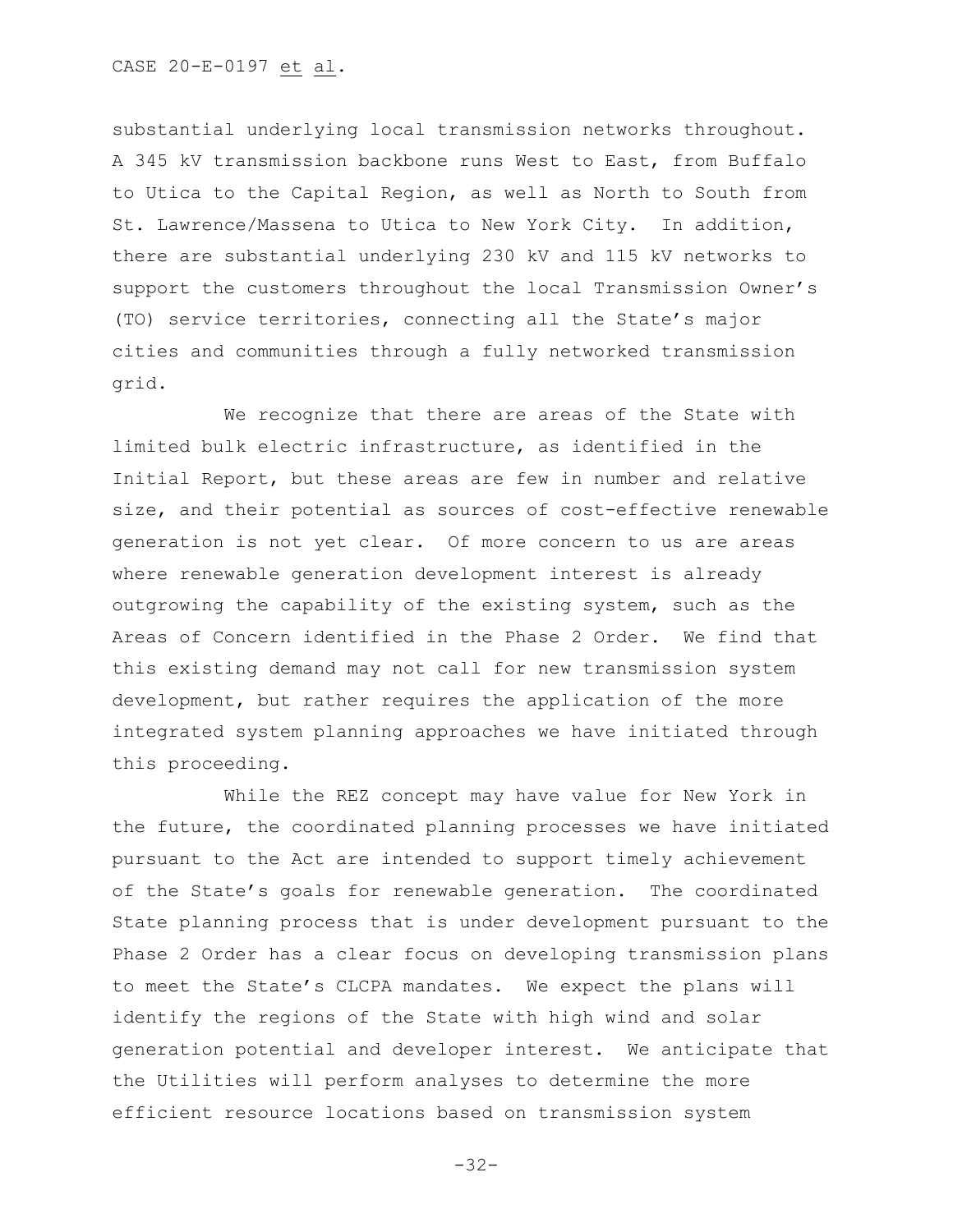topology and necessary upgrades to meet these renewable mandates. We also believe, as several commenters have noted, that the NYISO's Public Policy Transmission Planning Process can be deployed to develop cost-effective transmission solutions.

Thus, we do not see a need to create a separate REZ process now. We believe that the steps we have taken to revise and coordinate transmission planning processes will be sufficient for the State to meet the requirements of the CLCPA. If the local and bulk transmission plans that are developed through the CLCPA-driven planning process do not provide access to enough generation to meet our goals, we may reconsider the possibility of establishing a New York version of the REZ concept to enable development in additional areas of the State. Advanced Technologies

The Initiating Order sought proposals from the Joint Utilities to support the deployment of advanced transmission technologies.[47](#page-32-0) There, when listing key elements of the revised planning called for in the Act, the Commission stated that the process "must continue to take fullest practical advantage of new technology and other innovation."<sup>[48](#page-32-1)</sup> In the Phase 1 Order, the Commission recognized certain technologies as sufficiently well developed to warrant requiring the Utilities to consider them in preparing Phase 1 upgrade proposals.<sup>49</sup> The Commission gave the Utilities a similar directive in the Phase 2 Order.<sup>50</sup> However, the Commission has not yet addressed the Initial

- <span id="page-32-2"></span><sup>49</sup> Phase 1 Order, pp. 18-19.
- <span id="page-32-3"></span><sup>50</sup> Phase 2 Order, p. 36.

<span id="page-32-0"></span><sup>47</sup> Case 20-E-0197, Order on Transmission Planning Pursuant to the Accelerated Renewable Energy Growth and Community Benefit Act (issued May 14, 2020) (Initiating Order).

<span id="page-32-1"></span><sup>48</sup> Initiating Order, p. 4.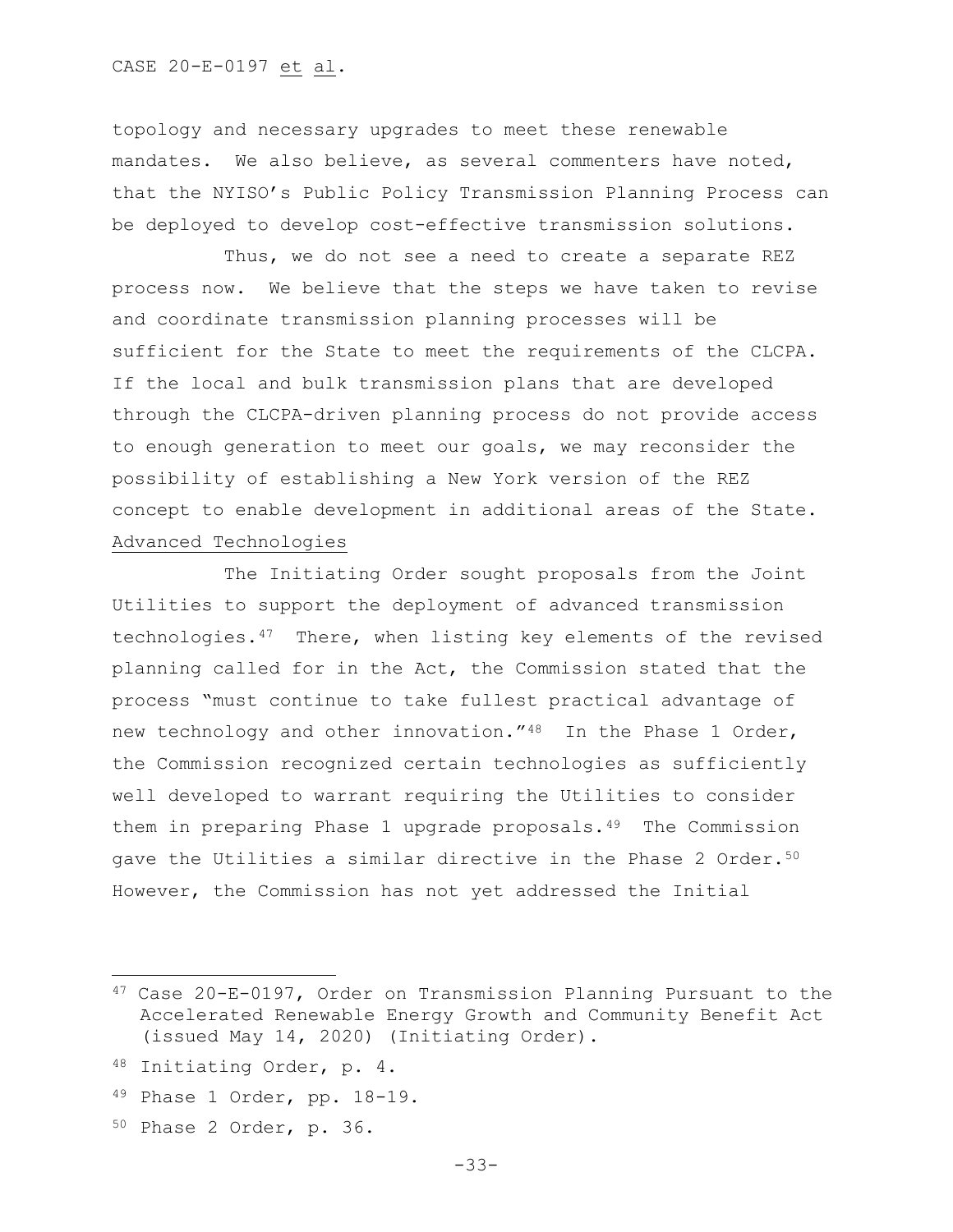Report's recommendation that we find ways to accelerate the testing and deployment of new technologies.<sup>[51](#page-33-0)</sup>

The Utilities' proposals for the deployment of advanced technologies are included in Part 3 of the Utility Study. There, the Advanced Technologies Working Group (ATWG) made recommendations for research and development (R&D) plans for new and/or underutilized transmission and distribution technologies and innovations.

In the filing, the ATWG explains that advanced technologies may be deployed to: (a) alleviate T&D system bottlenecks to allow for better deliverability of renewable energy, (b) unbottle constrained resources to allow more hydro and/or wind imports and reduce system congestion, (c) optimize the utilization of existing transmission capacity and right of ways, and (d) increase circuit load factor. The group identifies the following types of advanced technologies as the "highest prioritized technology categories":

- Dynamic line ratings and improved transmission utilization;
- Power flow control devices (both distributed and centralized);
- Energy storage for T&D services;
- Tools for improving operator situational awareness;
- Transformer monitoring;
- Advanced high-temperature, low-sag (HTLS) conductors; and
- Compact tower design.

The ATWG recommends that the Commission and the Utilities focus on dynamic line ratings, power flow control

<span id="page-33-0"></span><sup>51</sup> Initial Report, pp. 52-56.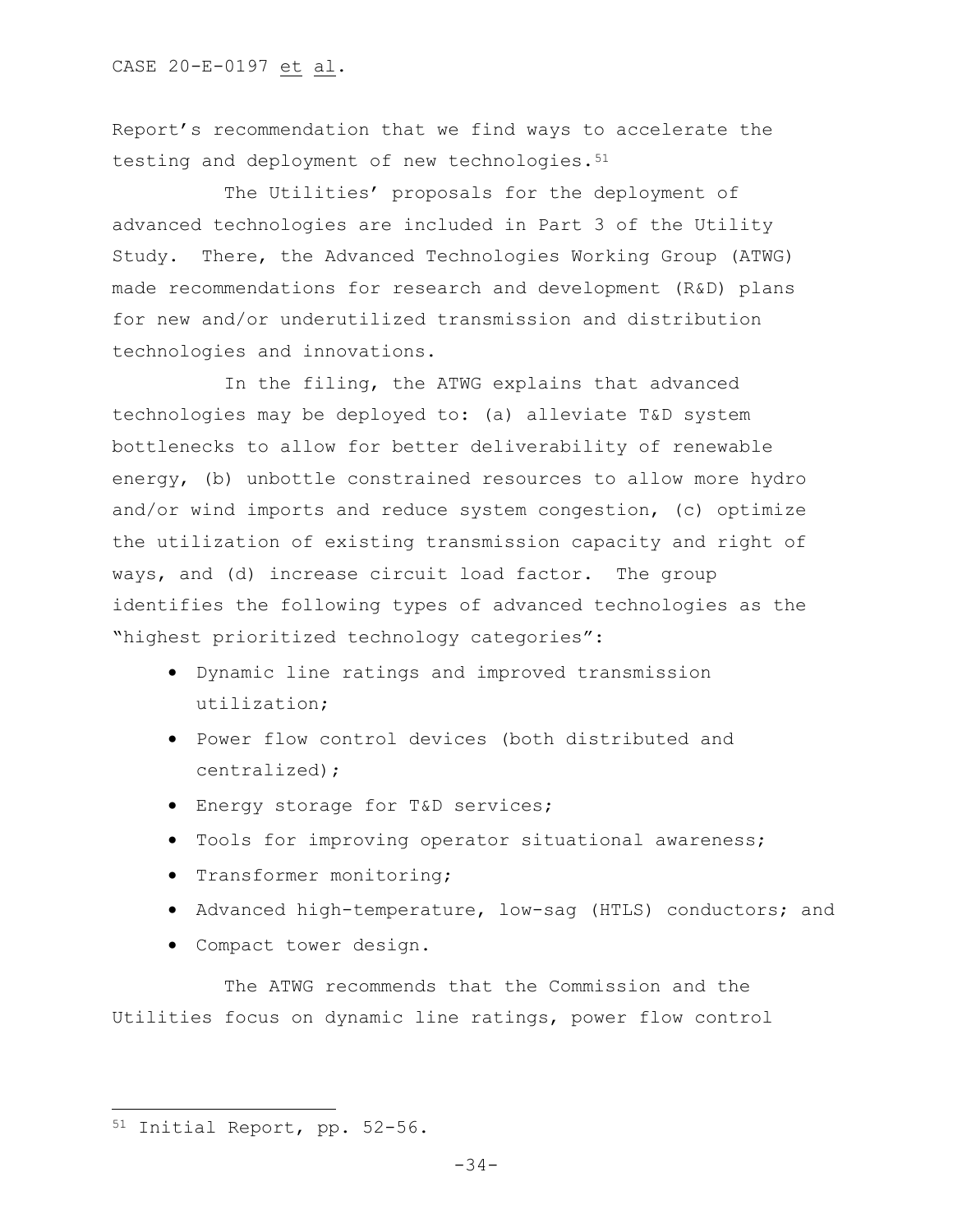devices, and energy storage for  $T\&D$  services.<sup>52</sup> The filing specifically suggests establishing a consortium of experts, referred to as a "New York R&D Consortium," including participants from the Utilities, LIPA, the NYISO, and NYSERDA, that would be initially charged with carrying out two or three demonstration projects involving these technologies. The ATWG notes that several of the State's utilities have tested or are already implementing some of these solutions, thus providing at least an opportunity for knowledge transfer among the companies.[53](#page-34-1) The filing suggests that funding for such projects could be provided by NYSERDA and through Commission-approved rate case allowances.[54](#page-34-2)

As for deployment, the ATWG recommends that the New York R&D Consortium be tasked with developing a "pilot implementation plan." As proposed, this plan would provide for the discussion of new technologies, lab testing or demonstration projects for those technologies deemed to have potential benefits to the grid, a cost/benefit analysis, and utility adoption based on each utility's policies and procedures.<sup>[55](#page-34-3)</sup>

The Commission agrees with the ATWG and commentators that advanced transmission technologies can offer significant benefits by increasing the transfer capabilities and associated renewable generation integration headroom of both existing grid facilities and new transmission investments. We also agree that a coordinated R&D platform for assessing and testing new technologies does not currently exist in New York State. Thus, to take advantage of the benefits that technology may offer to

- <span id="page-34-0"></span><sup>52</sup> Utility Study, p. 267.
- <span id="page-34-1"></span><sup>53</sup> Id. at 263.
- <span id="page-34-2"></span><sup>54</sup> Id. at 266.
- <span id="page-34-3"></span><sup>55</sup> Id. at 259-260.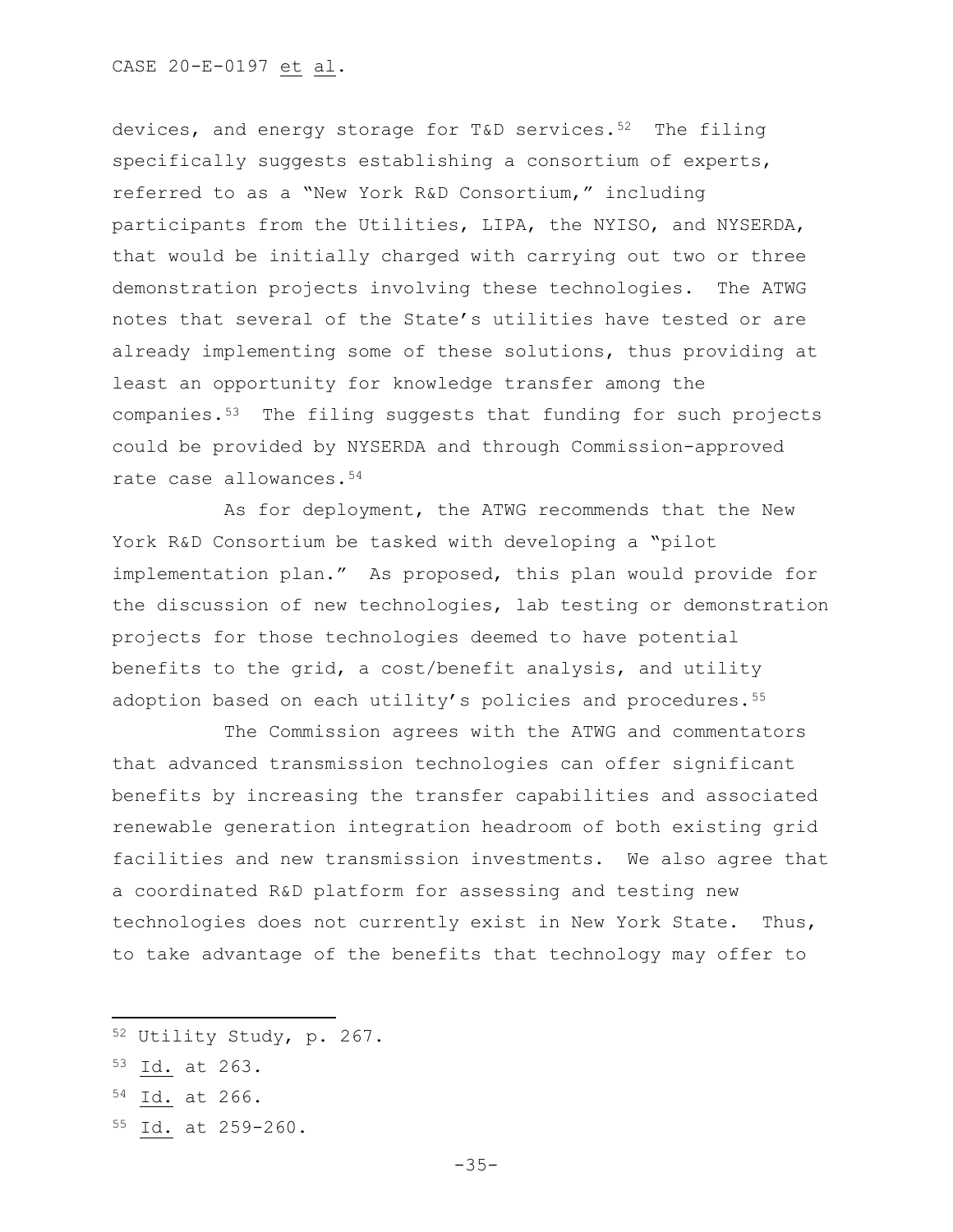ratepayers, we conclude that both near and long-term efforts are necessary.

For the immediate future, we will continue to apply the approach we adopted in the Phase 1 Order to both Phase 1 projects and Phase 2 upgrades. As we noted in that Order, there are several well-developed transmission technologies that the Utilities should consider applying when designing local T&D investments.[56](#page-35-0) The Commission will continue to require the Utilities to review the application of these technologies going forward, and to explain why the adoption of these technologies is appropriate when they seek funding approvals, either in rate cases or petitions.

The Commission further notes that many of these technologies can be implemented more quickly than traditional transmission upgrades, and there may be circumstances in which they represent a cost-effective solution where the un-bottling of curtailed renewable generation is most urgent. The Commission will expect the Utilities to consider whether an advanced transmission technology should be applied to un-bottle renewable generation where it may: (1) permanently expand the transfer capabilities of existing grid facilities as a

<span id="page-35-0"></span><sup>56</sup> See Phase 1 Order, pp. 18-19 (referencing Initial Report, pp.  $52 - 56$ ).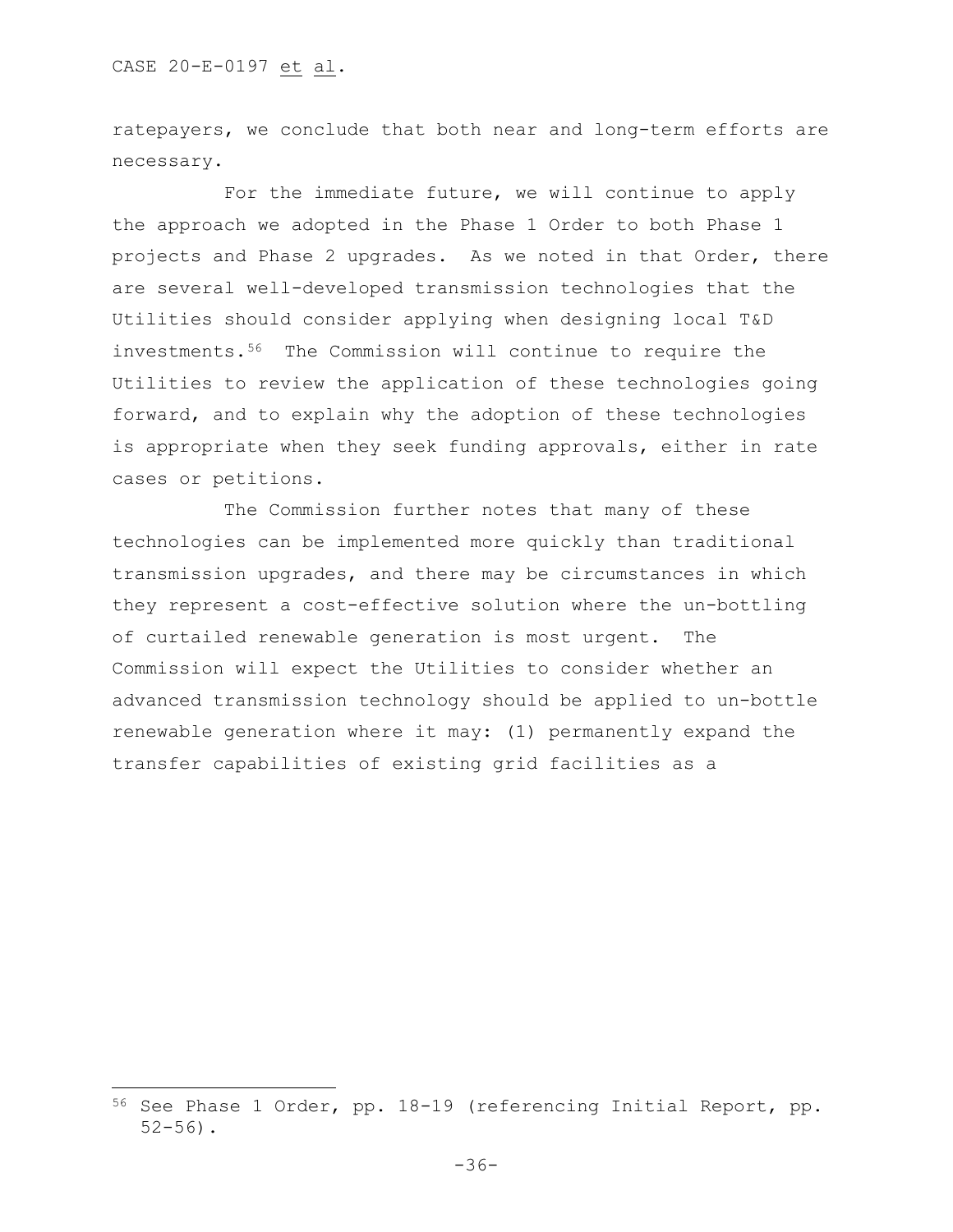CASE 20-E-0197 et al.

lower-cost alternative to traditional upgrades; $57$  or (2) temporarily expand the transfer capability of existing transmission facilities until they can be upgraded.

Longer-term, the Utilities' advanced technologies proposal suggests that adoption of less well-established technologies will require two supports: one, a forum or laboratory for evaluating and testing less well-developed technologies, and two, visible and trackable deployment plans. While the Commission will not adopt the ATWG's specific proposal for an R&D Consortium, we believe that the idea can be made to work, with some modifications.

In terms of a forum, the Commission notes that the Interconnection Technical Working Group and the Interconnection Policy Working Group have functioned successfully over the last several years to identify and solve technical and policy issues impacting both utilities and DER developers in the context of interconnection. These groups are largely stakeholder-driven but are guided by co-chairs representing Staff and subject matter experts from NYSERDA. They have also retained consultants to assist with technical analysis on issues of

<span id="page-36-0"></span><sup>57</sup> As noted in Section III.D of the Initial Report "advanced technologies applied to the existing grid may be able to create headroom more quickly and more cost effectively than traditional local transmission upgrades, including those proposed as Phase 1 or Phase 2 projects in the Utility Filing. This may be important and valuable in locations where bottledup renewables are handicapped already today, particularly if such locations are not being addressed through a Phase 1 project. In these locations, the advanced technology may similarly be (a) a long-term solution for these locations as an alternative to a traditional transmission upgrade or (b) a stopgap measure until a cost-effective upgrade can be designed and built (at which point the equipment may no longer be necessary, so it could be redeployed to other locations that are constrained)."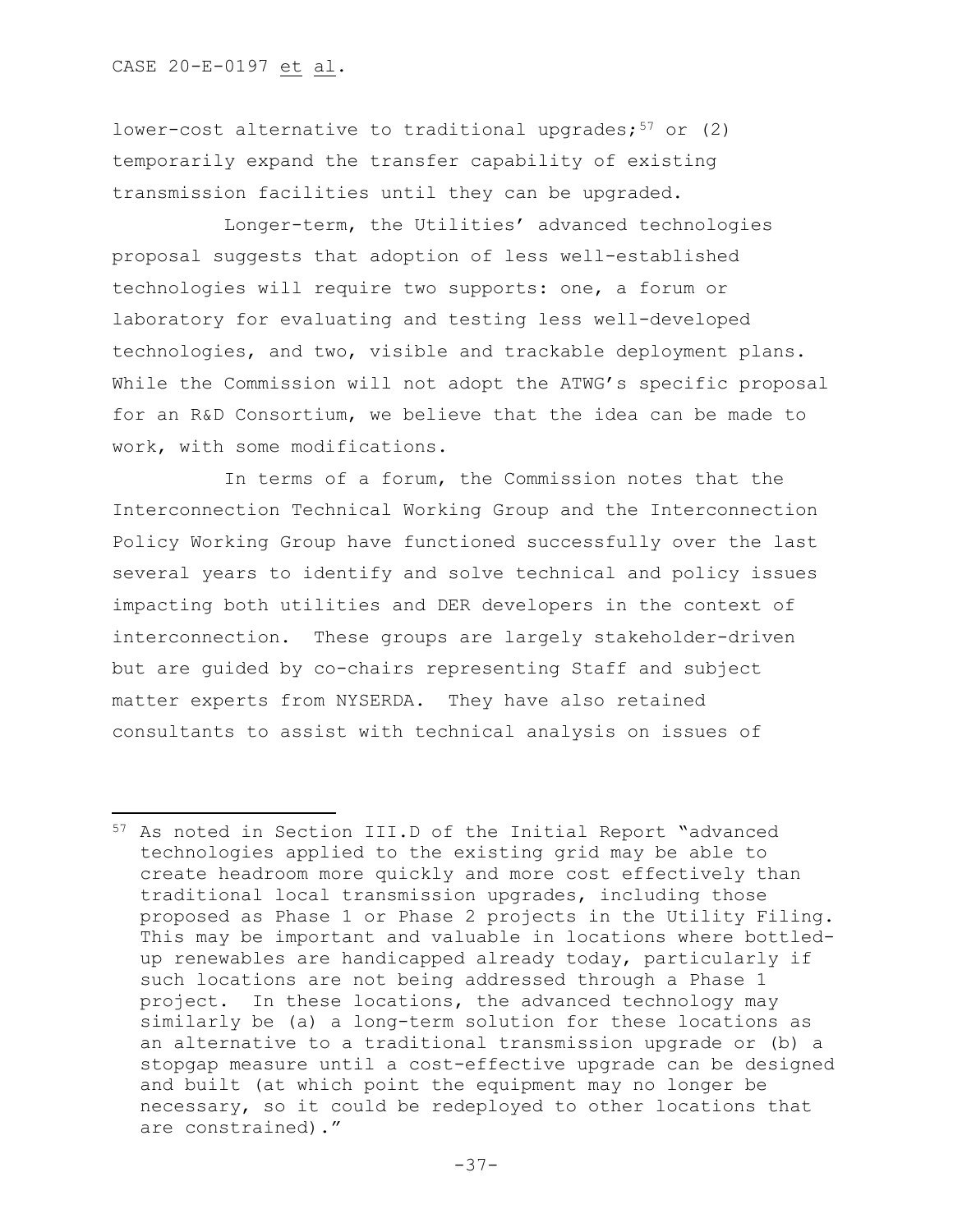common concern. We believe these groups provide a model for the kind of testing forum that the ATWG proposes.

Such a group, consisting of the Utilities, Staff, and NYSERDA, would at a minimum provide a forum for the utilities to exchange information about their current R&D efforts and projects, thus enhancing knowledge transfer.[58](#page-37-0) We direct the Joint Utilities and Staff to establish a group, as described in this Order, and will also require the group to take on the challenge of identifying and removing barriers to the deployment of new technologies. It should include and gather information from national labs, state universities, consultants, other electric utilities, and technology developers.<sup>[59](#page-37-1)</sup> The group should also determine, with the objective of arriving at a common approach to technology adoption across the State, how to deploy the technologies vetted through the evaluation process. Thus, the working group would both perform technology assessment and establish pathways to implementation of beneficial technologies.

As an initial task, we recommend that the working group focus on the three areas of technology development that the ATWG filing states should be priorities. These are: dynamic line ratings, power flow control devices, and energy storage for transmission and distribution services.[60](#page-37-2) The Commission directs the Joint Utilities, in consultation with the working group, to develop a plan describing the research needs related to the potential deployment of these technologies, and a proposed

<span id="page-37-0"></span><sup>58</sup> The Commission encourages the participation of transmission experts from NYPA and the NYISO.

<span id="page-37-1"></span><sup>59</sup> This list is not intended to be limiting; we encourage the Joint Utilities to reach out to any and all participants whose input they expect will be helpful to accomplishing the goals set by this Order.

<span id="page-37-2"></span><sup>60</sup> Utility Filing, p. 267.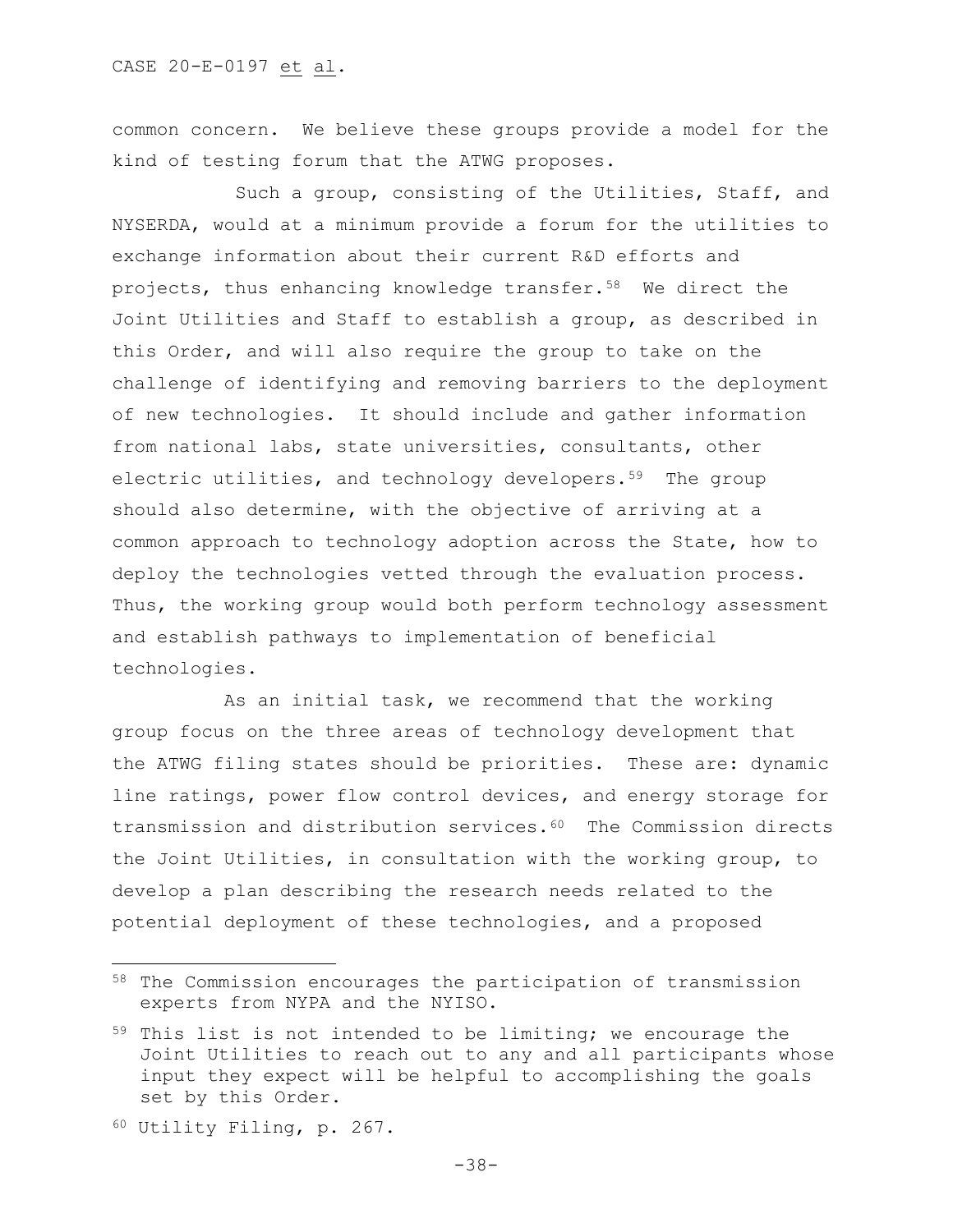CASE 20-E-0197 et al.

budget for any necessary research projects. We note that the level of study that may be needed will vary among the technologies. For example, the Initial Report suggests that dynamic line ratings have such a significant track record in other jurisdictions that further research may not be necessary.<sup>[61](#page-38-0)</sup> The Commission will expect the path to deployment of a beneficial technology that has documented operational history to be more direct than in the case of a less-developed technology.

The Joint Utilities should consider re-purposing existing R&D budgets to support these identified research objectives through the working group in a coordinated manner.  $62$ The proposed budget and plan shall identify existing sources of funding that can be applied for these purposes. If necessary, the filing may include requests for re-allocation of funds to support the ATWG's efforts. The Joint Utilities shall file the proposed research plan, the budget for the necessary work, and any deployment recommendations within six months of the date of this Order, and a progress report within one year of that date.

### CONCLUSION

 As noted above, the Accelerated Renewable Energy Growth and Community Benefit Act requires the Commission to address grid planning efforts needed to meet New York's ambitious clean energy mandates set forth in the CLCPA. This Order builds on the Commission's prior orders in this proceeding by addressing bulk system planning issues raised by the Power Grid Study, including aligning future procurements for offshore wind with a potential mesh network and emphasizing the

<span id="page-38-0"></span><sup>61</sup> Initial Report, Chapter 3.B, p. 44.

<span id="page-38-1"></span> $62$  The Commission also asks NYSERDA to consider whether any research funds can be re-directed or otherwise aligned with the Commission's charge to the working group in this Order.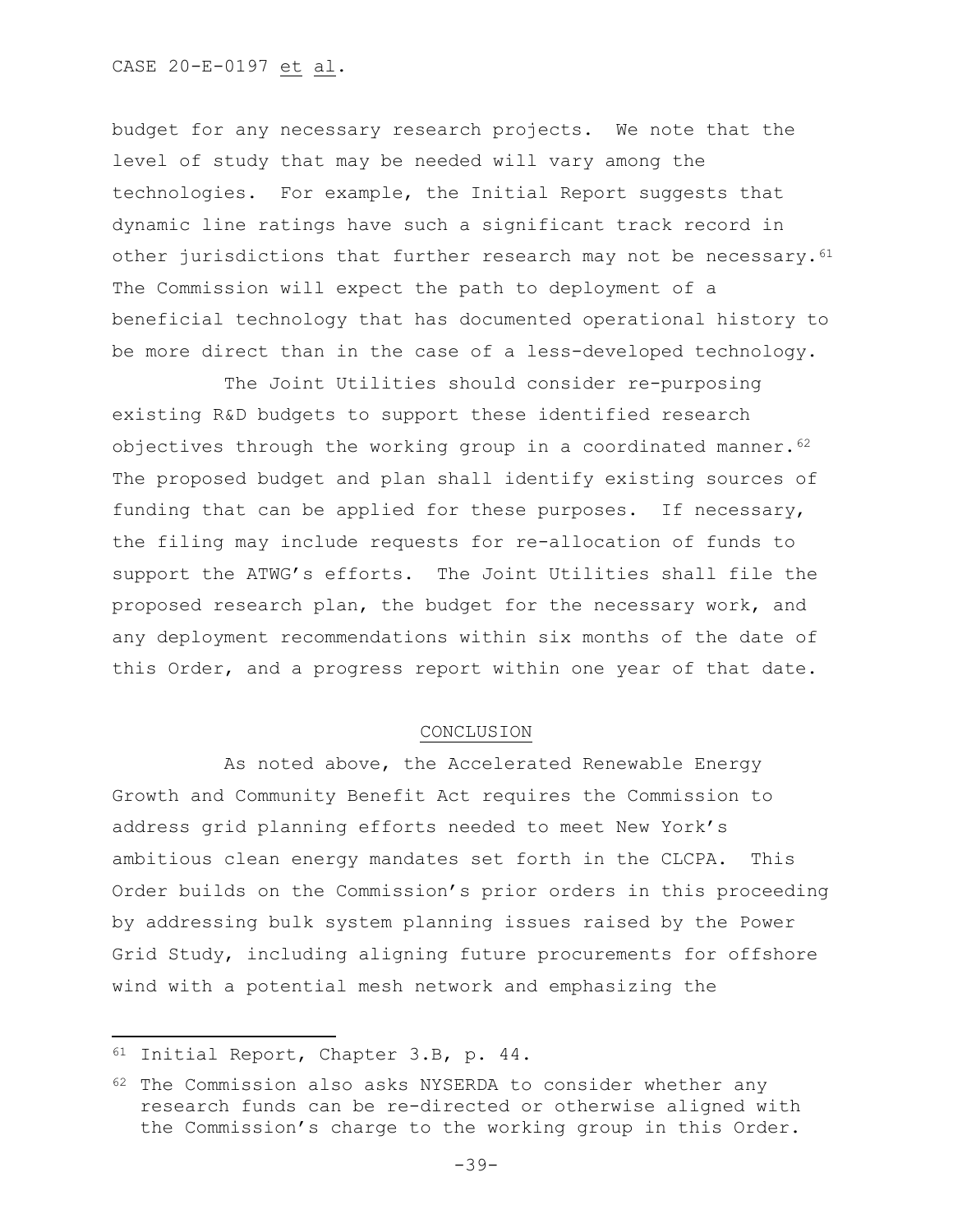CASE 20-E-0197 et al.

importance of pairing offshore wind generation with energy storage. The Commission also recognizes that advanced technologies may play a critical part in meeting the State's goals at reasonable cost and has put in place a mechanism to ensure well-supported technologies are deployed. We recognize that the work is not complete and that these steps will lead to others. The Commission will continue to take action to further align T&D planning and investment with the State's clean energy objectives.

### The Commission orders:

1. Department of Public Service Staff shall coordinate with the New York State Energy Research and Development Authority to study the relative benefits, costs, and challenges associated with a meshed offshore wind transmission system, as discussed in the body of this Order.

2. The New York State Energy Research and Development Authority shall include eligibility criteria in its offshore wind procurements to require proposals that incorporate measures for the potential integration of the project(s) into a future meshed network system, as discussed in the body of this Order.

3. The New York State Energy Research and Development Authority shall incorporate into future contracts the possibility that an offshore wind project may deliver energy to points in more than one New York Independent System Operator, Inc. zone, as discussed in the body of this Order.

4. The New York State Energy Research and Development Authority shall include eligibility criteria in its offshore wind procurements that would require the use of high voltage direct current transmission where appropriate to preserve maximum efficient use of constrained cable corridors, as discussed in the body of this Order.

 $-40-$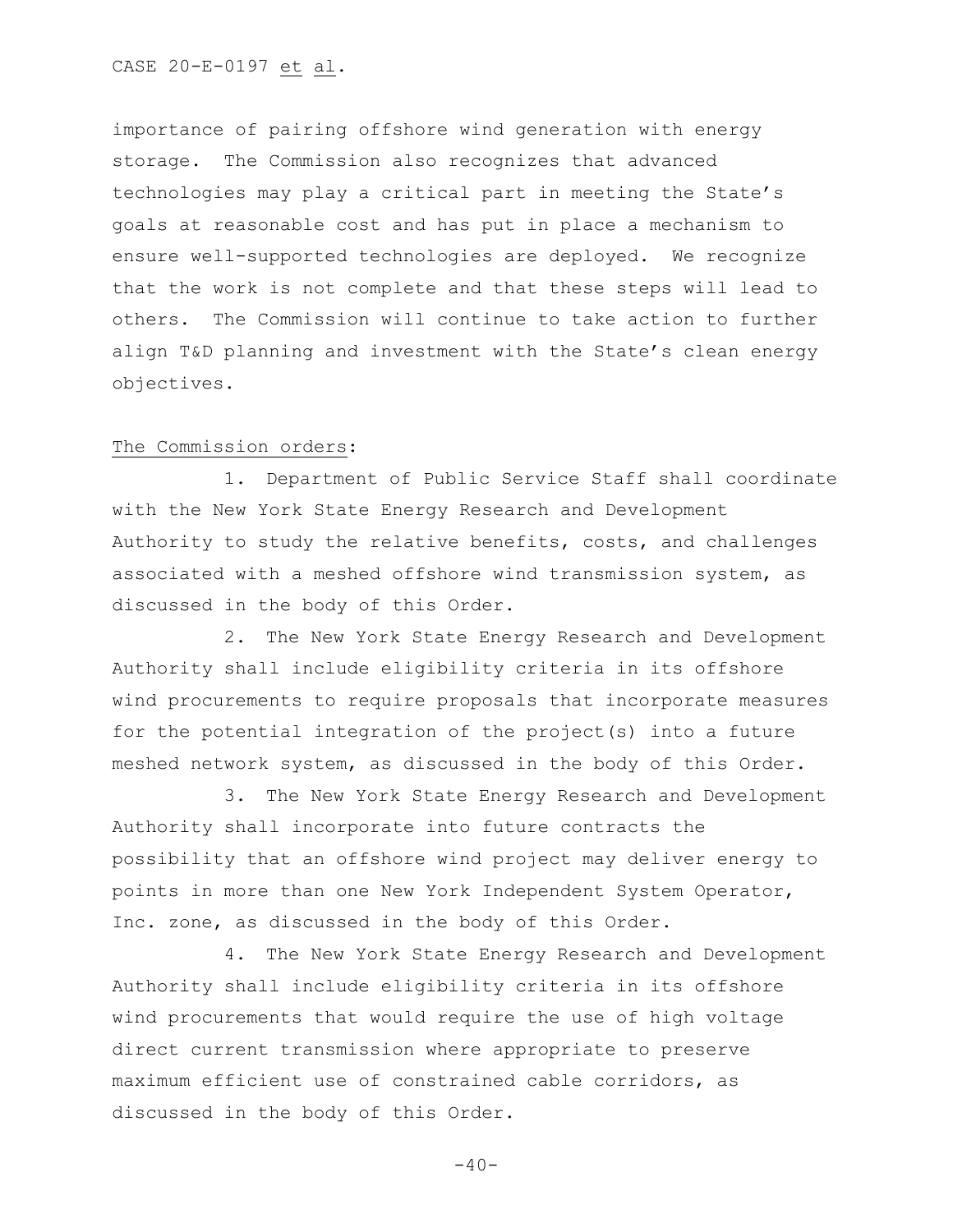5. The New York State Energy Research and Development Authority and Department of Public Service Staff shall collaborate with other New York State agencies to develop coordinated plans for cable routing, and to file a report on the progress of this collaboration by September 1, 2022, as discussed in the body of this Order.

6. The New York State Energy Research and Development Authority is authorized to award additional scoring credit in the economic benefits and viability categories for energy storage facilities integrated in offshore wind proposals, as discussed in the body of this Order.

7. Consolidated Edison Company of New York, Inc., Orange and Rockland Utilities, Inc., New York State Electric and Gas Corporation, Rochester Gas and Electric Corporation; Central Hudson Gas & Electric Corporation, Niagara Mohawk Power Corporation d/b/a National Grid shall file a proposed research plan, as discussed in the body of this Order, along with a budget for the necessary work, and any deployment recommendations within six months of the date of this Order, and a progress report within one year of that date.

8. In the Secretary's sole discretion, the deadlines set forth in this Order may be extended. Any request for an extension must be in writing, must include a justification for the extension, and must be filed at least three days prior to the affected deadline.

9. These proceedings are continued.

By the Commission,

(SIGNED) MICHELLE L. PHILLIPS Secretary

-41-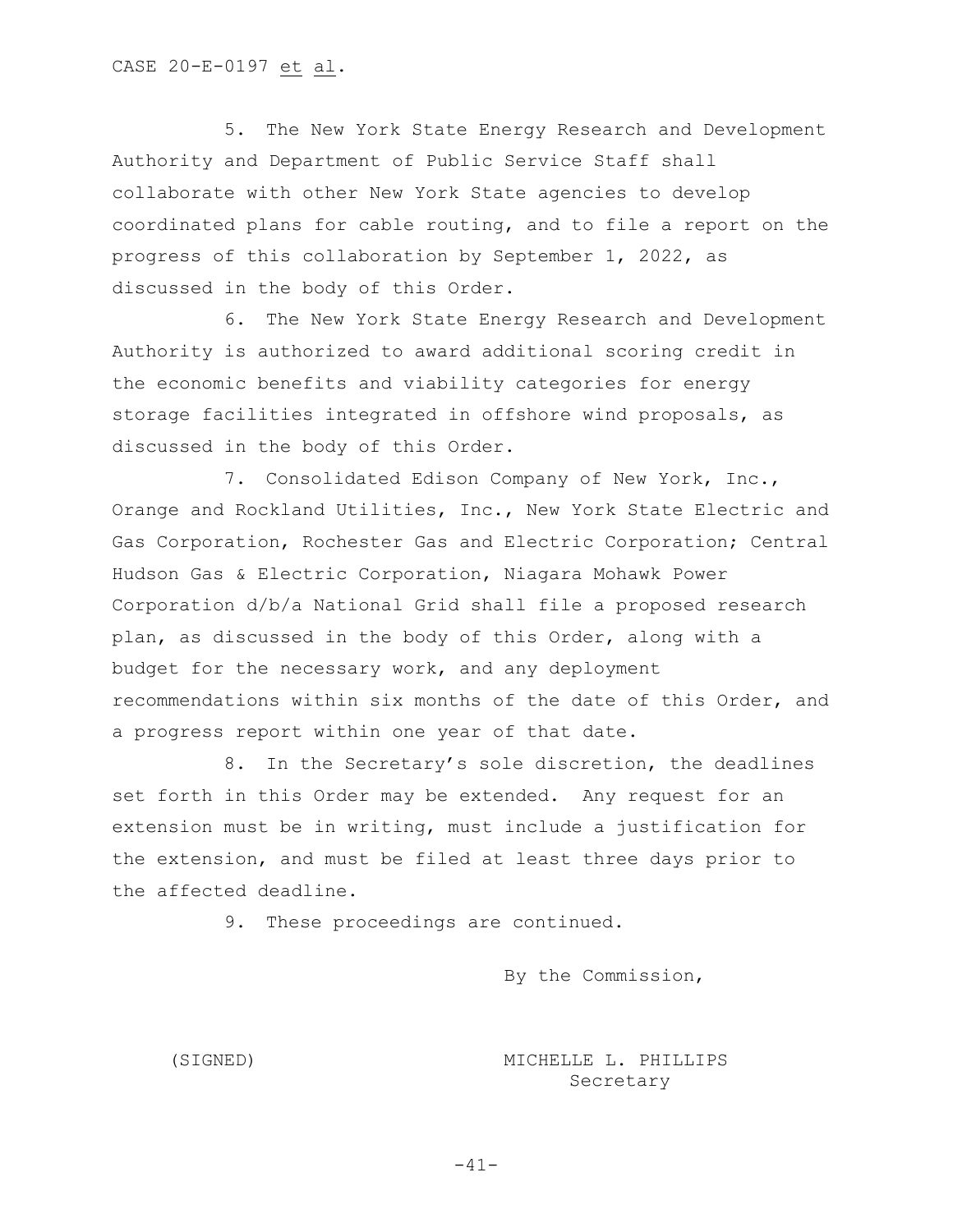# Summary of Comments in Response to the Initial Report on the New York Power Grid Study

# Anbaric Development Partners, LLC (Anbaric)

Anbaric asserts that the benefits of a planned, shared meshed transmission system to consumers, the power system, New York's climate goals, and the environment are significant. Anbaric argues that the assumed 1,310 MW single transmission cable limit described in the Power Grid Study (Study) is not a technical limit nor a New York Independent System Operator (NYISO) restriction, rather it is the size of an existing known system contingency. According to Anbaric, the limit's erroneous use is the single largest factor causing the Offshore Wind (OSW) Study to conflict with a recent 2020 Brattle/Pterra study and to miss significant benefits of a planned, shared meshed transmission system. Anbaric believes the Power Grid Study does not recognize that even if there was a single source loss limit in New York, and reliability issues could not be addressed through upgrades, the use of a networked system allows power to continue to flow to the grid even if there is a fault on a single line.

Anbaric notes that the United Kingdom, which has an abundant coastline, is currently moving to a planned, shared meshed transmission system, and the system operator has determined that delaying this shift from 2025 to 2030 could reduce benefits by half. Anbaric believes that technological standards and future wind lease areas are not reasons for delay, rather the critical factor is ensuring sufficient platform space for networking. Anbaric suggests that the use of shared, larger transmission lines is critical for New York's offshore wind program and that the Study's optimistic view regarding space for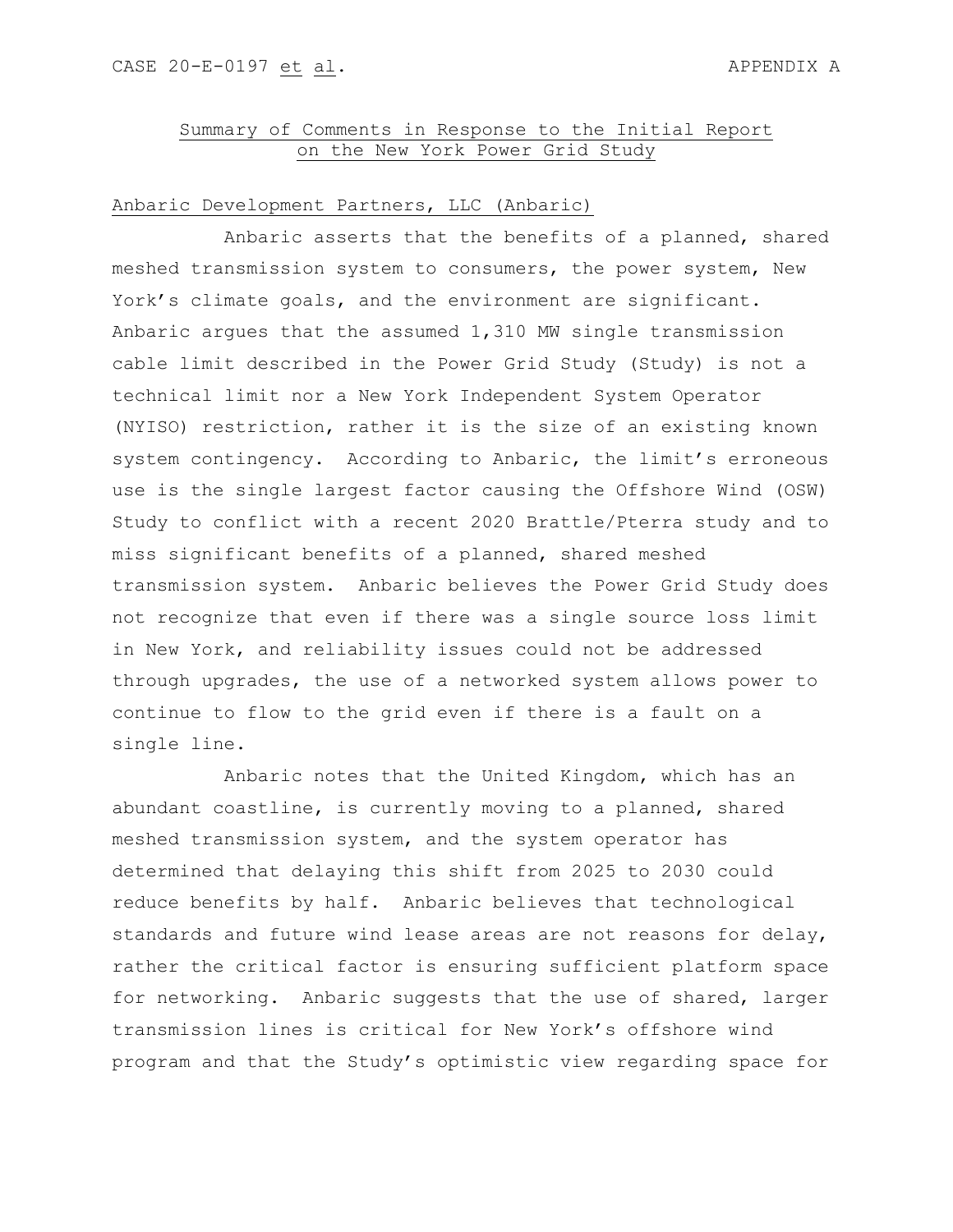cable routing has significant limiting consequences if it is incorrect.

### Atlantic Shores Offshore Wind, LLC (ASOW)

ASOW is a joint venture between Shell New Energies US LLC and EDF Renewables North America that was formed in 2018 to develop a lease area within the New Jersey Wind Energy Area. In its comments, ASOW expresses support for the recommendations in the Initial Report on the Power Grid Study. ASOW encourages the New York State Public Service Commission (Commission) to consider updating the report to incorporate the interconnection requirements that ASOW suggests will likely be needed to accommodate the size and capacity of contracted projects. While the transmission and interconnection analyses continue, ASOW supports a consistent procurement schedule to provide a critical market signal to the offshore wind industry. ASOW explains that transparency in the timing and scope of future procurements would allow developers to maximize the options for transmission and interconnection opportunities.

ASOW supports: (1) further analyzing options for a meshed offshore transmission system following federal designation of Wind Energy Areas in the New York Bight; (2) declaring a need for such a system through the current Public Policy Transmission Needs Planning Process (PPTNPP) and soliciting additional solutions; and (3) selecting projects under the current Clean Energy Standard Tier 4 procurement. ASOW believes that if the State chooses to pursue a meshed system, it should be the subject of an independent solicitation. However, if portions of a meshed system design are integrated into future offshore wind solicitations, ASOW would request that technical requirements, method of cost recovery, and the scope of work, including operations and maintenance, be thoroughly vetted in advance of such solicitation.

-2-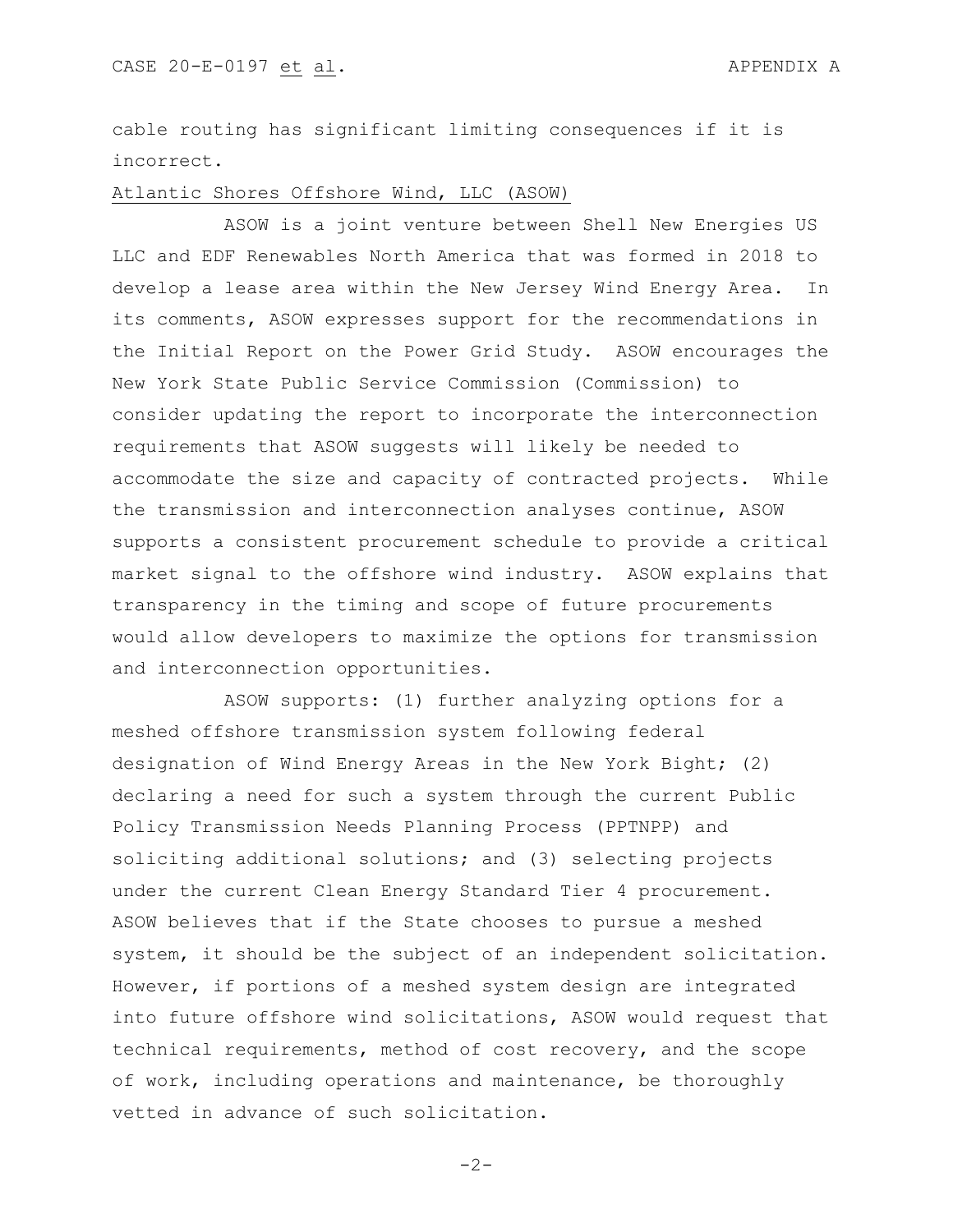## Avangrid, Inc. (Avangrid)

Avangrid recommends that New York move forward with another near-term solicitation to take advantage of the remaining Massachusetts Wind Energy Areas' potential to deliver to New York. Avangrid requests that the New York State Energy Research and Development Authority (NYSERDA) remain consistent with the OSW procurement schedule as currently established in order to support critical and transparent market indicators. Avangrid suggests that the next Request for Proposals (RFP) should seek procurement of offshore wind that maximizes the transfer capability of the existing bulk transmission system such that the per MWh hour cost is minimized.

Avangrid notes that neighboring states, such as New Jersey, are proposing a staged approach to OSW transmission, which Avangrid believes would send the right signal to the LSW industry to continue its current development while the State can use the PPTN process to begin upgrading more urgent onshore locations. Avangrid proposes that the Commission consider initiating a staged approach for a meshed network as soon as possible. In addition, Avangrid recommends that clarification be provided in subsequent studies pertaining to associated meshed system cost recovery parameters and technical specifications that would be evaluated in developers' proposals.

Avangrid requests that the Commission and NYSERDA clearly communicate the following issues prior to any issuance of an RFP for a meshed system: (1) developer technical requirements; (2) developer scope of work including operations and maintenance requirements; (3) a mechanism to evaluate benefit to cost ratios of the different alternatives; (4) a mechanism to evaluate and score other benefits to the system; (5) a cost recovery model; and (6) specific actions to address

-3-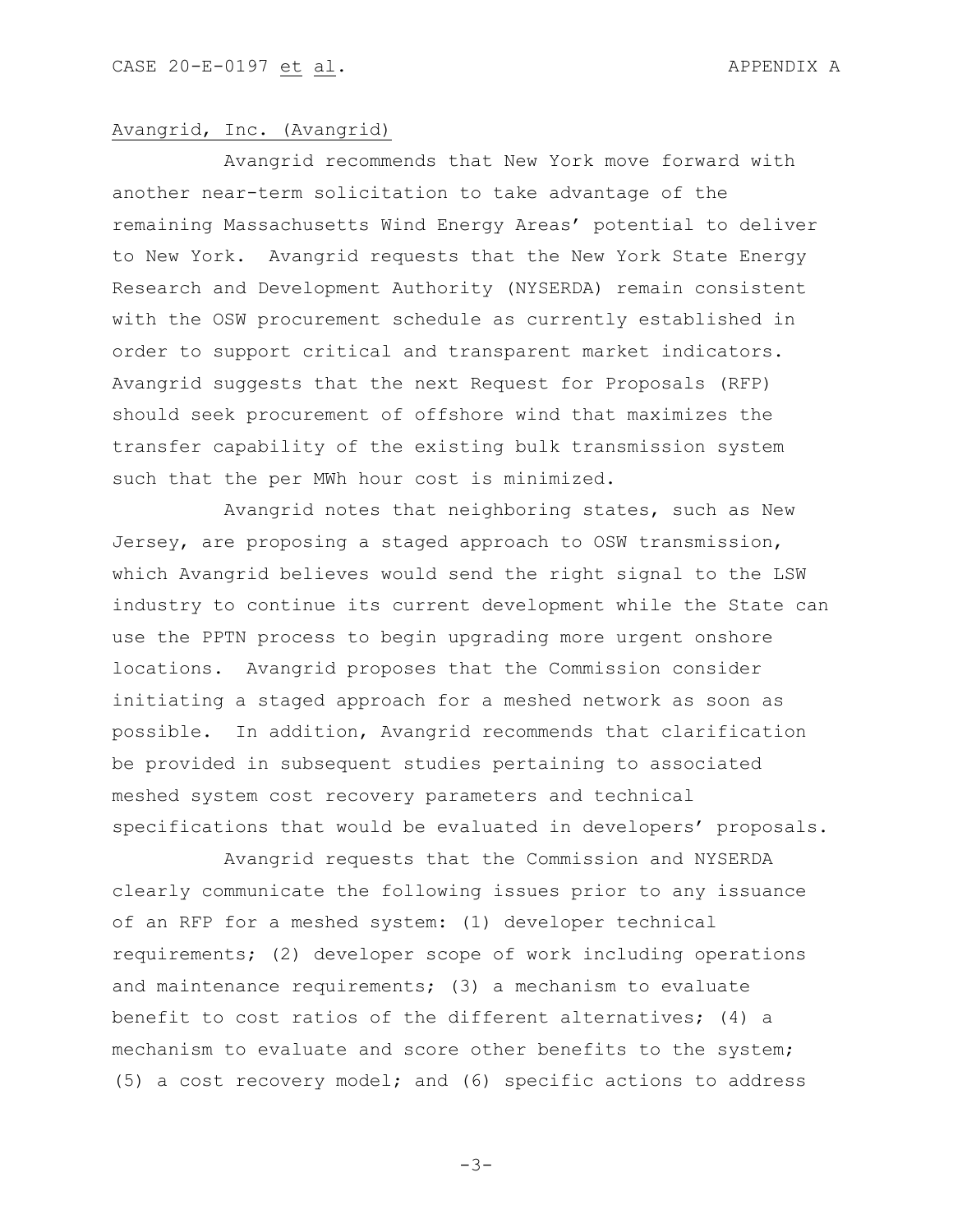and mitigate inherent complexities in future RFPs, including a meshed system in competitively bid wind generation projects.

Avangrid recommends that preserving or enhancing revenue certainty be considered a key performance indicator in evaluating the potential impact of a meshed grid structure. In addition, Avangrid suggests further study and clarification of regional coordination with New Jersey, Connecticut, Rhode Island, and Massachusetts on the topics of cost recovery, inter-Independent System Operator (ISO) conflict resolutions, and Federal Energy Regulatory Commission (FERC) approvals.

Avangrid expresses agreement with the recommendation in the Power Grid Study that more detailed and consistent intra-ISO studies be developed to quantify existing headroom. Avangrid supports the advancement of a planning process for a tie-line between Long Island and the rest of the State. Avangrid believes further consideration should be given to the size of the points of interconnection (POIs) identified because the maximum injection criteria used was 300 MW and does not align with the typical output of currently awarded offshore wind project and future trends. Avangrid suggests that a future study include a specified weighting for the selection of POIs with more favorable permitting conditions in the context of OSW procurements.

In addition, Avangrid recommends that the Commission address constraints in the Southern Tier and Central-East regions by issuing a Public Policy Transmission Need (PPTN or Public Policy Process) under FERC Order 1000. Alternatively, Avangrid urges the Commission to designate priority transmission projects to alleviate that congestion.

## City of New York (City)

The City recommends that the Commission engage in a comprehensive, coordinated planning effort to identify the

 $-4-$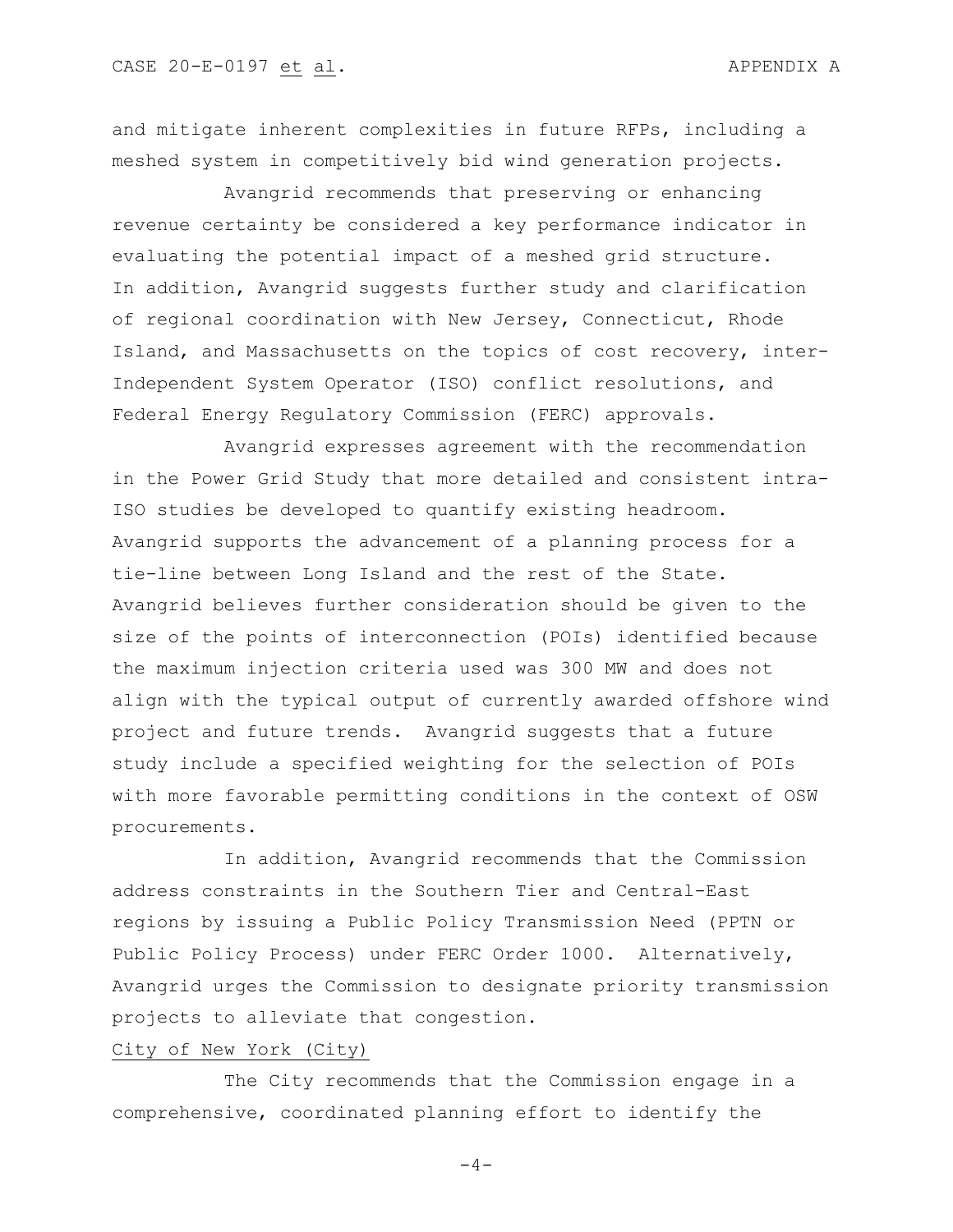generation, storage, transmission, and distribution infrastructure needed to achieve Community Leadership and Community Protection Act (CLCPA). The City also urges the Commission to direct the utilities to use advanced technologies and no-wires alternatives where appropriate and cost-effective. In addition, the City recommends that the Commission direct the utilities to develop implementation plans to address system needs.

The City asserts that cost-based rates ensure fairness and equity among customers. It cautions that other ratemaking approaches have the potential to be more volatile, result in unjust subsidization of some customers, and could cause other customers to disconnect from the grid and self-supply, which would exacerbate the energy cost burdens in disadvantaged communities. The City suggests that the Commission should only consider incentives on a limited basis where the incentives would align customer and utility shareholder interests, such as in a shared savings model.

The City proposes that the Commission consider the social cost of carbon in its analyses and prioritization of projects. The City also recommends that the OSW Study be supplemented to consider longer duration batteries in order to better understand the implications of those technological developments.

### Climate Jobs NY (CJNY)

CJNY suggests that the Commission enact progressive procurement policies for all transmission projects, including project labor agreements (PLAs) and community workforce agreements for all phases of construction in projects receiving financial assistance of more than \$100,000 or that have a total value of more than \$3 million. CJNY also recommends that the Commission include prevailing wage requirements for such

-5-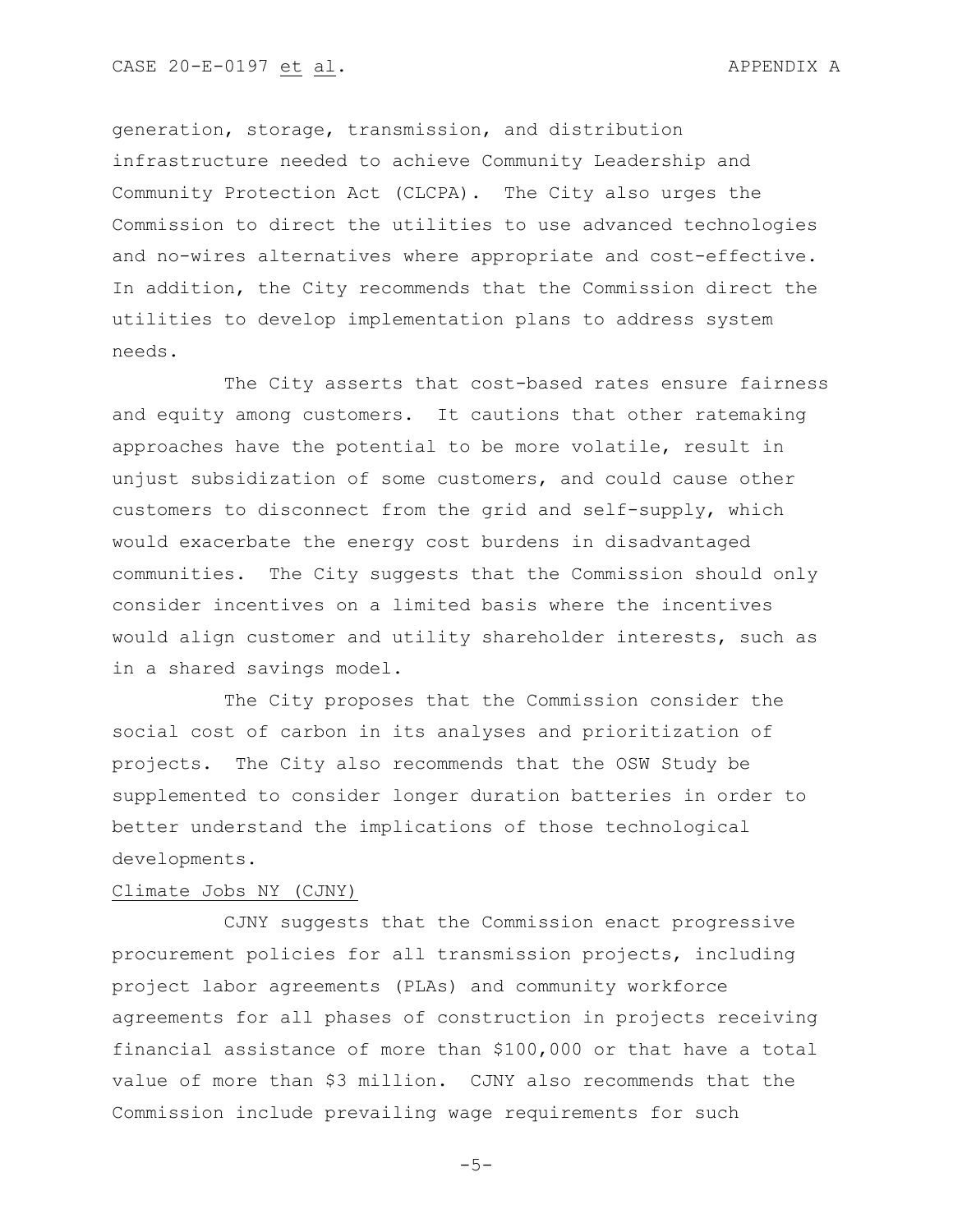projects. In addition, CJNY urges the Commission to require all construction contractors and subcontractors to participate in state-approved apprenticeship programs to ensure a skilled and safe workforce while providing increased employment opportunities for women, minorities, and members of disadvantaged communities.

CJNY asserts that cost allocation for bulk transmission, related on-ramp transmission, and significant distribution upgrades should be shared by ratepayers statewide because all of New York will benefit from a more sustainable, resilient, and cleaner energy infrastructure, which would also be in accordance with CLCPA standards.

# Con Edison Transmission, Inc. (CET)

CET supports the creation of an offshore mesh transmission network. CET notes that if New York wants to compete for generation in the New York Bight lease areas, the State should evaluate how to decrease the cost and risk of interconnecting offshore wind to New York State in Long Island and New York City. CET believes the Commission should consider directing the NYISO to issue a Public Policy Transmission Need for offshore transmission to interconnect the leaseholds in the New York Bight as soon as the lease areas are formally established.

CET recommends that the Commission and the NYISO proactively review current rules and protocols to consider any updates needed to accommodate advanced transmission technologies, particularly for intrastate high-voltage direct current (HVDC) transmission. CET cautions that additional transmission will be required to maintain reliability, especially if energy storage and renewable natural gas (RNG) do not materialize at the levels assumed in the Power Grid Study.

-6-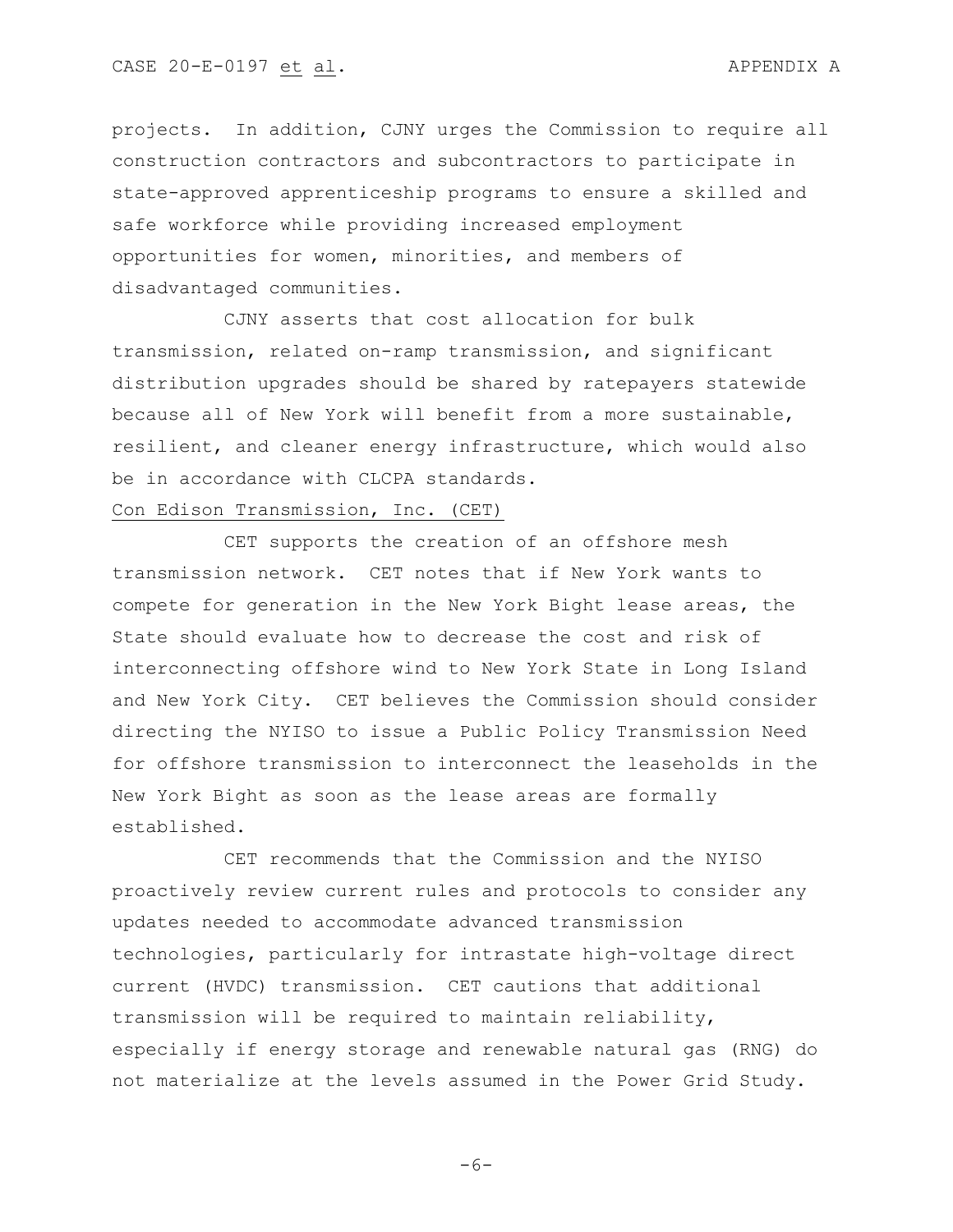# Consolidated Edison Company of New York, Inc. and Orange and Rockland Utilities, Inc. (Con Edison and O&R)

Con Edison requests that the Commission approve cost recovery for all of Con Edison's Phase 1 transmission projects and clarify that Con Edison's proposed Phase 2 Clean Energy Hub projects are "local" in the context of the Commission's May 14, 2020, Order on Transmission Planning Pursuant to the Accelerated Renewable Energy Growth and Community Benefit Act. Con Edison also urges the Commission to prioritize Con Edison's Clean Energy Hub projects within Phase 2 and direct Con Edison to submit additional information on them so they can be authorized to proceed before NYSERDA's next offshore wind solicitation.

Con Edison emphasizes the benefits that may be provided by the two Clean Energy Hub Projects that it proposed. According to Con Edison, its New York City Clean Energy Hub #1 is a cost-effective project that could be in operation by Summer 2027 and would create points of interconnection (POIs) for new resources, such as OSW, totaling approximately 3,000 MW. Con Edison notes that its New York City Clean Energy Hub #2, which could be in operation by Summer 2029, would create POIs for new connections totally approximately 1,500 MW and transfer load from three other constrained load pockets on its system. Con Edison reiterates its assertion that its Clean Energy Hubs should be prioritized because they would "provide needed certainty to offshore wind developers regarding viable interconnection locations, facilitate the most competitive and efficient response to any future offshore wind solicitations, and timely satisfy the CLCPA's renewable and offshore wind goals most cost effectively and efficiently."

O&R comments that it agrees with the proposal in the Power Grid Study that the area of Sullivan County be considered for designation as a Renewable Energy Zone (REZ), suggesting

-7-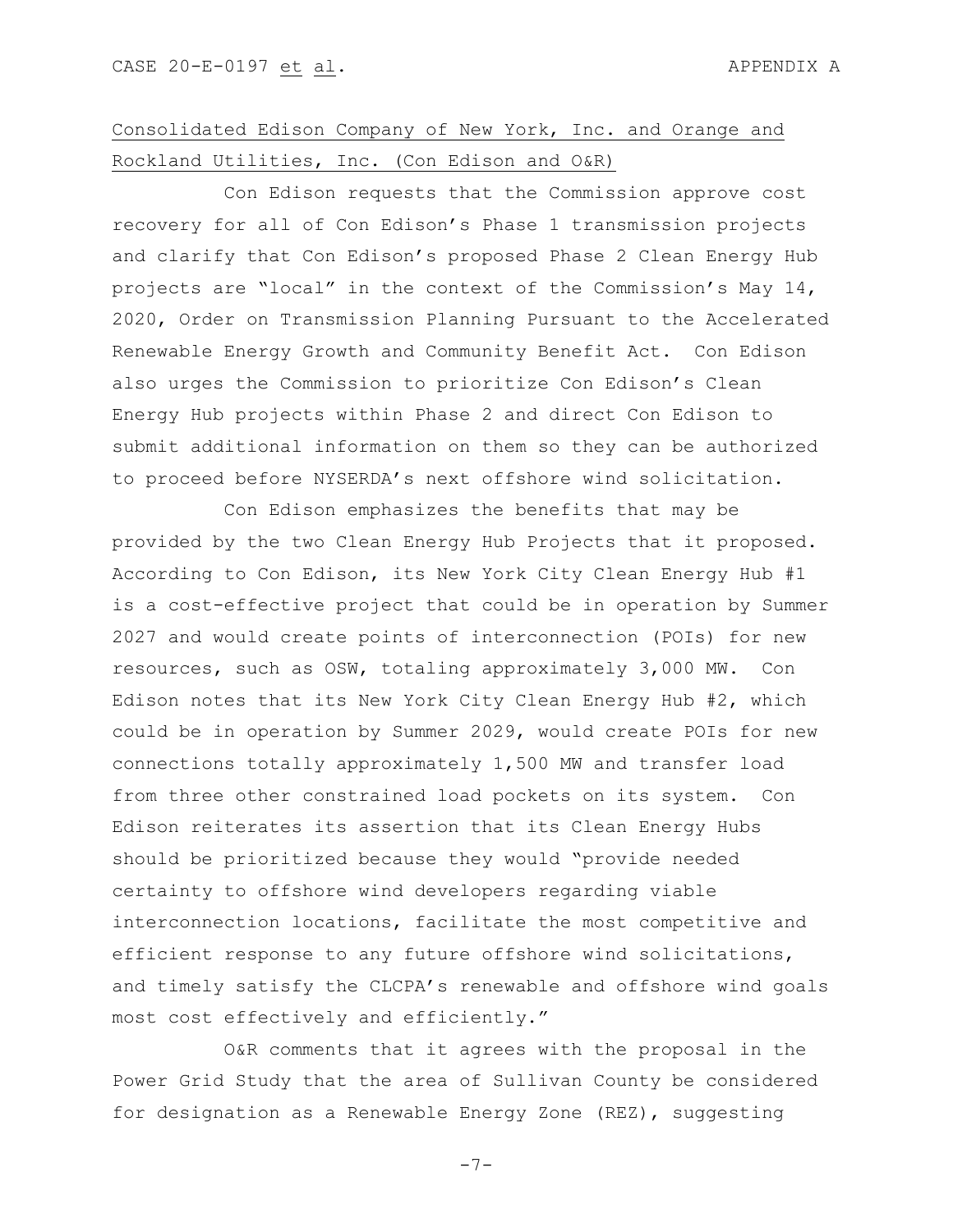that although renewable project applications have not yet been made in this portion of its service territory, the lower Sullivan County is an area of likely future interest due to its open spaces and relative proximity to load. O&R suggests that the Commission should first consider whether local projects can provide the anticipated level of headroom required. O&R also offers to work with Department of Public Service (DPS) Staff and stakeholders to determine the appropriate scale of upgrades when a project is brought forward in future rate filings. In addition, O&R urges the Commission to approve the Phase 1 projects that O&R proposed.

## Diamond Offshore Wind (DOW)

DOW suggests that further consideration is needed of the broader benefit/cost landscape in evaluating OSW bulk transmission solutions. DOW notes that coordinated approaches may yield benefits not contemplated in the Power Grid Study, such as supporting enhanced competition and pricing efficiency, and may help ensure the State does not hinder cost-effective OSW above the 9 GW target. DOW submits that the capital expenditure assumptions associated with the HVDC solutions should be viewed as less reliable, and potentially overestimated, given the evolution of HVDC technology, the vintage and limited transferability of cost benchmarks utilized, and the cost uncertainty levels cited by the Study's authors.

DOW asserts that a coordinated, open-access offshore transmission solution, developed competitively and independently from the State's OSW procurements, would better serve the State than an approach that relies on privately owned, restrictedaccess generation tie lines. DOW notes that Ofgem, the energy regulator for Great Britain, does not view individual radial offshore transmission links as likely to be economical or sensible, even with the UK's significant coastline.

-8-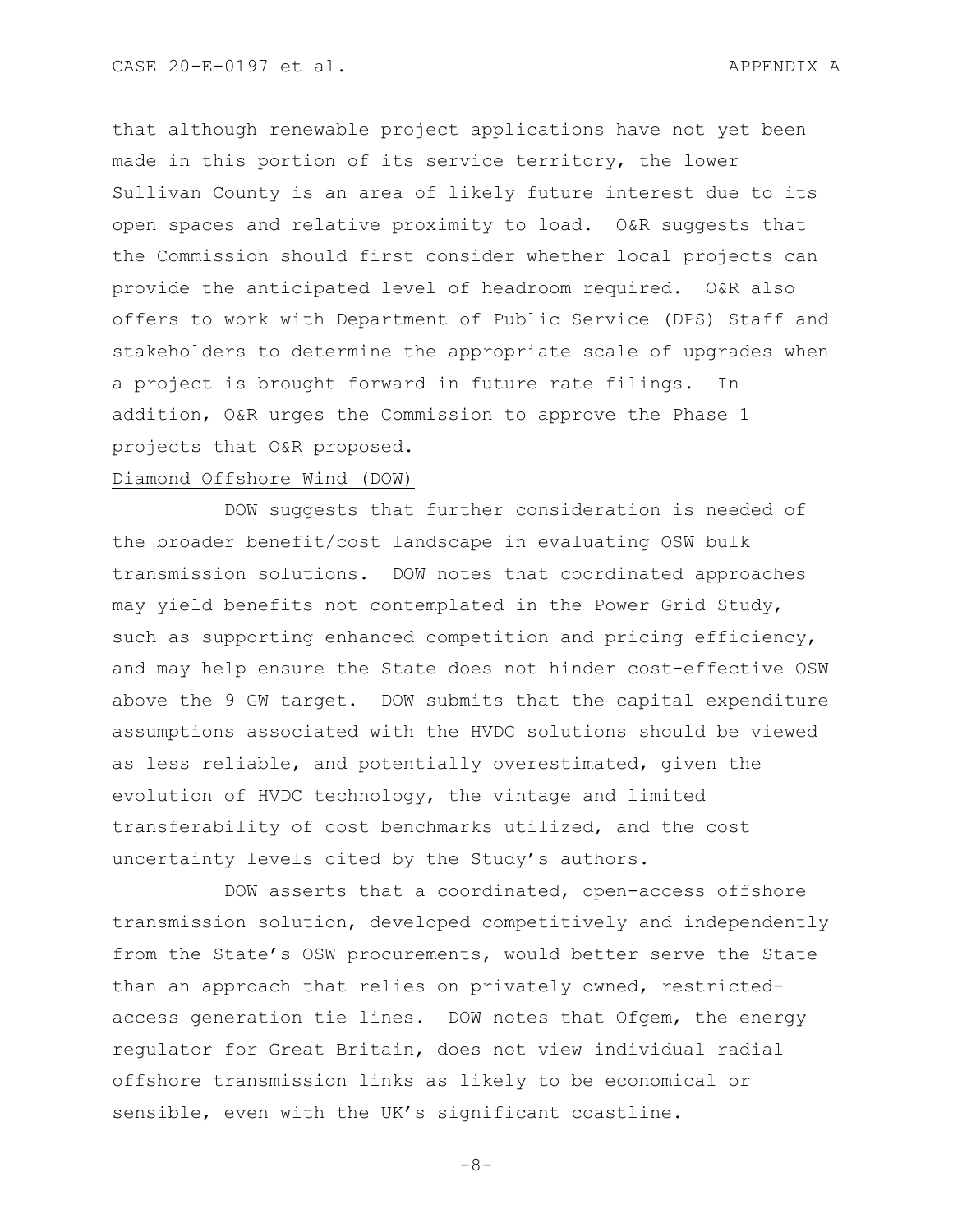DOW suggests that a coordinated offshore transmission solution may enable more competitive outcomes for future offshore wind procurements by reducing the economic differentiation of sites being more or less proximate to Zone J/K POIs, which would promote auction pricing efficiency. According to DOW, a coordinated solution may also create new opportunities for smaller offshore wind projects that could encourage innovation and open the market to broader participation. DOW also notes that a coordinated approach could reduce total offshore cable miles and the associated impacts.

DOW cautions that the State has no opportunity to wait and see what will happen with the anticipated federal leasing activities in the New York Bight region, given the NYISO's stated five-to-six-year timeline estimate associated with the Public Policy Process from Declaration of Need to in-service date for bulk transmission solutions. DOW suggests that the State should expeditiously evaluate development of open-access, coordinated solutions that maximize benefit/cost and long-run flexibility and competition, with the expectation that the federal Bureau of Ocean Energy Management will lease additional offshore areas in the NY Bight.

DOW believes that it may not be necessary to plan for a regional approach with neighboring control areas because such coordination is likely to further complicate and/or delay optimization of an OSW-focused bulk transmission solution. DOW suggests that the five-to-six-year timeline for realization of a FERC Order 1000-driven solution may be too long, given the State's near-term ambitions. DOW expresses support for the Commission and other relevant parties acting as quickly as possible to further evaluate and implement a coordinated OSW transmission strategy.

-9-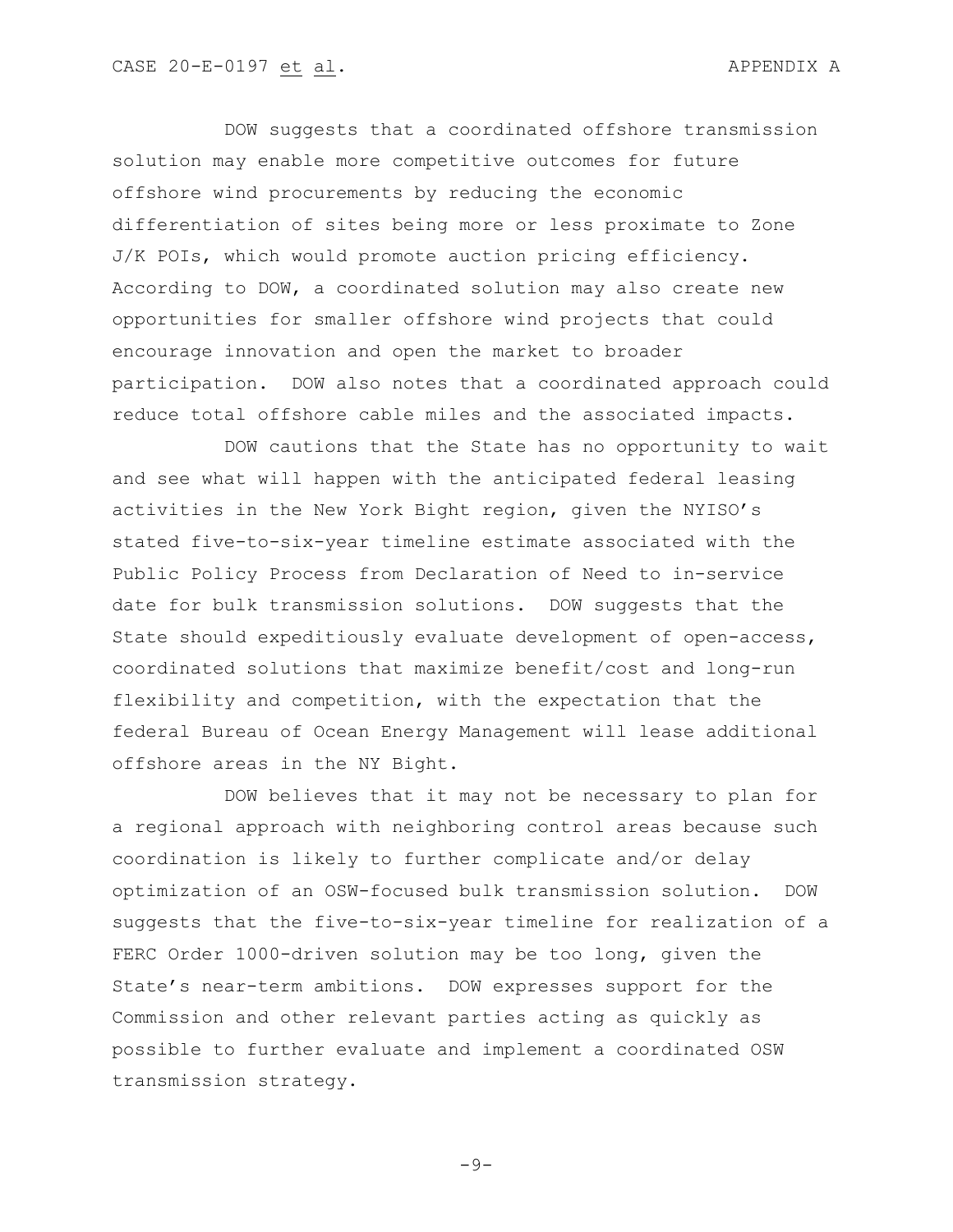### EDF Renewables New York (EDFR)

EDFR urges the Commission to declare key priority areas for grid investments to allow acceleration of Phase 2 or alternative upgrades in those area. DOW

EDFR expresses support for a REZ concept that identifies and enables grid investments based on renewable development potential. EDFR calls for cautiousness with consideration of REZ such that other key decisions are not put on hold, given the real and specific needs of the grid in the short-to-medium term and the accelerated timing of procurement required to meet the CLCPA targets by 2030. EDFR suggests that REZ concepts could also be considered through the Public Policy Process, and that declaring a regional public policy need would implicitly be making that area a REZ for which upgrades would enable renewable development in a cost-effective manner. Independent Power Producers of New York (IPPNY)

IPPNY suggests that further attention and study is needed to accurately determine the level of dispatchable longterm long duration power generation that is needed to maintain reliability. IPPNY recommends that the Commission coordinate with the NYISO to conduct additional studies identified in the Zero Emissions Study, including of the operational implications of factors such as day-ahead renewable generation forecasting errors, real-time renewable generation uncertainties and associated intra-hour system flexibility needs, the impacts of planned and unplanned transmission outages, and system performance under more challenging weather conditions (e.g., storms, heat waves, and cold snaps). IPPNY also expresses support for further study of effective load carrying capability to better understand the capacity contribution of durationlimited resources. IPPNY emphasizes that additional focus is needed to identify technologies that will be necessary to

 $-10-$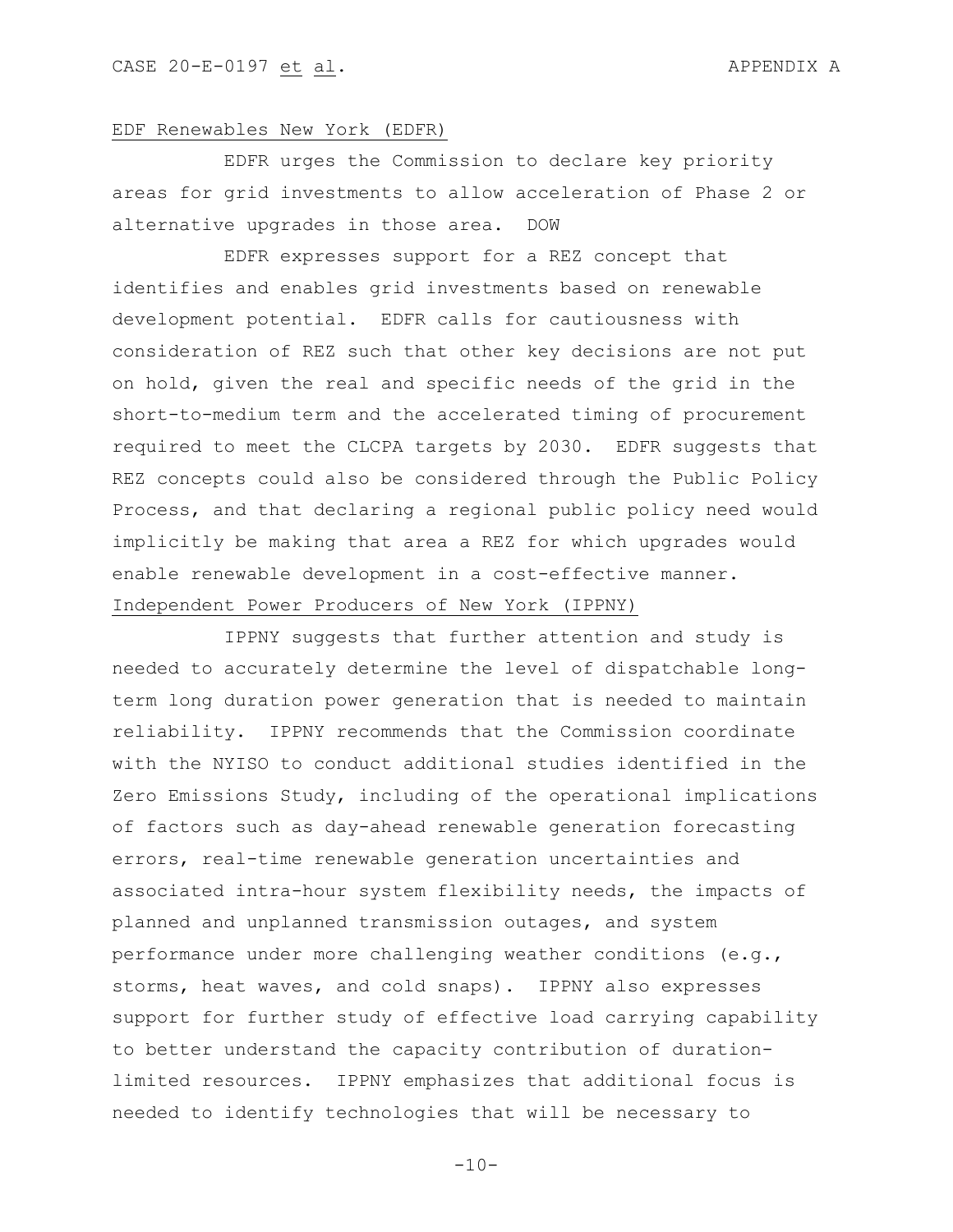reliably and cost-effectively integrate renewable resources while maintaining resource adequacy.

In addition, IPPNY urges the Commission to develop a transmission plan with defined projects and timelines that would ensure deliverability of renewable energy to consumers throughout the state. To develop the plan, IPPNY recommends that the Commission coordinate efforts across the NYISO Public Policy Transmission Planning Process, New York Power Authority's Priority Transmission Projects Process, and transmission owner plans.

# Institute for Policy Integrity at New York University School of Law (Institute)

The Institute recommends that the Commission require utilities to take additional analytical steps in connection with current and future projects. Specifically, the Institute asserts that utilities should (1) quantify and monetize the benefits of transmission project portfolios related to avoided emissions and (2) quantify and monetize avoided local pollution. The Institute also recommends that the Commission seek an updated analysis that addresses two assumptions that the Institute characterizes as problematic in the Zero Emissions Study. The first such assumption is the carbon price of \$22 by 2040, which the Institute states is less than one-fifth of the \$125/ton Social Cost of Carbon estimate recommended by the Department of Environmental Conservation in its 2020 guidance document, "Establishing a Value of Carbon: Guidelines for Use by State Agencies."

The second area that the Institute suggests should be further analyzed is the availability of Renewable Natural Gas (RNG). The Institute encourages the Commission to examine a scenario that excludes RNG from the bulk power system and adjusts project prioritization accordingly. The Institute

-11-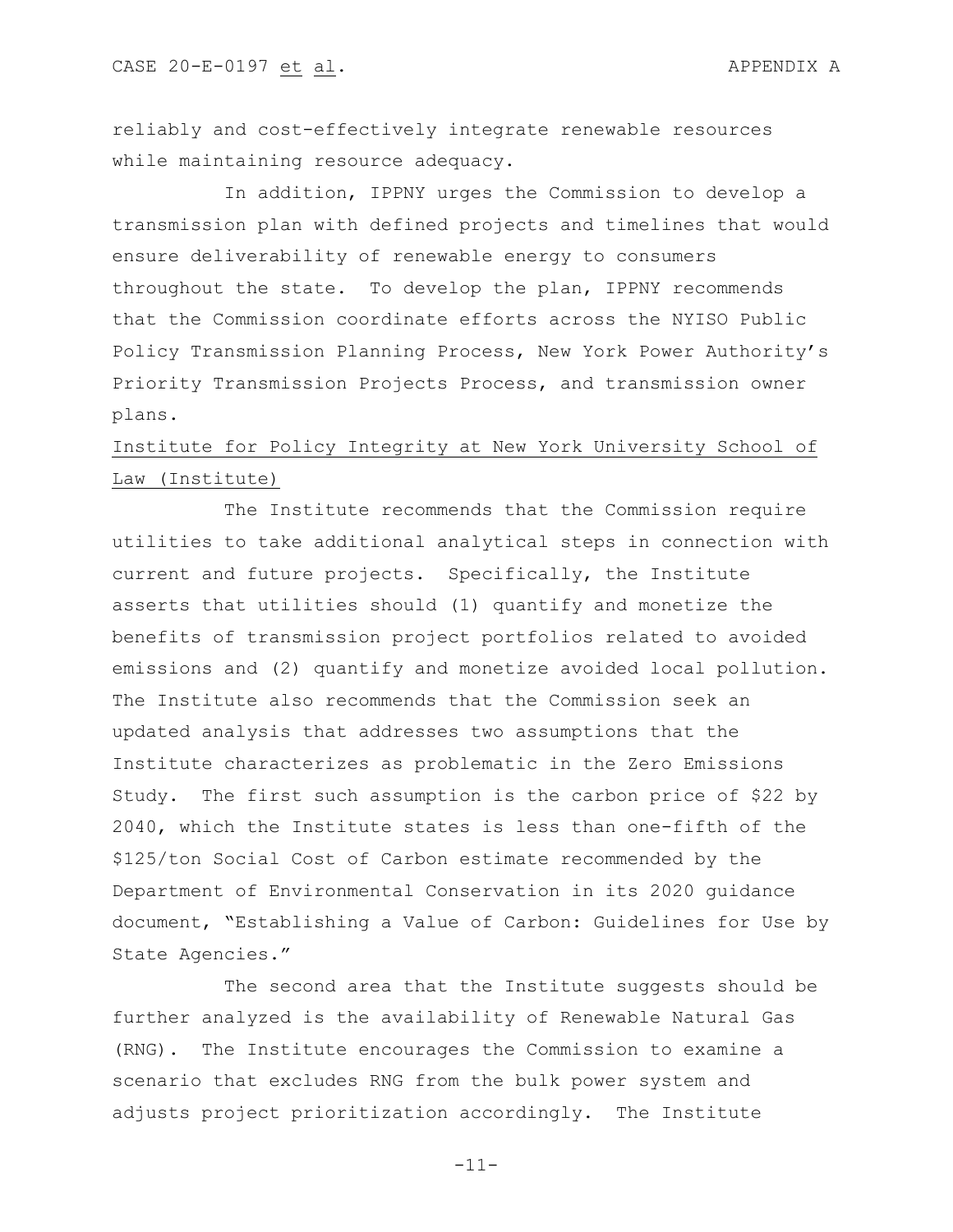suggests that "RNG's emissions profile is unclear and likely non-zero" and that "no model can, at present, credibly show how adequate and timely volumes of RNG would be produced and transported so as to support grid reliability." According to the Institute, examining a scenario without RNG would likely highlight how transmission capacity would need to make up for a possible failure of RNG to meet expectations.

# Invenergy Renewables LLC (Invenergy)

Invenergy proposes that DPS Staff conduct additional studies to better capture the necessary upgrades to bring offshore wind onshore and a study of integration that supports both radial and/or meshed backbone technologies. Invenergy recommends that a second OSW study be performed without the assumption of resolved local constraints. Invenergy suggests that now is the time to explore what additional oversized facilities would need to be included for radial connections to evolve to a meshed network and who would pay for the additional cost.

Invenergy supports the creation of REZs to provide opportunities for renewable development in areas otherwise not economically feasible due to the need for expanded transmission. Invenergy believes the implementation of a hub and spoke style of REZ in regions that do not currently have suitable on-ramps for renewable energy would create new opportunities for renewable development and alleviate pressure on the existing system. Invenergy suggests that studies should be coordinated with DPS, NYSERDA and the NYISO to determine suitable REZ areas. Invenergy recommends that the Commission allow for REZ transmission solutions to be considered as part of the NYISO's PPTN process. Invenergy provides a diagram demonstrating regions where it believes renewable development has not yet been proposed due to lack of economic transmission for

-12-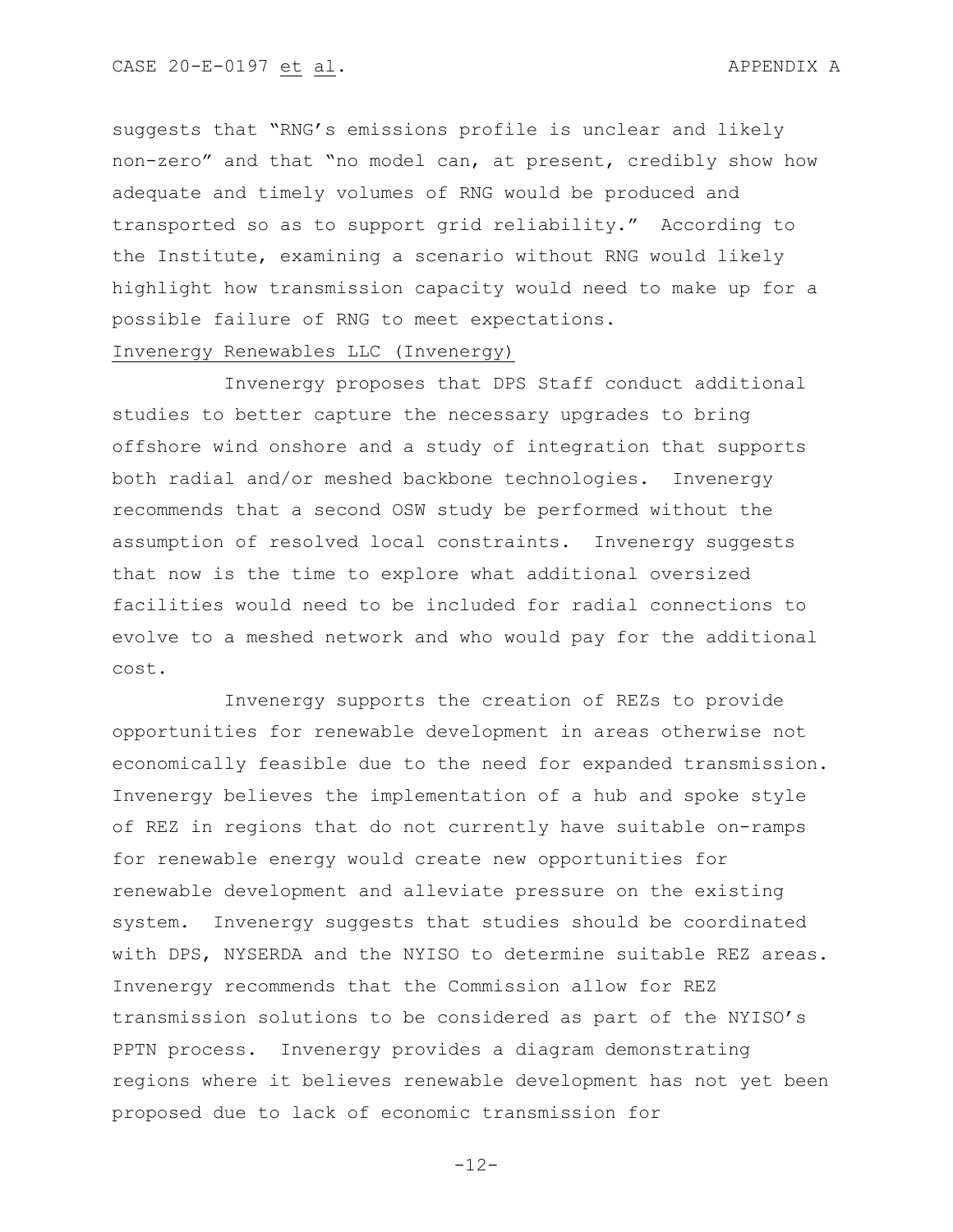interconnection. Invenergy also comments more specifically on renewable energy deployment and suitability for the Southern Tier, North Country, Montgomery County, and the Genesee, Lockport and Lancaster regions.

## Joint Utilities (JU)

The Joint Utilities are Central Hudson Gas & Electric Corporation; Consolidated Edison Company of New York, Inc.; Niagara Mohawk Power Corporation d/b/a National Grid; New York State Electric & Gas Corporation; Orange & Rockland Utilities, Inc.; and Rochester Gas and Electric Corporation. The JU express agreement with most aspects of the Power Grid Study, particularly in the conclusion that local transmission and distribution investments are needed to meet CLCPA goals. However, the JU disagree with the Study's suggestion that Phase 2 projects are not needed until 2030. Instead, the JU assert that Phase 2 project development should lay the groundwork for other projects such as electrification. The JU also recommend that the Commission adopt the regulatory policies proposed by the Joint Utilities.

The JU support a coordinated approach to transmission to connect offshore wind to the onshore grid, as it asserts would result in a cost-effective outcome for customers and reduce the cost of NYSERDA OSW solicitations, benefiting ratepayers over the long term. The JU believe that care must be taken to ensure that current offshore development is not delayed or imperiled by uncertainty over interconnection policy. The JU support additional study on whether a meshed approach is optimal for New York. If the Commission decides to pursue a meshed approach, implementation should be done in consultation with stakeholders to ensure against unintended consequences. According to the JU, evaluations of interregional approaches must place priority on New York before expanding a focus on

-13-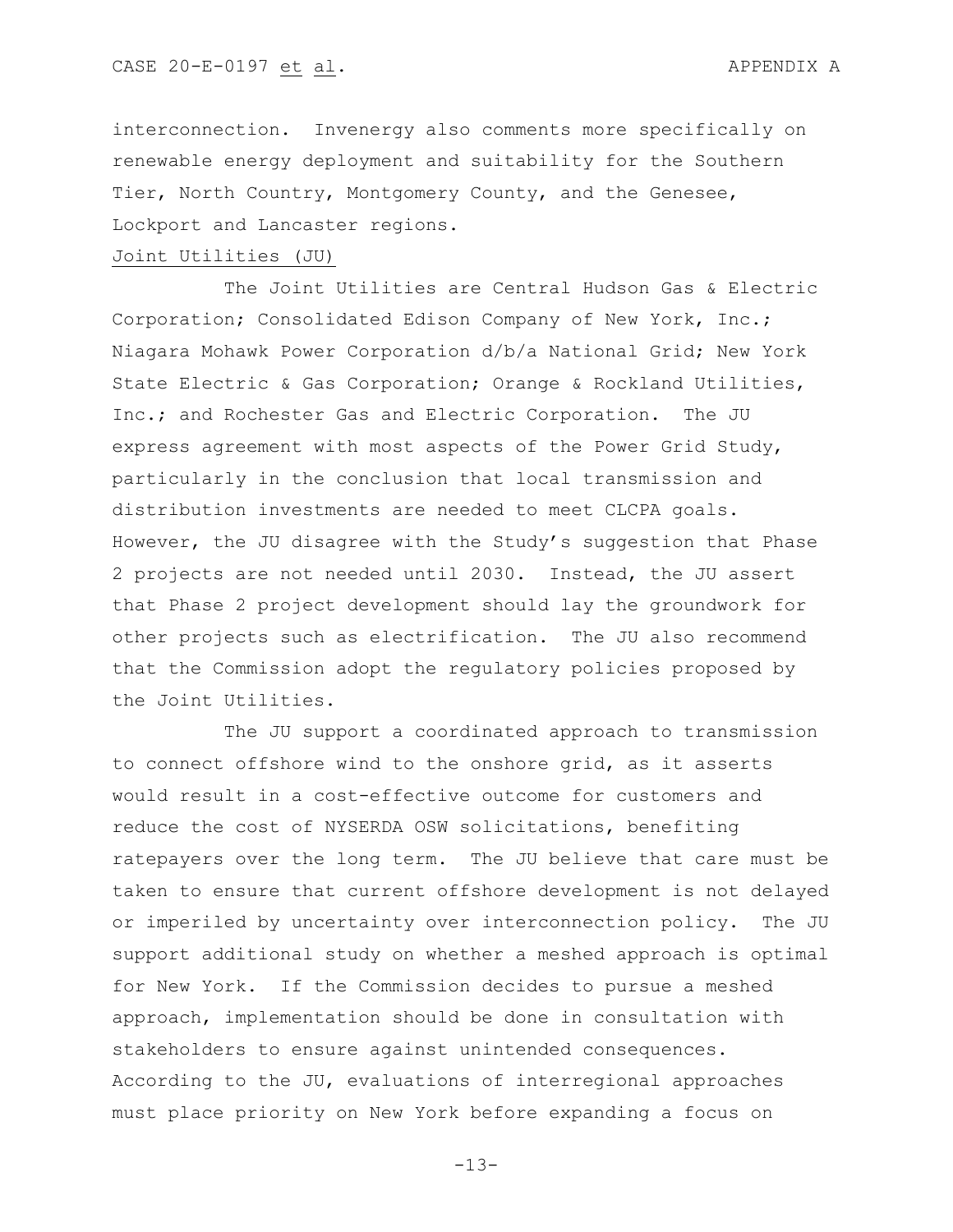external resources due to the difficulties in addressing cost allocation in interregional planning.

The JU recommend that the Commission establish a cost allocation working group to be comprised of the Joint Utilities, New York Power Authority, Long Island Power Authority, DPS Staff, NYSERDA, and the NYISO to develop statewide cost allocation pathways.

The Joint Utilities support the REZ concept for identifying future areas of renewable development and buildout transmission in advance. The JU suggest that such an approach would help guide renewables to appropriate interconnection points, reduce time spent in the interconnection process and reduce interconnection costs that renewable developers include in their bids. The JU recommend that identification of REZ regions involve rigorous analysis and input from the developer community and local utility. According to the JU, REZ identification processes should also include provisions that require exploration of development in existing ROWs.

The JU state that reliance only on interconnection applications may understate economic renewable energy potential in areas developers avoid due to lack of transmission infrastructure. The JU believe it is important to reconcile and understand the differences in forecasts of renewable generation development among the NYISO, NYSERDA and the Joint Utilities. The JU suggest that the Commission direct NYERSDA to conduct a study to identify future REZ areas, and once established, DPS and NYSERDA should work with the local utilities to identify whether there are cost-effective local solutions in these areas. In areas where non-local solutions may be needed, the JU recommend that the Commission declare a Public Policy Transmission Need to seek solutions through the NYISO Public Policy Planning Process.

-14-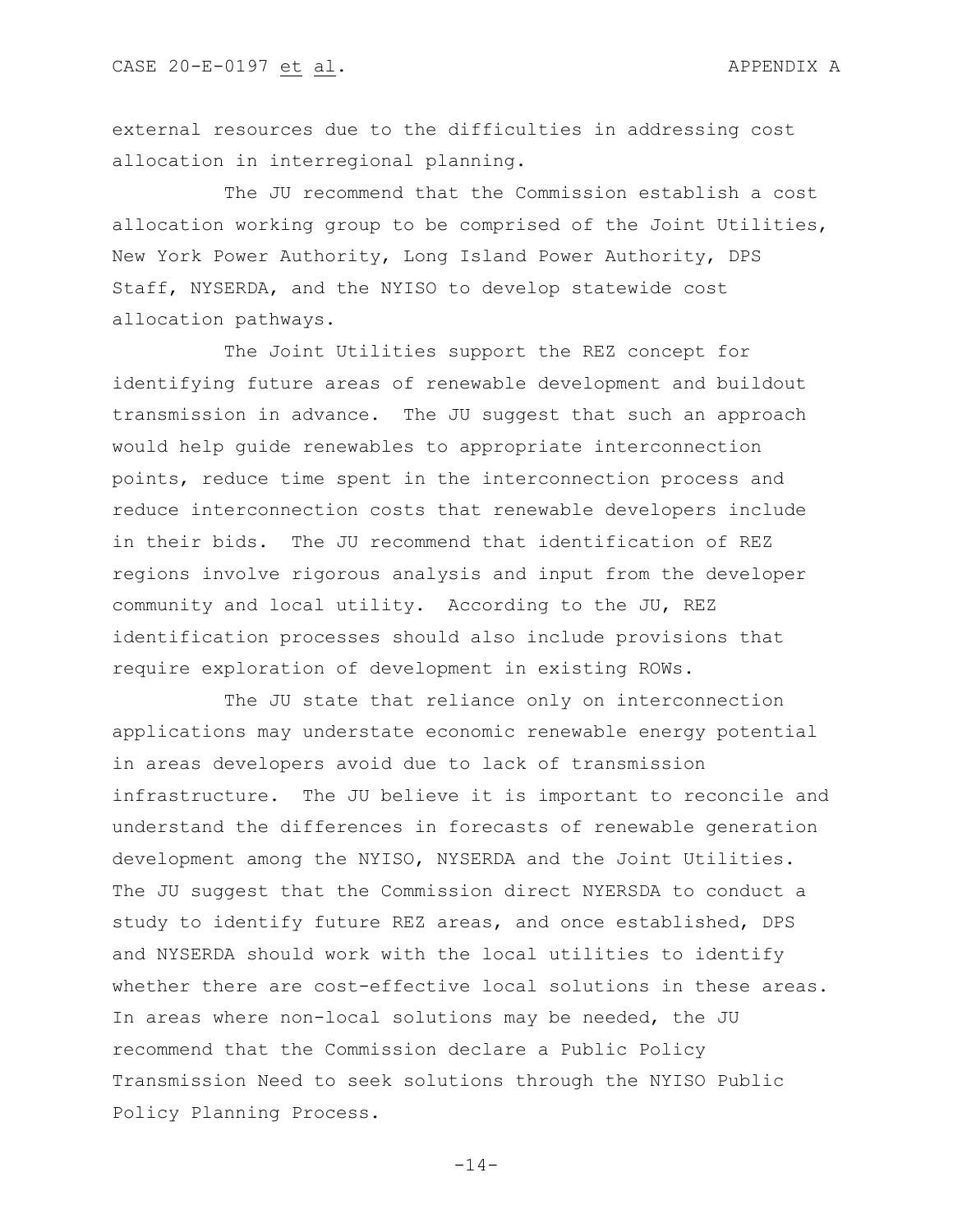The JU support the consideration of potential benefits of advanced technologies when appropriate but caution that the application of advanced technology should not slow the progress of Phase 1 projects.

### Long Island Power Authority (LIPA)

LIPA offers various factors for consideration when switching a meshed network. LIPA notes that there will be a need to resolve contractual issues between the owner of the network and the interconnected projects. LIPA suggests that while a meshed network is likely to provide benefits, the schedule for completion should be closely coordinated with wind farm development to avoid additional costs associated with delays in network completion. According to LIPA, credible commitments for a meshed offshore network should be made in time to be reflected in OSW bids and regional coordination should be considered. LIPA also points out that there are technology risks with network design that should be addressed during the design phase because they could affect the type and size of projects that could be interconnected.

In addition, LIPA recommends that the Commission modify its procedures implementing the Public Policy Transmission Planning Process to provide more streamlined decision-making in pursuit of the State's CLCPA goals. LS Power Grid New York Corporation I (LS Power)

LS Power highlights the benefits it perceives from a competitive procurement for offshore wind transmission, including cost savings from regulated ownership and sharing of facilities between multiple generators, synergies from integrated facilities, identification of innovative approaches, and reduced environmental impacts. LS Power argues that the Commission should confirm open availability of existing customer-funded rights-of-way for all bidders to maximize

 $-15-$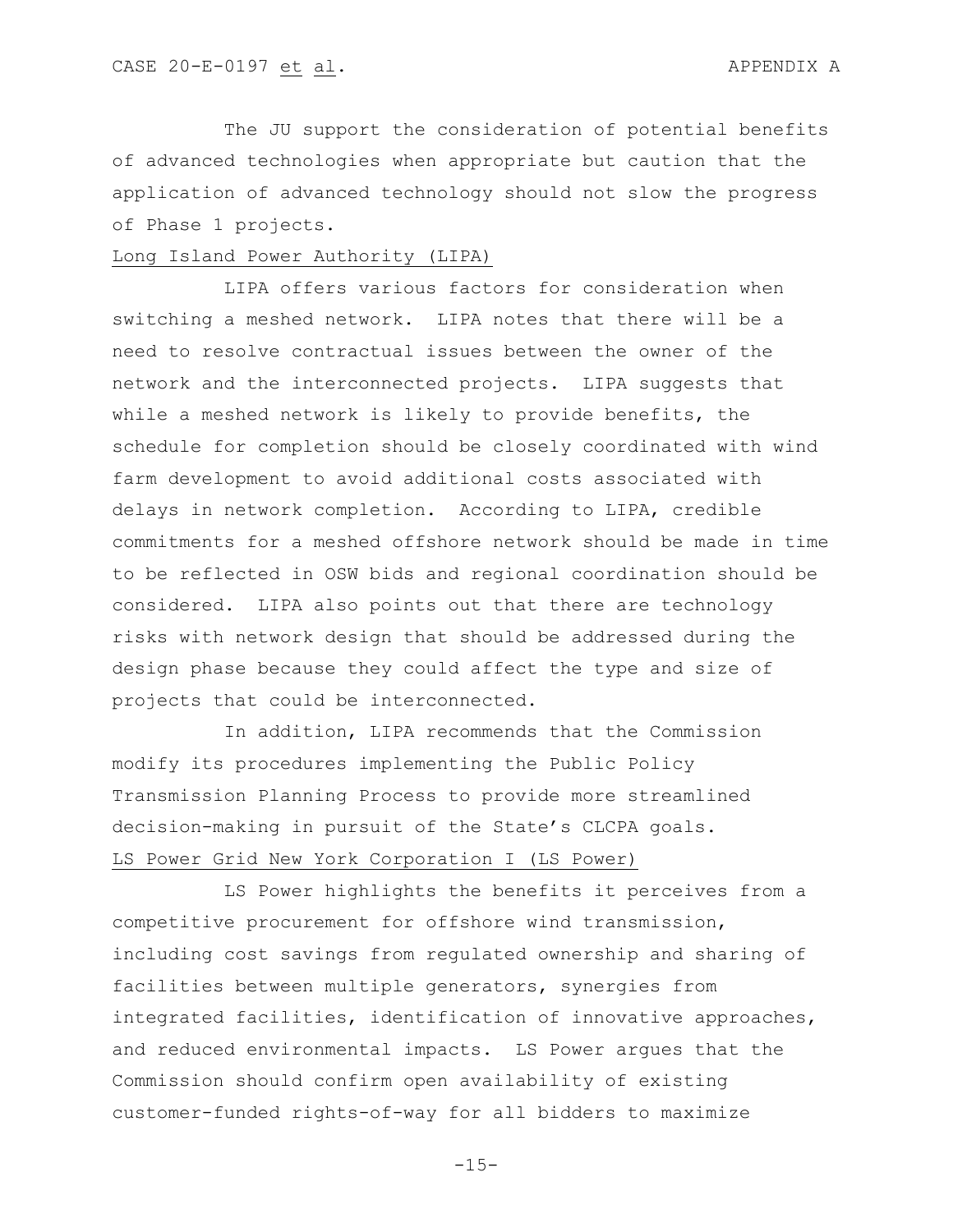competition. LS Power suggests that a PPTN process for interconnection and integration of offshore wind resources could save ratepayers hundreds of millions of dollars in transmission costs compared to the current approach.

LS Power argues that the Commission should not entertain Con Edison's proposal to construct Clean Energy Hubs. Instead, LS Power proposes that the need for OSW integration hubs be referred to the NYISO Public Policy Transmission Planning Process to be better defined and to identify the most cost-effective solution. According to LS Power, the location of NYSERDA Tier 1 resources should be sufficient evidence to establish a Public Policy Transmission Need based on reducing congestion and curtailment of renewable generation in certain areas. LS Power believes that it is critical to begin the PPTN process without delay because of the long lead time for transmission development and construction in comparison to renewable generation development and construction. LS Power also recommends that the commission identify increasing interregional transmission as an element of a PPTN for renewable integration.

### New York Battery and Energy Storage Technology Consortium

The New York Battery and Energy Storage Consortium (NY-BEST) recommends that the Commission increase the State's energy storage deployment goal from the current target of 3 GW by 2030 to a new goal of at least 15 GW by 2040. NY-BEST notes that the Study observed that a fivefold increase in storage deployment will be needed between 2030-2040. NY-BEST urges the Commission and NYSERDA to prepare an updated analysis on the State's Energy Storage Roadmap for the purpose of increasing the storage deployment goal, evaluating the effectiveness of the actions already taken, and to establish a new pathway to achieve the storage goal. In addition, NY-BEST recommends that the

 $-16-$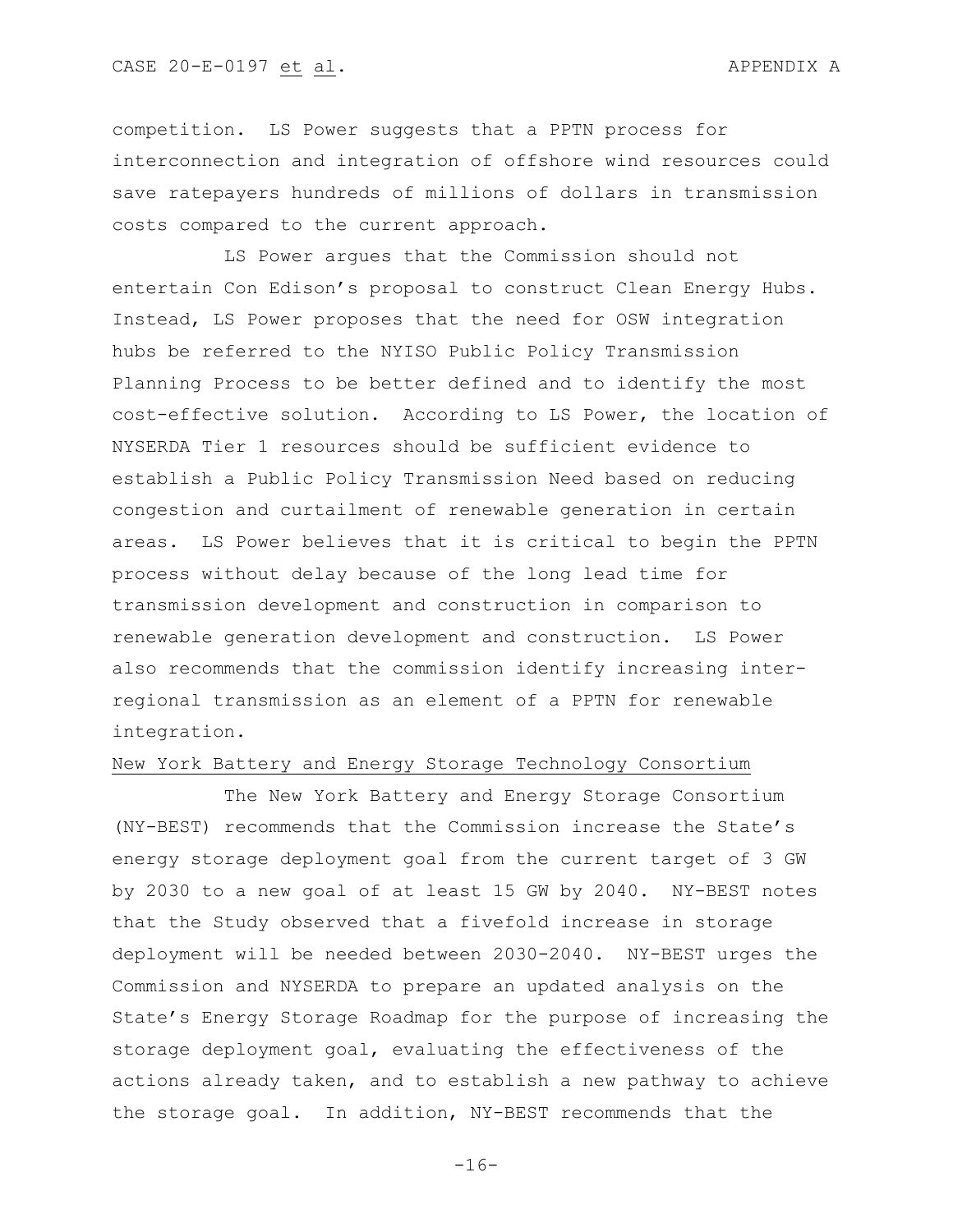Commission lead efforts to improve system planning and the use of public policy options, in conjunction with the NYISO, and to accelerate deployment of energy storage and renewable resources.

NY-BEST also recommends that the Commission (1) direct utilities to incorporate scenario planning and consideration of the value of optionality into the utilities' analysis and decision making; (2) require utilities to evaluate storage as an asset; (3) adopt a more coordinated and comprehensive methodology for evaluating local transmission and distribution projects; and (4) ensure that advanced technologies are fully considered as a means to increasing hosting capacity of distributed energy resources.

## New York Independent System Operator, Inc. (NYISO)

The NYISO recommends that the Commission prioritize transmission expansion for OSW integration for Long Island and New York City in order to meet the 70x30 requirement and additional CLCPA targets. Given the multi-year lead time and coordination required for transmission development in New York, the NYISO supports the Commission's determination that the CLCPA is a Public Policy Requirement that is driving the need to increase transmission capability from Long Island to Southeast New York. The NYISO suggests that the Commission work with various parties to initiate a coordinated local and bulk power transmission planning approach now before opportunities for efficient system design are foreclosed.

The NYISO believes that the Commission must move quickly to support an OSW meshed system and should evaluate several issues when deciding the path forward. Those issues include the technical specifications required to convert radial connections, whether commercially available technology exists to create a meshed system, what the implementation process should look like, how the interconnection rights of radially connected

-17-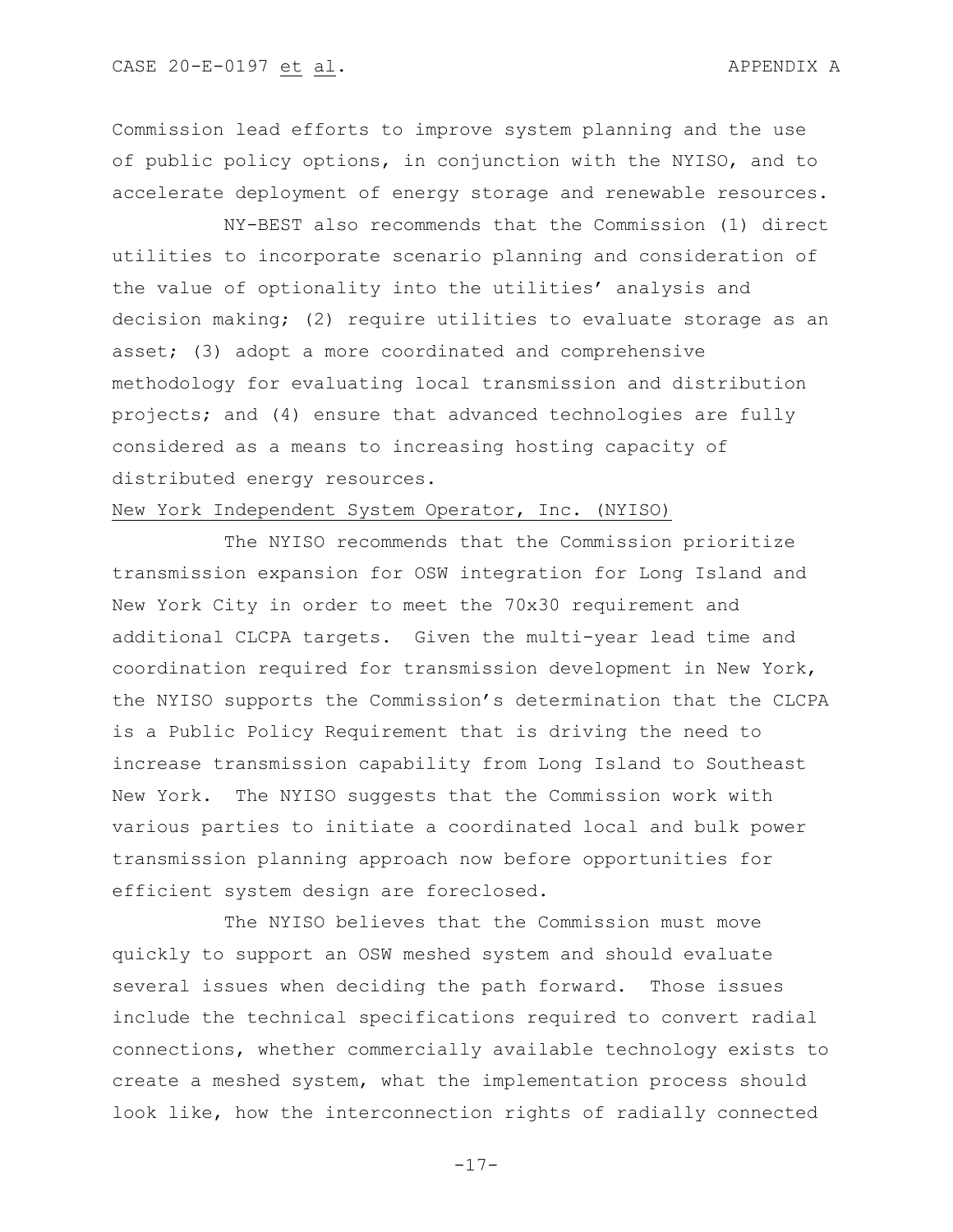OSW farms are affected when their generator lead lines are connected to other farms and whether these facilities become subject to open access transmission services under the NYISO's tariff, and whether the meshed system would be considered part of the bulk transmission system operated by the NYISO.

The NYISO encourages the Commission to establish REZs where the necessary energy and land resources exist, especially in areas of the State where NYSERDA has awarded significant RECs and where developers have proposed to interconnect. The NYISO notes that while the specific areas identified in the Initial Report in Zone G and Southern Zone F may be attractive from a standpoint of energy prices and proximity to load, the major barrier to development does not appear to be a lack of "on ramp" transmission. More distributed solar, rather than utility scale solar, is under development in Zone G, which NYISO believes is likely due to challenges in obtaining real estate and permits for larger sites in this region. The NYISO also suggests that to provide full delivery of energy from REZs, a holistic plan should address the bulk transmission needs identified in the NYISO's 70x30 scenario findings.

The NYISO proposes that the Commission treat energy storage as a key resource rather than a transmission asset. According to NYISO, energy storage resources can support grid flexibility, contribute to resource adequacy, help to satisfy transmission constraints, and maximize the use of renewable energy resource by mitigating spillage. The NYISO notes that its own wholesale market rules treat energy storage as a resource eligible to participate in capacity, energy, and ancillary services markets.

The NYISO suggests that the Commission continue to leverage NYISO's capabilities and tariffs to improve coordination and stakeholder inclusion in the transmission

-18-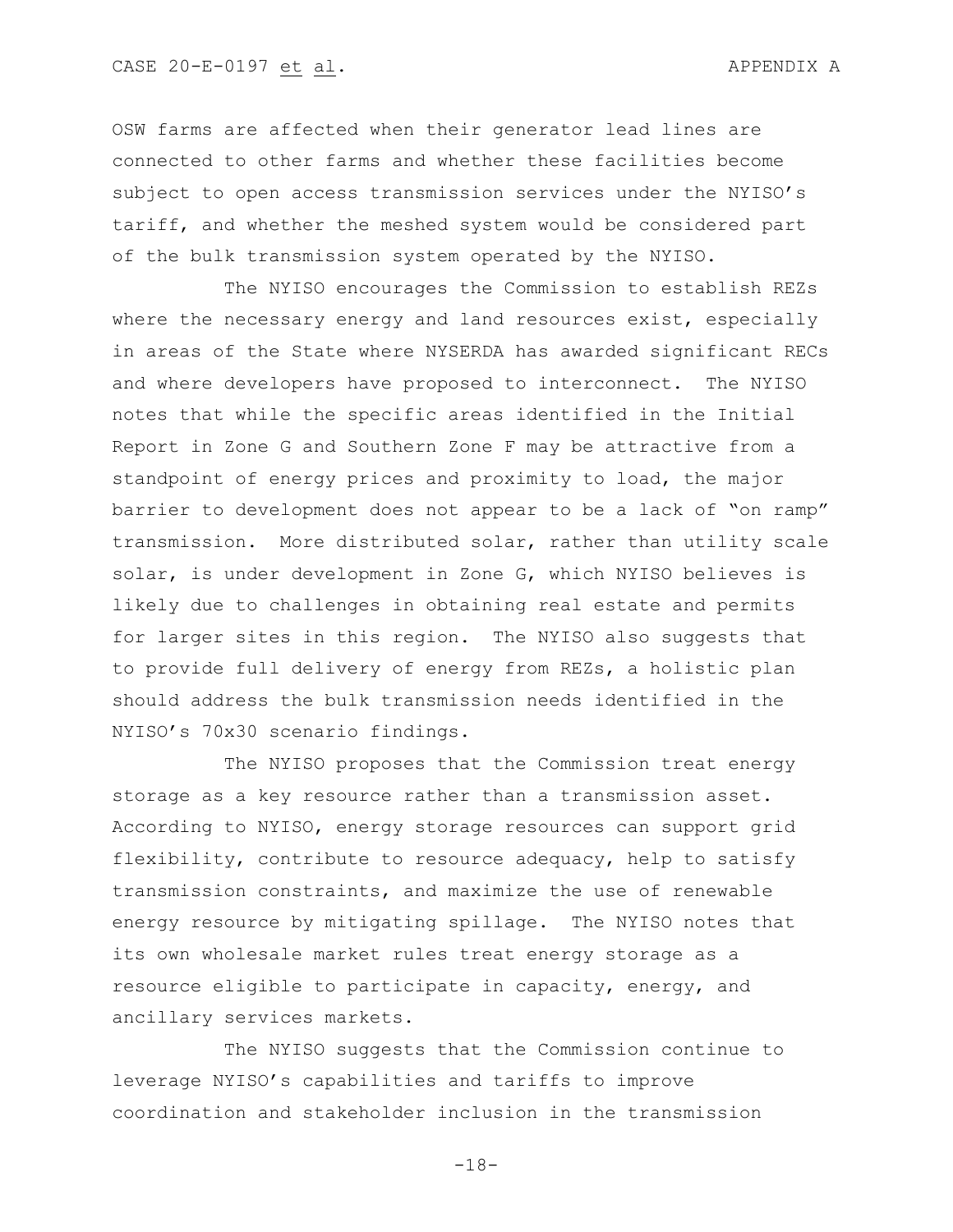planning process. As part of that effort, the NYISO recommends updating the Commission's 2014 procedures implementing the Public Policy Transmission Planning Process (Public Policy Process) to align with the NYISO's current Open Access Transmission Tariff. The NYISO submits that it would be appropriate for the Commission to revise Step 6 of its 2014 procedures to indicate that the Commission may cancel or modify a transmission need driven by a Public Policy Requirement at any time prior to the NYISO's selection of a transmission solution. NYISO also asserts that the Commission should provide certainty to developers, transmission owners, and other stakeholders by clarifying in its procedures that it will issue a determination in future biennial cycles of the Public Policy Process finding any transmission needs driven by a Public Policy Requirement or finding no such needs.

# New York Power Authority (NYPA)

NYPA recommends an additional study with a more holistic approach than the Power Grid Study, which NYPA notes is a compilation of multiple analyses with different methodologies and assumptions. According to NYPA, the studies failed to address how grid improvements in one utility territory could impact neighboring systems and how local solutions could impact the bulk power system, and vice versa. NYPA states that stronger coordination of studies is needed to avoid isolated system upgrades that may result in costly and inefficient over- /under-building of the grid. To that end, NYPA identifies one potential solution as the creation of a standing working group with State authorities, transmission owners, utilities, and the NYISO to ensure coordination on an ongoing basis. NYPA also believes that the grid studies should be updated more frequently than the four-year cycle required by the Act to reflect evolutions in the grid.

-19-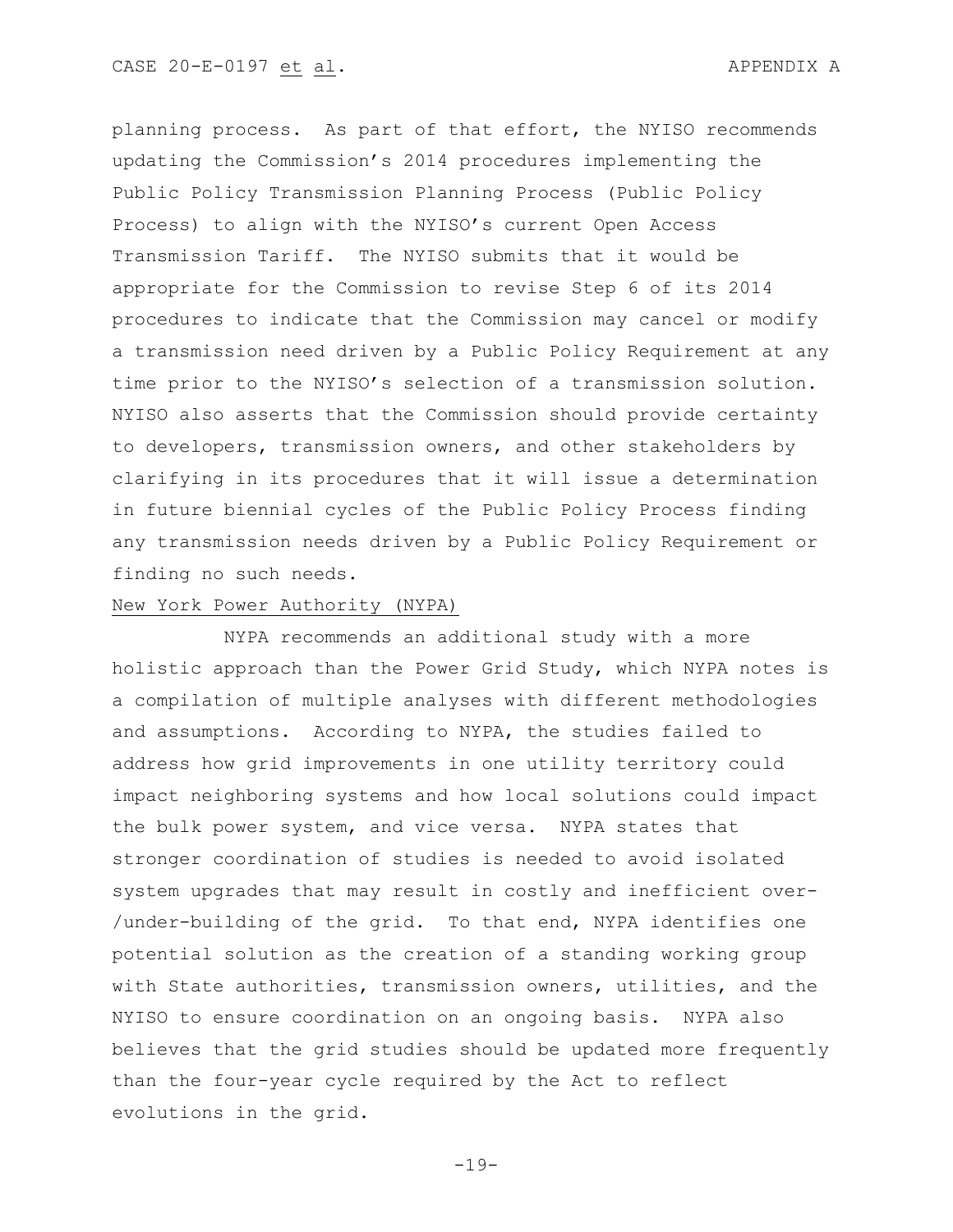NYPA suggests that additional analysis and coordinated evaluation of advanced technologies is needed to determine whether they would be helpful in addressing the specific needs of the New York grid and how such benefits could be quantified and compared with the effort needed to implement and operate them. To support the creation of a coordinated process for testing and evaluating new technologies, NYPA suggests that a collaborative consortium and facility be established to include the various utilities and other stakeholders. NYPA also posits that additional incentives may be necessary to encourage utilities to implement advanced technologies.

To better deploy storage as a flexible resource, NYPA asserts that further analyses should be conducted to model discharging/charging regimes, consider how to quantify the benefits of energy storage for various applications, and to determine the value of using storage to defer capital expenditures.

NYPA also comments that developers appear to have no intention to mesh offshore transmission systems without an incentive, coordination, or other form of support. NYPA suggests that the Commission could require a separate review of what incentives may be necessary to encourage such development. New York Solar Energy Industries Association (NYSEIA)

NYSEIA believes that greater coordination will be required in planning across the bulk and distribution systems in order to achieve the State's CLCPA goals. NYSEIA urges the Commission to reevaluate the allocation of interconnection costs for distributed energy resources because the benefits of such interconnections are greater and distributed more widely than the costs for the necessary upgrades, which are currently borne only by the developers. In addition, NYSEIA asks the Commission to consider a robust stakeholder process for Phase 2 Plans.

 $-20-$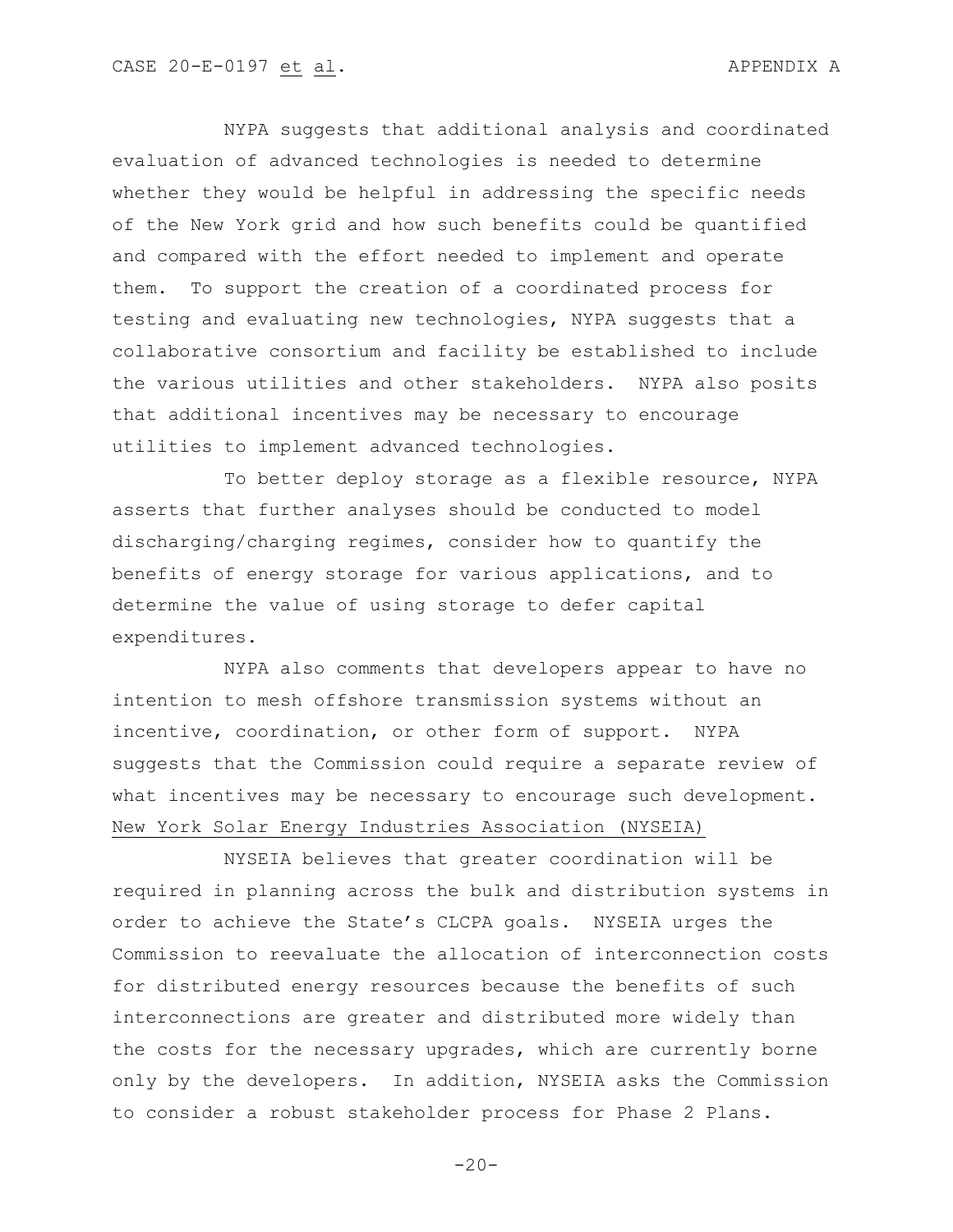CASE 20-E-0197 et al. APPENDIX A

NYSEIA also recommends several improvements to the stakeholder processes for the Interconnection Policy Working Group and the Interconnection Technical Working Group.

NYSEIA recommends that a dashboard be created to reflect the DER State of the Grid, which could be used to monitor progress toward meeting CLCPA goals in comparison with utility investment and renewable deployment.

# New York Transco LLC (Transco)

Transco urges the Commission to prioritize improvement and coordination of planning processes in order to achieve CLCPA goals. Transco also recommends that additional studies be conducted to better understand future electric transmission needs.

Transco asserts that the results of the OSW Study are overly optimistic and do not reflect the true realities of the challenges that will exist in reliably integrating these resources. Transco notes that based on the NYSERDA OSW awards announced to date and anticipated to be built to achieve CLCPA goals, there seems to be a significant disconnect with where projects were assumed to interconnect in the OSW Study versus where they are actually going to interconnect, further supporting the need for improved and coordinated planning.

Based on its own transmission planning analyses, Transco suggests that there is a broad need for transmission across New York State in order to meet CLCPA goals. Transco details the transmission needs that it identified in the areas of Western New York, North Country, Southern Tier, Capital Region, and the LIPA and Con Edison Systems.

Transco also expressed concern that the Zero Emissions Study ignored constraints on the lower voltage transmission system, underestimated the levels of curtailments and congestion that would occur in operating the system, and therefore has not

-21-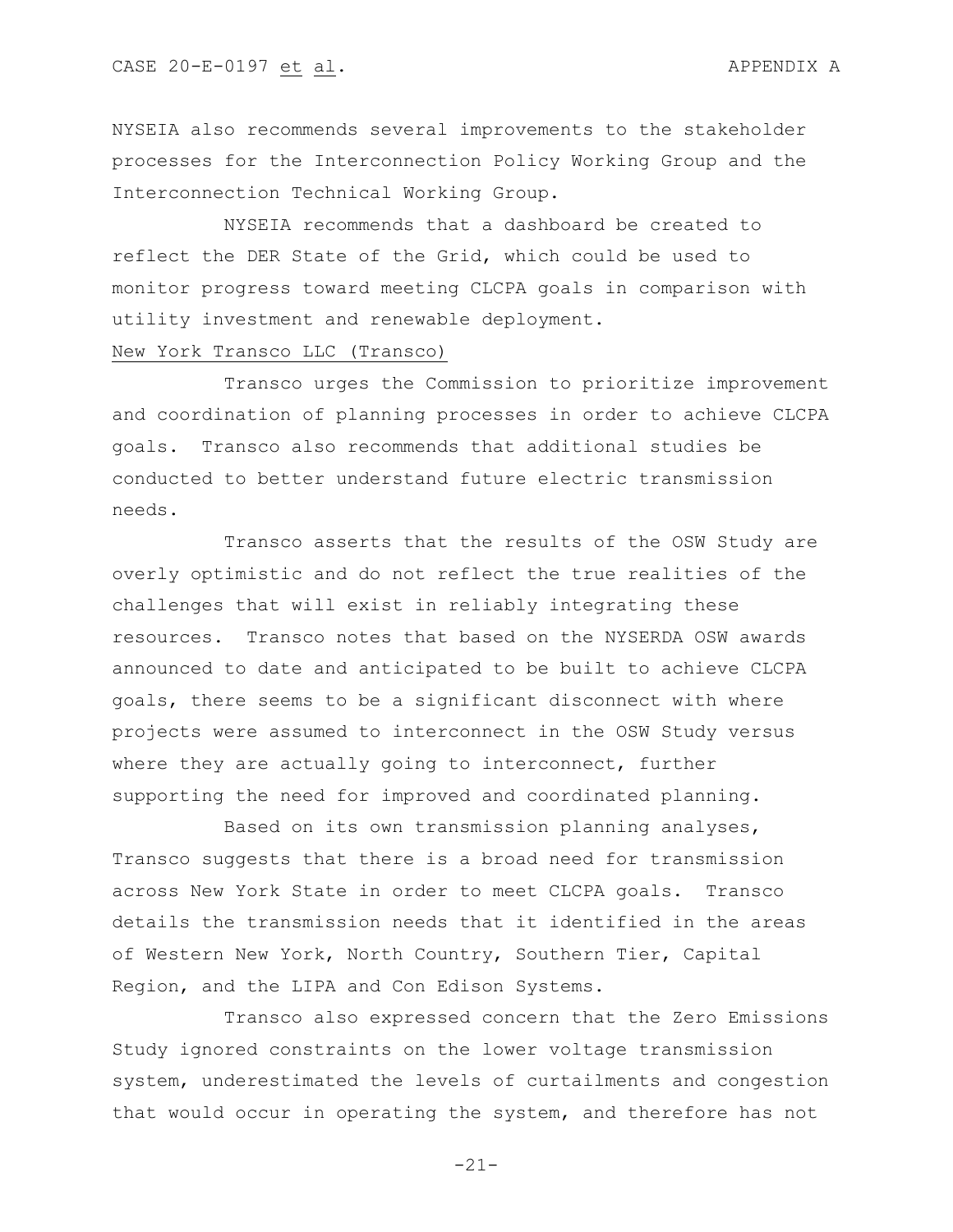accurately identified the true system needs required to reliably operate the system in the future.

Transco suggests that further studies review the operating flexibility required to maintain system reliability after 2035 as increased solar and wind capacity will create a new stressed operating point during evening peak and shoulder load periods. Transco notes that the evening load increase may come sooner than 2035 if the penetration of behind-the-meter distributed energy resources is high.

Additional study is needed, Transco suggests, to analyze how and where to consider both wire and non-wire solutions in evaluating the most cost-effective solution to achieve CLCPA goals. That analysis should recognize that the solutions should be reliably operational for more than 40 years and the costs that are taken into consideration should include operations, maintenance, and replacement costs in addition to the capital costs.

Transco believes that the following issues have not been explicitly addressed in the Initial Report on the New York Power Grid Study: (1) a roadmap of how the power grid can pragmatically and cost effectively manage the transition and address the reliability and resiliency ramifications of the evolving resource mix on the trajectory towards 70x30 and 100x40; (2) grid operational vulnerability as the system is heading in two directions at once: major HVDC links, BESS, and FACTS "smart" devices to move onshore and offshore renewable energy to Zones J &K, and netload uncertainty at zonal level driven largely by IBR distributed energy resources; and (3) the cost of integrating and operating renewable resources going forward. Transco expressed particular concern with the schedule and timing of emitting fossil generation retirements. Transco asserts that an additional study is necessary to understand a

-22-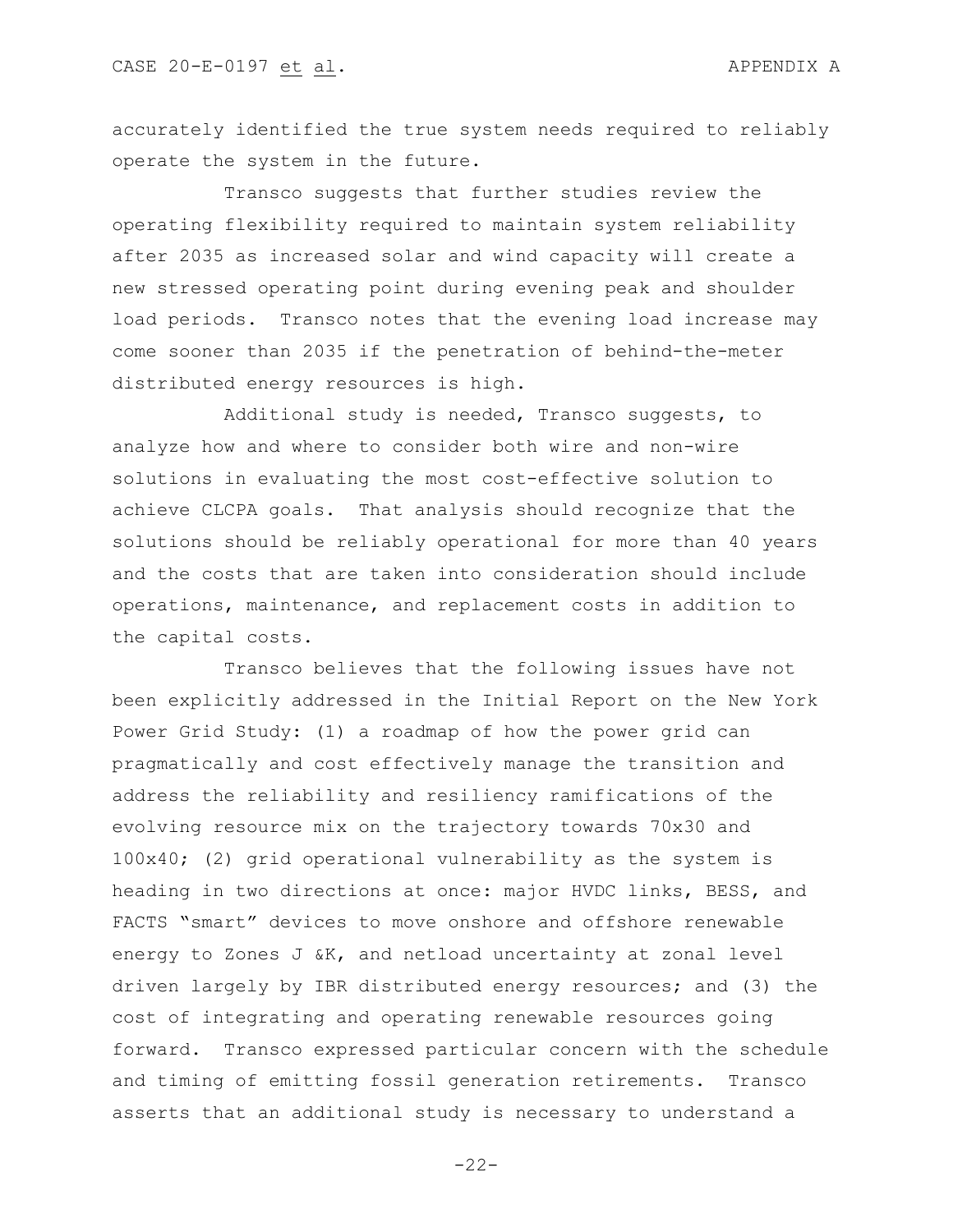comparison between the current level of resilience and the resilience in the 70x30 and 100x40 futures.

According to Transco, REZ concepts should be considered through the System Planning Working Group, which has been developed in response to the Phase 2 Order. Transco suggests that these zones not only focus on local transmission, but also consider whether bulk system enhancement might play a role when evaluating the benefits of these zones. NextEra Energy Transmission New York, Inc. (NEETNY)

NextEra Energy Transmission New York, Inc. (NEETNY) recommends that the Commission revisit the inconsistent assumptions in the Power Grid Study and update the analysis to reflect a consistent view of the future electric grid.

NEETNY references the Texas Competitive Renewable Energy Zones as an example of successful transmission planning for regional renewable energy growth and a National Renewable Energy Laboratory publication that provides an overview of REZ process approaches. NEETNY also discusses the NYISO's 2019 CARIS 70x30 analysis that examines the impacts of the CLCPA on the power system in 2030 and identifies pockets of renewable generation where there is insufficient transmission to fully deliver the renewable generation. NETTNY suggests that once the REZs are established, the Commission may request that the NYISO develop a transmission plan for each zone to inform the Commission on the scale of transmission investments required to delivery energy from each REZ. According to NEETNY, that information may provide a sufficient basis for the Commission to declare Public Policy Transmission Needs for those zones providing the greatest benefits. NEETNY believes that utilizing the competitive transmission process through the NYISO will invite developers to bring innovative and cost-effective

-23-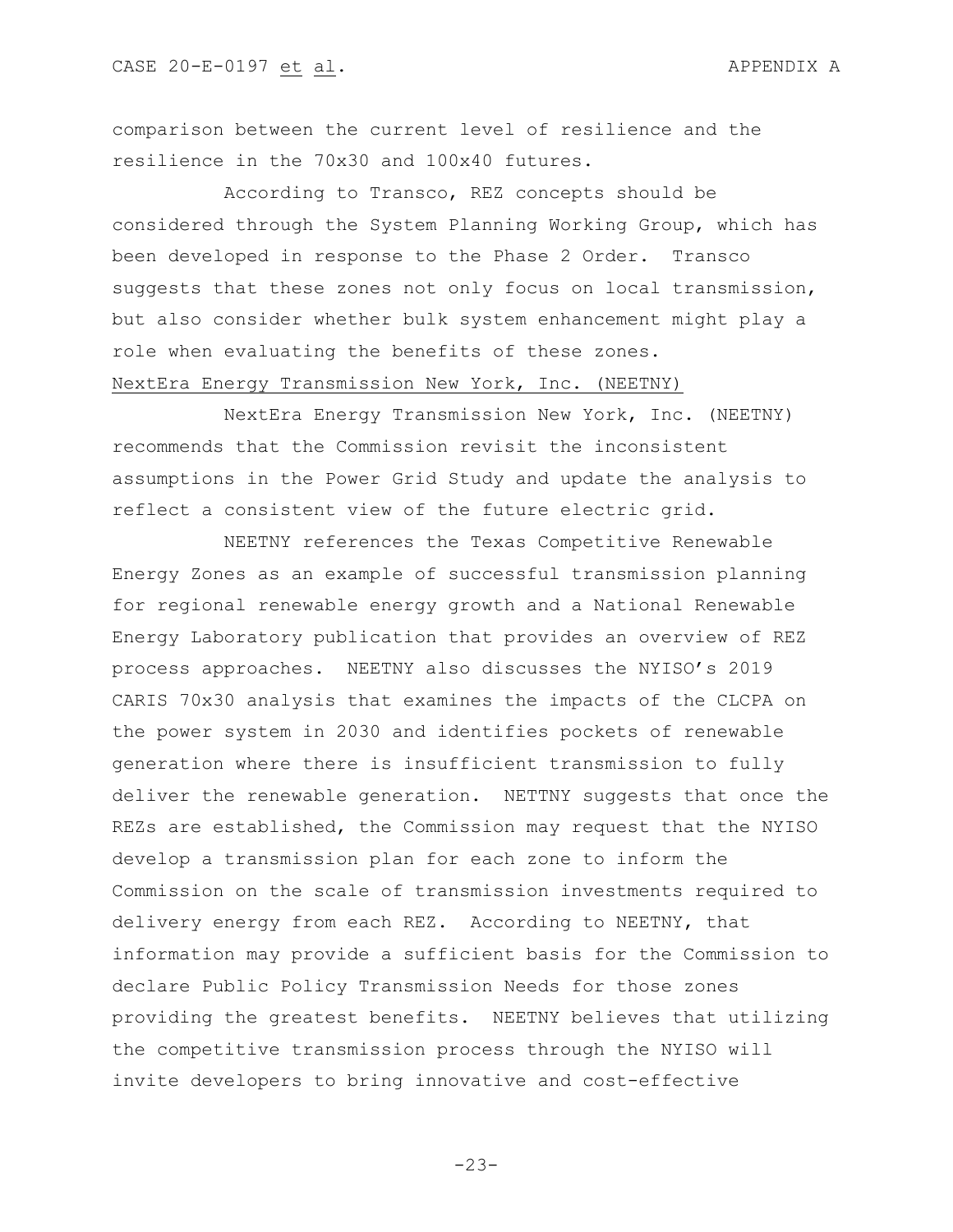solutions, which may yield the most expeditious and efficient means to developing transmission solutions for REZs.

NEETNY asserts that the NYISO is best positioned to perform the role of integrated planning of New York's local transmission and bulk transmission solutions. Under the approach envisioned by NEETNY, the Commission would periodically request a special study from the NYISO to ensure the transmission system can support public policy. The Commission would also direct the utilities to cooperate with the NYISO and provide the data needed to perform that analysis. The results of the study could form the basis for the Commission to declare a public policy need or justify local transmission investments. OW North America LLC (OW)

OW believes shared offshore transmission infrastructure to be a viable option, as demonstrated in other jurisdictions, but seeks further detail to plan for such an approach in upcoming solicitations. As a non-incumbent OSW developer in the State, OW finds the current generator lead-line interconnection approach challenging because the majority of coastal, easy to access POIs are already designated for existing projects. OW urges consideration of any offshore transmission solution as soon as practicable to avoid the ineffective use of scarce cable corridors and onshore POI availability. OW recommends that the Commission consider a centrally coordinated approach through evaluation of the following issues: nondiscriminatory access to the offshore transmission infrastructure; liability for lost income due to delayed realization of offshore transmission capacity and unavailability of offshore transmission capability beyond reasonable industry standards; coordination of maintenance outages; ownership interface between OSW farm owner and OSW transmission owner; coordination of design information and models to ensure

 $-24-$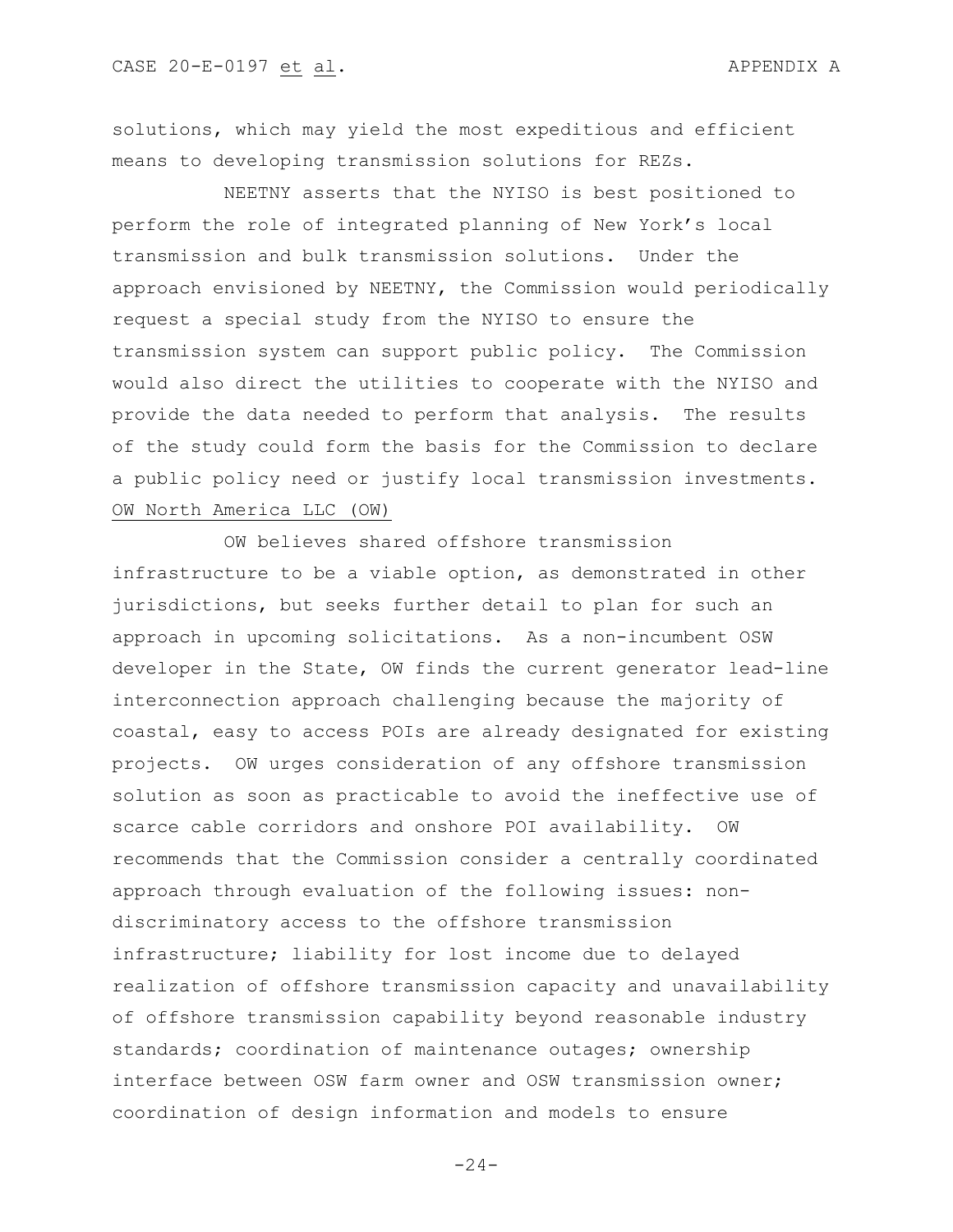compatibility of interface and of measurements and control signals; access of OSW farm owner to offshore transmission facilities for installation, testing, and operation of array cables up to interface; and whether there should be a mechanism to differentiate between projects compatible with a meshed system versus simple radial transmission.

### Ørsted

Ørsted cautions that the Study's conclusion that 9,000 MW of OSW can be integrated without major onshore bulk transmission upgrades may be based on incomplete or dated information. Specifically, Ørsted is concerned the Study has aggregated many small POIs that will not be able to accommodate the size of current or future generation economically or technically. Ørsted recommends that the Commission reevaluate the availability and accessibility of the identified POIs and consider other actions to preemptively address transmission additions. Ørsted notes that interconnection costs may have been underestimated in the study. According to Ørsted, off-peak load periods should also be considered in further Commission studies.

Ørsted worries that near-term interoperability issues with HVDC equipment may prevent the successful meshing of offshore generation, as existing HVDC systems lack standards that would allow interconnections of systems by different manufacturers. Ørsted supports the Study's conclusion that enhancements to the interconnections between Zones J and K is needed to facilitate the buildout of offshore wind and recommends that the Commission continue to explore competitive approaches to securing the most reliable and cost-effective solutions. Ørsted recommends a holistic approach to future studies and planning that includes both storage and offshore wind transmission needs.

-25-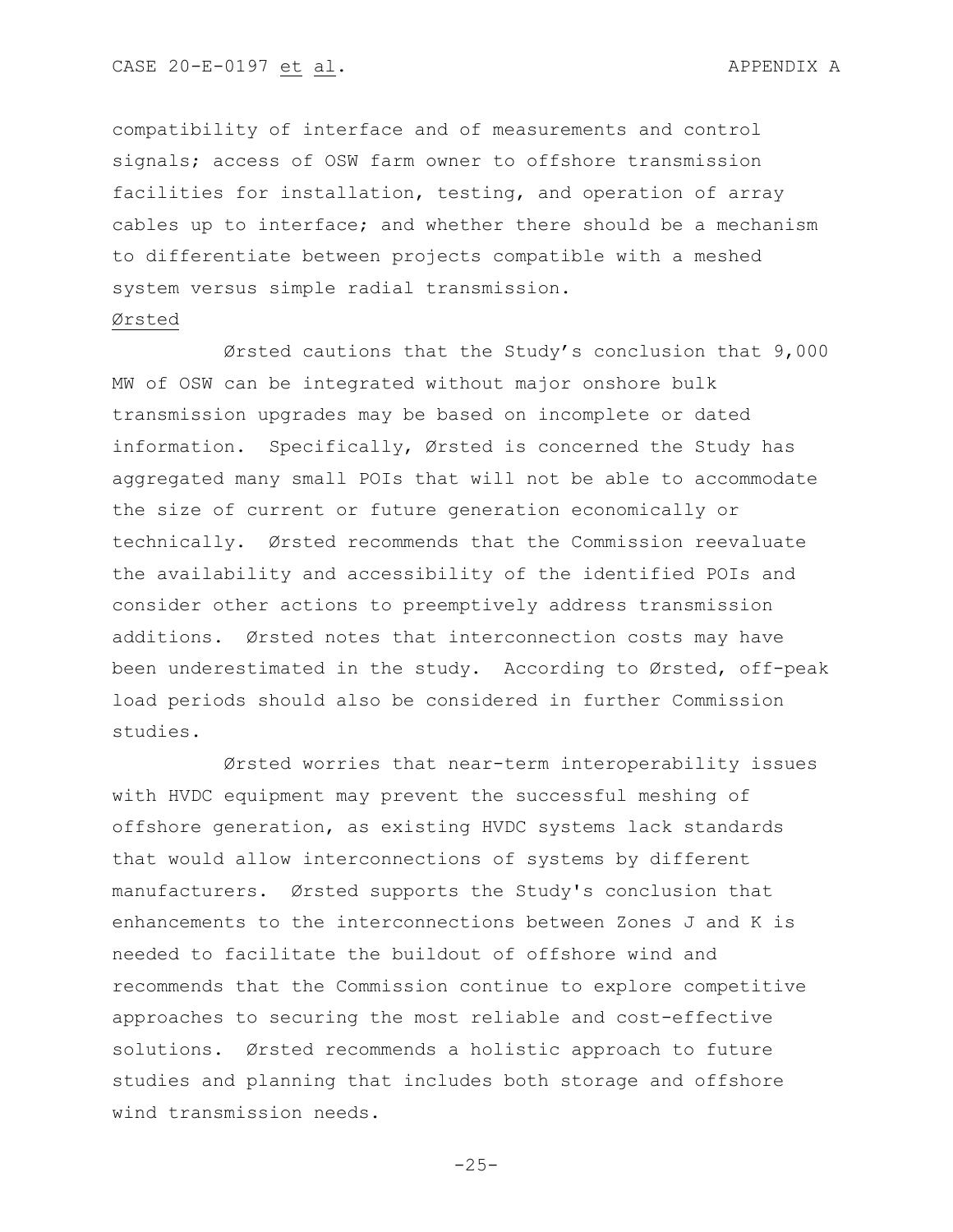### Potomac Economics, Ltd.

Potomac Economics, Ltd. (Potomac) recommends that the Commission avoid planning specific energy storage projects and locations. Instead, Potomac suggests that NYISO market signals could more effectively guide investment in efficient locations, quantity, and design of energy storage projects. According to Potomac, Public Policy Transmission Needs should be identified with a focus on the underlying public policy objective rather than identifying specific projects or paths to be upgraded. Potomac encourages reforms to NYISO's Economic Planning Process to support CLCPA goals and address congestion that is not specifically identified as a PPTN. Potomac also recommends improvements to the Public Policy Transmission Planning Process to enable evaluation of a transmission project's impact on the total cost of satisfying CLCPA goals. In addition, Potomac proposes the alignment of local transmission and distribution and bulk system planning processes with the use of common modeling scenarios and methods for evaluating benefits. Public Interest Organizations (Natural Resources Defense Council, Sierra Club, and Earthjustice) (PIOs)

The PIOs recommend that updated studies assume higher amounts of installed capacity of OSW because the 9 GW mandate is a minimum requirement and several studies have forecasted that greater than 9 GW is needed. The PIOs believe that the points of interconnection analysis should be updated as soon as possible to reflect the size of existing OSW projects that have won NSYERDA awards and the likely size of future projects, noting that the four projects that have won NYSERDA OSW bids are three to four times larger than the POIs evaluated in the OSW Study. The PIOs assert that coordination with NYISO is needed to determine the maximum OSW injection capacity, which may be larger than the assumed 1,310 MW limit in the Study.

 $-26-$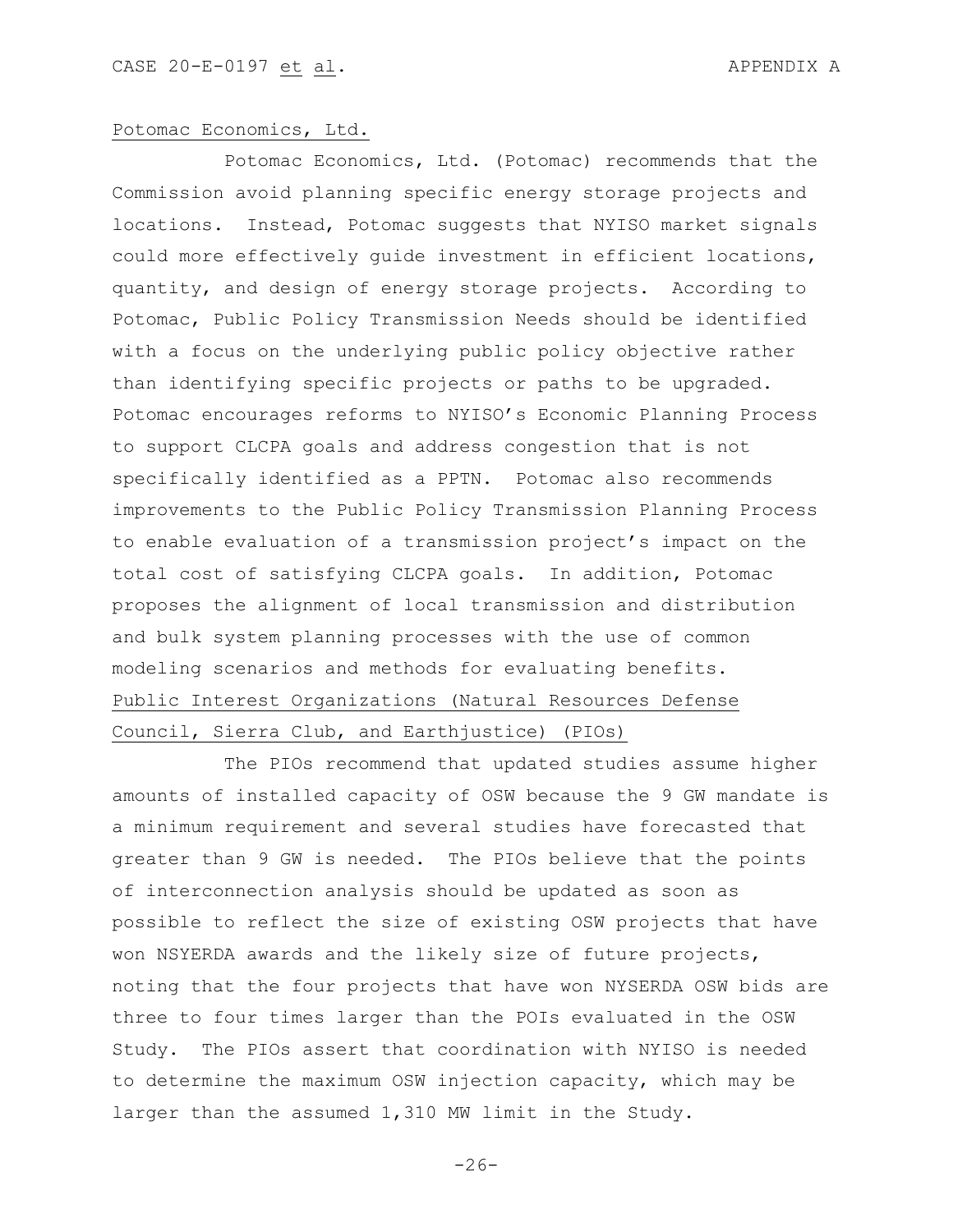The PIOs recommend that the Commission consider promoting a meshed network through the NYISO by identifying the meshed OSW network in the Public Policy Transmission Needs Planning Process. The PIOs suggest that the Commission identify an interregional link as a preferred option for the design if it identifies a Public Policy Transmission Need for a meshed system.

In addition, the PIOs emphasize that State agencies should be provided additional resources to meet the challenges and opportunities of the CLCPA and Accelerated Renewable Energy Growth and Community Benefit Act.

Renewable Energy Organizations (Alliance for Clean Energy New York, New York Offshore Wind Alliance, American Clean Power Association, and Advanced Energy Economy Institute) (REOs)

Once new offshore Wind Energy Areas are established by the federal government and the Clean Energy Standard Tier 4 projects are selected and their interconnection points are known, the REOs recommend that New York reevaluate the needs of the electric grid in order to achieve 9,000 MW of offshore wind, including the cost and benefits, technical considerations, cost sharing and operation and maintenance issues associated with an offshore transmission meshed system.

The REOs suggest that New York State should consider pursuit of a meshed offshore transmission system by 1) declaring a need for such a system through the current PPTNPP and calling for solutions, and 2) further analyzing options for such a system following federal designation of Wind Energy Areas in the New York Bight, as well as selection of projects under the current Clean Energy Standard Tier 4 RFP. However, the REOs believe NYSERDA should not delay annual OSW solicitations while it continues to explore a meshed offshore transmission system because a regular schedule provides an important market signal

-27-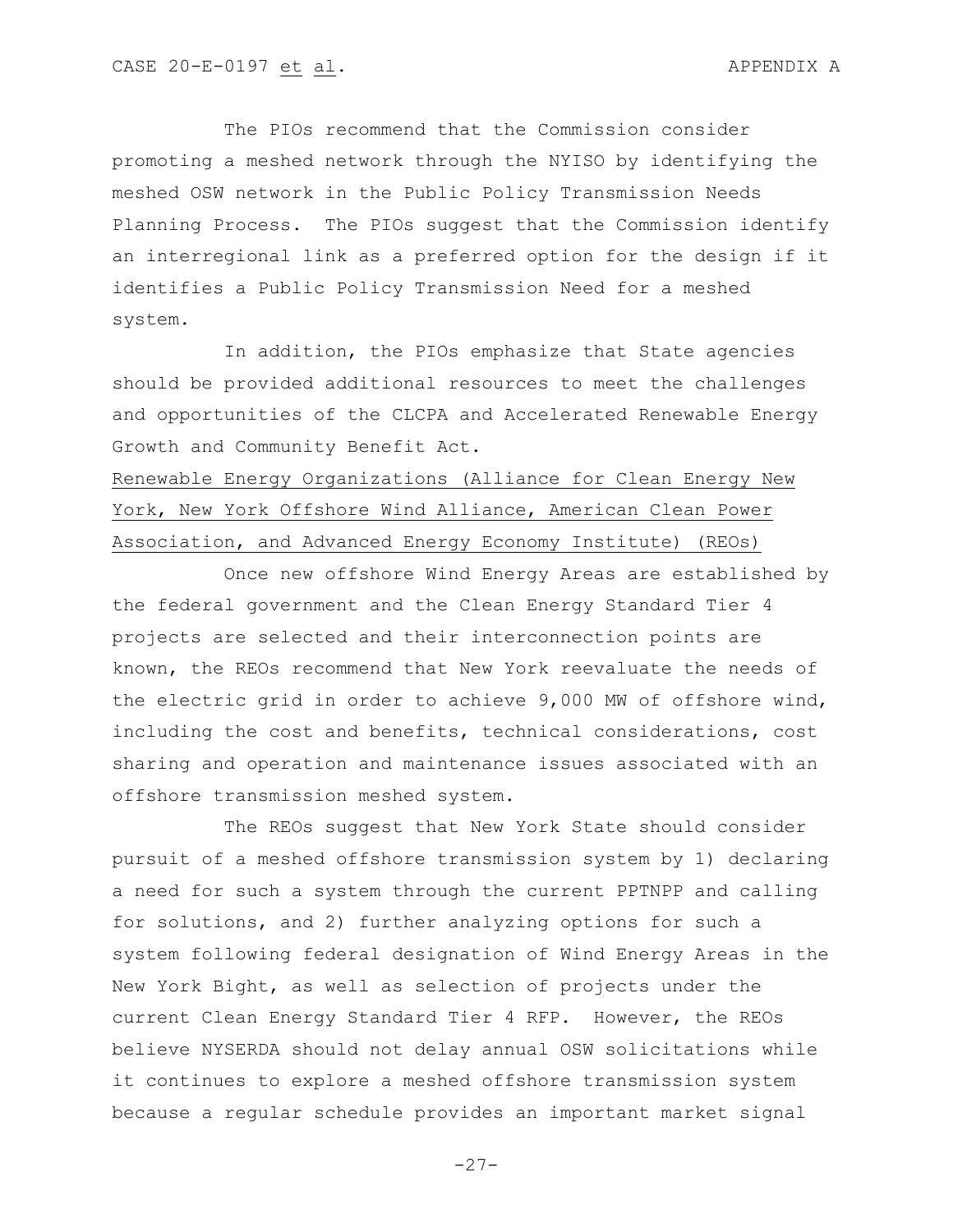and is necessary to meet CLCPA goals. The REOs believe NYSERDA should only include a meshed system alternative in future OSW solicitations once it has developed clear requirements regarding technology, cost sharing, cost recovery and operation and maintenance arrangements.

The REOs suggest that the Commission use the NYISO public policy process to advance privately developed alternatives for a meshed offshore wind transmission system. According to the REOs, once the new Wind Energy Areas are designated in the NY Bight, the Commission and NYSERDA should immediately update and expand their analysis of a meshed offshore transmission system. The REOs suggest that NYISO undertake a special interregional study with neighboring regional transmission originations to determine the level of investment required to limit congestion at the seams while DPS and NYSERDA should coordinate closely with neighboring states, such as New Jersey, as well as federal agencies and discuss whether there are common practices and standards that could be adopted.

The REOs believe that the points of interconnection analysis should be updated as soon as possible to reflect the size of existing offshore wind projects that have won NYSERDA awards and the likely size of projects going forward. To ensure that cabling capacity through New York Harbor is maximized, the REOs recommend that NYSERDA solicit stakeholder input and specify design requirements in future solicitations that would apply to any projects proposing to install transmission cabling through the Harbor.

According to the REOs, NYSERDA should develop clear technical requirements before including a meshed system provisions in its OSW solicitation. The REOs comment that an alternative to including a meshed system alternative in future

-28-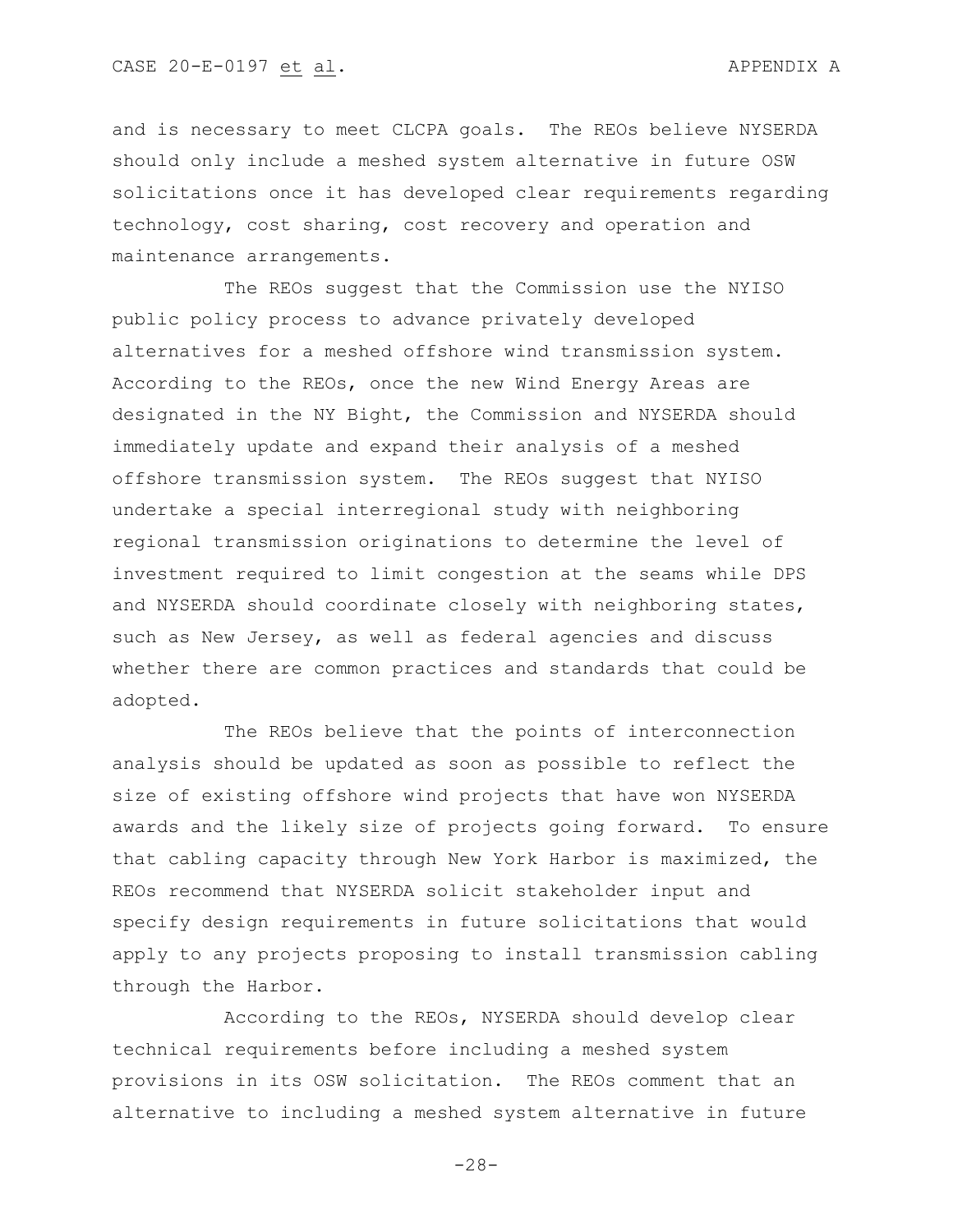OSW solicitations could be to advance such a system through the NYISO Public Policy Process. The REOs recommend that the Commission identify the meshed offshore wind network as a Public Policy Transmission Need as soon as possible, in the current PPTNPP on a parallel path to the NYSERDA procurement process. The REOs express support for the Commission to identify enhanced export transmission capacity on Long Island in the current PPTNPP under FERC Order 1000 that is currently underway. The REOs comment that additional analysis of both the offshore and onshore transmission systems is necessary to ensure that the system is optimized when all of the costs and benefits of injections into Zone J and K are considered.

The REOs suggest that transmission investments in identified REZs should be pursued along with the Phase 2 projects, and that the REZ concept could also be the subject of the Public Policy Transmission Planning Process. The REOs believe that the REZ concept better aligns transmission and generation planning because transmission investment will guide future generation siting decisions. The REOs assert that in identified REZs, NY could integrate renewables more efficiently by building strategic 345kV collector stations and 115kV lines to connect new generation. The REOs recommend that the Commission ensure transparent and inclusive stakeholder engagement in developing the REZs. In addition, the REOs suggest Commission consider resource quality, land topography, environmental feasibility, and developer interest when assessing appropriate locations for REZ designations. The REOs express general support for exploration of REZ concepts but caution that it should not slow down Phase 1 and Phase 2 projects because it is important to continue to prioritize known grid issues.

In addition, the REOs recommend that the State streamline the Public Policy Transmission Planning Process and

-29-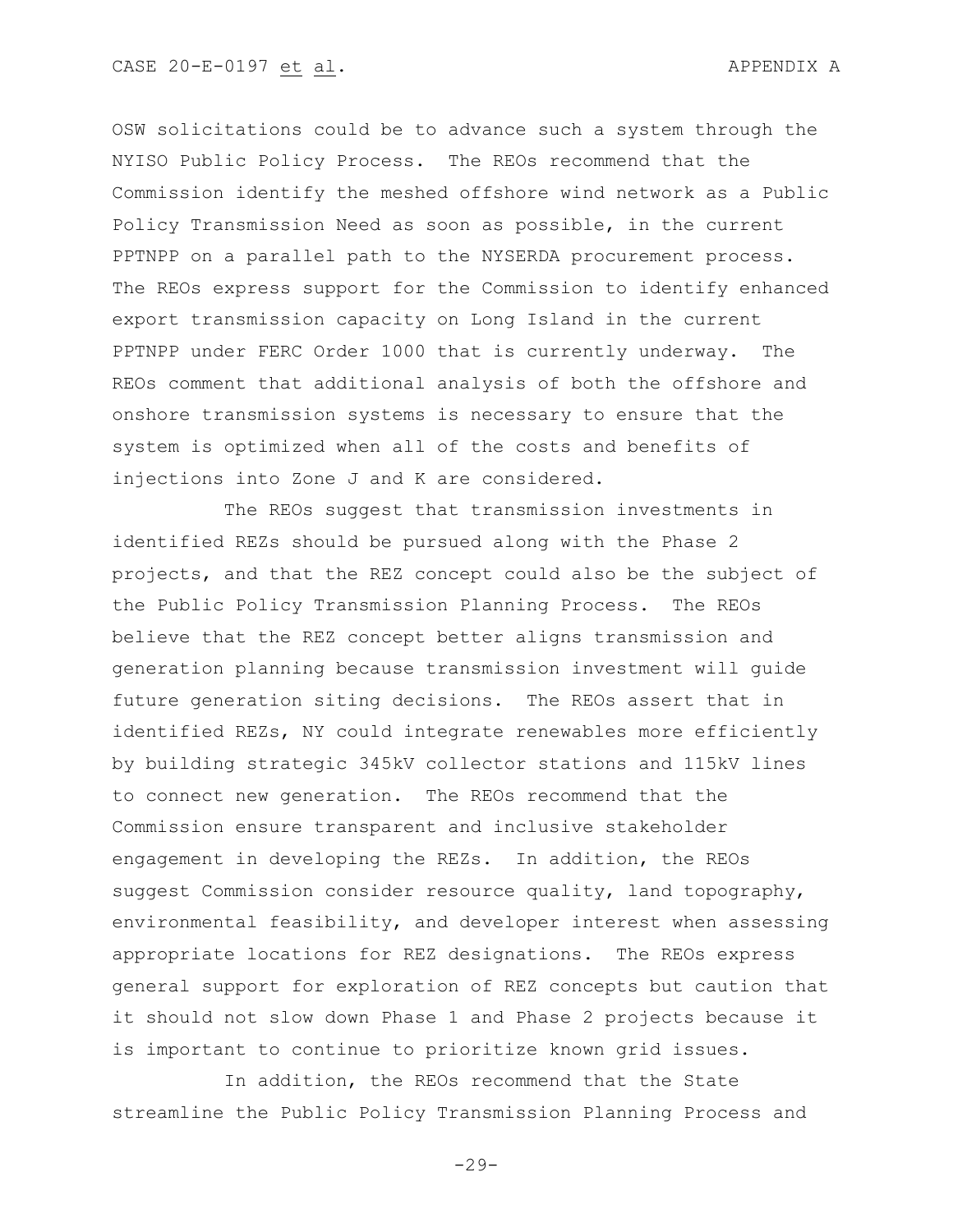Article VII siting process to provide an expedited timeline to consider and certify projects.

Shell Energy (Shell)

Shell urges the Commission to: (1) direct DPS Staff to hold a technical conference to define the best structure for a transmission footprint and issue a white paper presenting a detailed transmission proposal in 30 days for stakeholder comment; and, based upon the comments received, (2) issue an order or orders defining the transmission footprint structure that will be implemented to support New York State's OSW generation mandate and determine that the transmission footprint shall be designated a Public Policy Requirement to be in effect for NYSERDA's next OSW solicitation.

Shell characterizes the adoption of a meshed system as a no regrets solution that would alleviate the need for extensive onshore upgrades and could be subsequently converted, as warranted, to a full-scale backbone system. Shell suggests that as a first step, NYSERDA could specify in its OSW solicitation that developers of the first project in a specific location will be required to lay direct current conduit for eventual use alongside AC cable to provide for better use of interconnection points, cable routes and land. Shell urges the Commission to identify implementation of a meshed network as a Public Policy Requirement following its review of the Power Grid Study. Shell recommends that the State consider exploring opportunities to direct installations that will maximize access through the Verrazano Straits. Shell points to the experience of the European Union as an illustration of the importance of transitioning from a radial connection model to a meshed system. Transource Energy, LLC, and Transource New York, LLC

Transource Energy, LLC, and Transource New York, LLC (Transource) recommend that investment in proven technologies be

-30-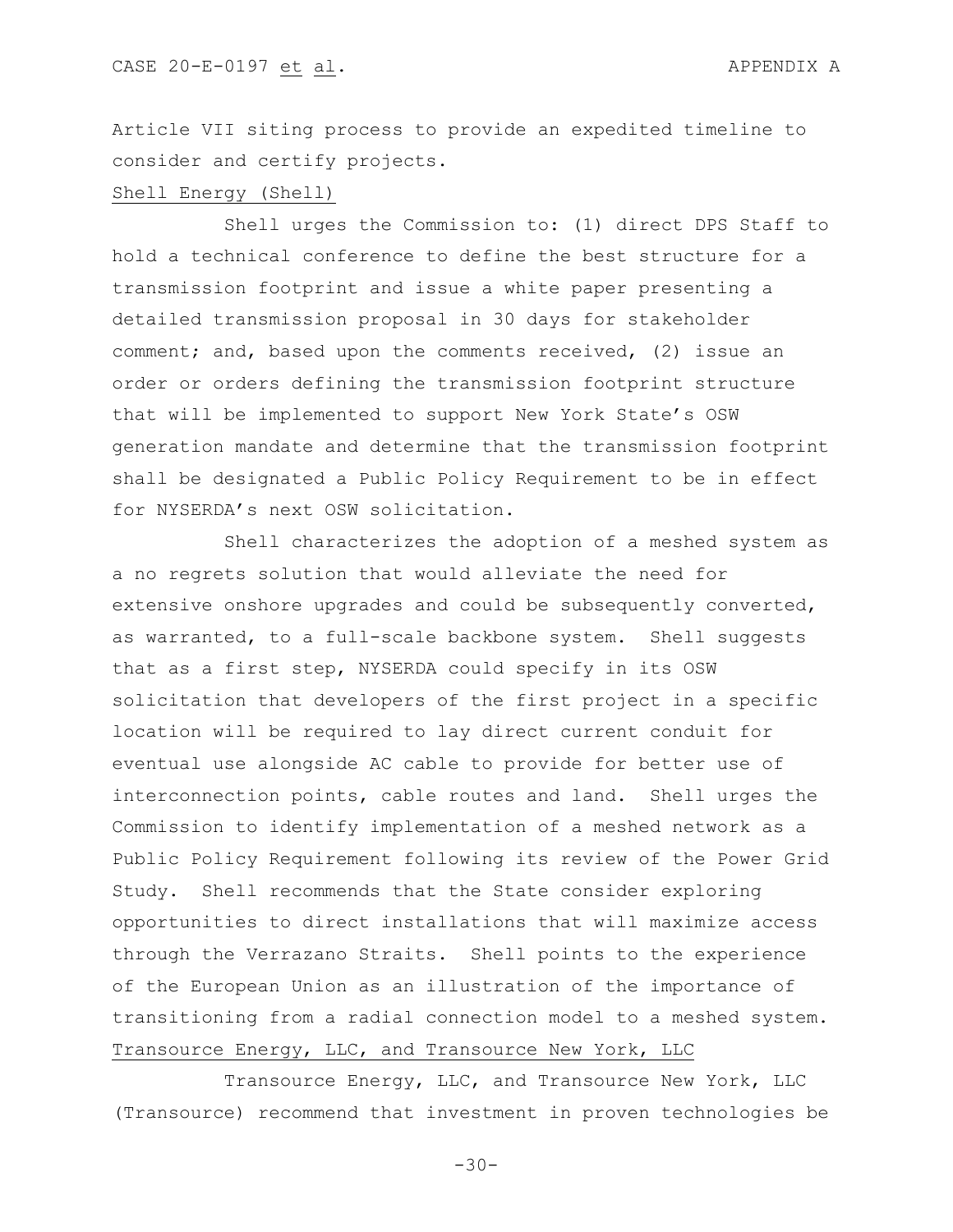prioritized over a research and development approach such as the one proposed by the Joint Utilities. Transource suggests that DPS Staff and the Commission provide detailed parameters for the use of advanced technology in Phase 1 and Phase Proposals, NYPA Priority Transmission Projects, and Public Policy Requirement solutions declared by the NYISO. Those parameters, Transource asserts, should focus on "(1) mitigating the potential impacts of transmission development by increasing the transfer capability of existing rights of way, (2) reducing the need for additional rights of way, and (3) minimizing environmental impacts that so often are the cause of delays in the approval process." Transource highlights its own Breakthrough Overhead Line Design technology as an existing proven technology. WATT Coalition (WATT)

The WATT Coalition (WATT) is a group of seven companies seeking to facilitate the adoption of advanced technologies on the electric transmission system to improve reliability, lower costs, and accelerate decarbonization. Grid Strategies LLC serves as the convener of the WATT Coalition, which is comprised of Ampacimon, Heimdall Power, Lindsey Manufacturing Company, LineVision, NewGrid, Smart Wires, and WindSim.

WATT recommends that DPS consider including the following success metrics for the deployment of advanced transmission technologies: MW transfer capacity between zones, MW renewables integrated, MW industry electrified, MWh avoided curtailment, grid utilization percentage compared to rating, metric tons per year of GHG reduction, dollars of congestion charges, and smart grid indicators.

WATT suggests that the Commission could require advanced technologies as an evaluation alternative within the Article VII process. Alternatively, WATT, poses that the

-31-